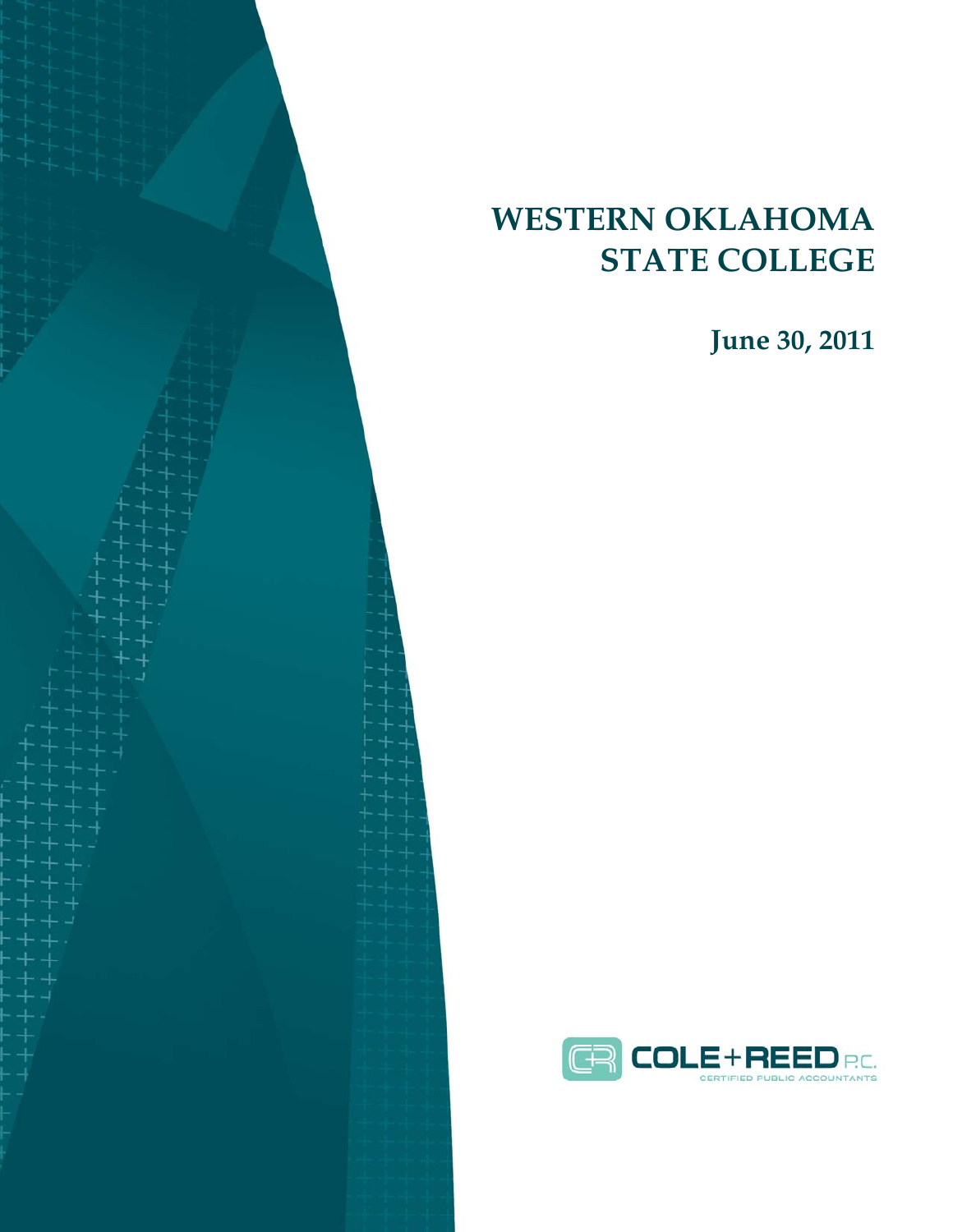### WESTERN OKLAHOMA STATE COLLEGE

June 30, 2011

#### AUDITED FINANCIAL STATEMENTS

### REPORT REQUIRED BY *GOVERNMENT AUDITING STANDARDS*

| Independent Auditors' Report on Internal Control over Financial Reporting and on |  |
|----------------------------------------------------------------------------------|--|
| Compliance and Other Matters Based on an Audit of Financial Statements           |  |
|                                                                                  |  |

### REPORTS REQUIRED BY OMB CIRCULAR A-133

| Independent Auditors' Report on Compliance with Requirements That<br>Could Have a Direct and Material Effect on Each Major Program and on |  |
|-------------------------------------------------------------------------------------------------------------------------------------------|--|
| Internal Control Over Compliance in Accordance With OMB Circular                                                                          |  |
|                                                                                                                                           |  |
|                                                                                                                                           |  |
|                                                                                                                                           |  |
|                                                                                                                                           |  |
|                                                                                                                                           |  |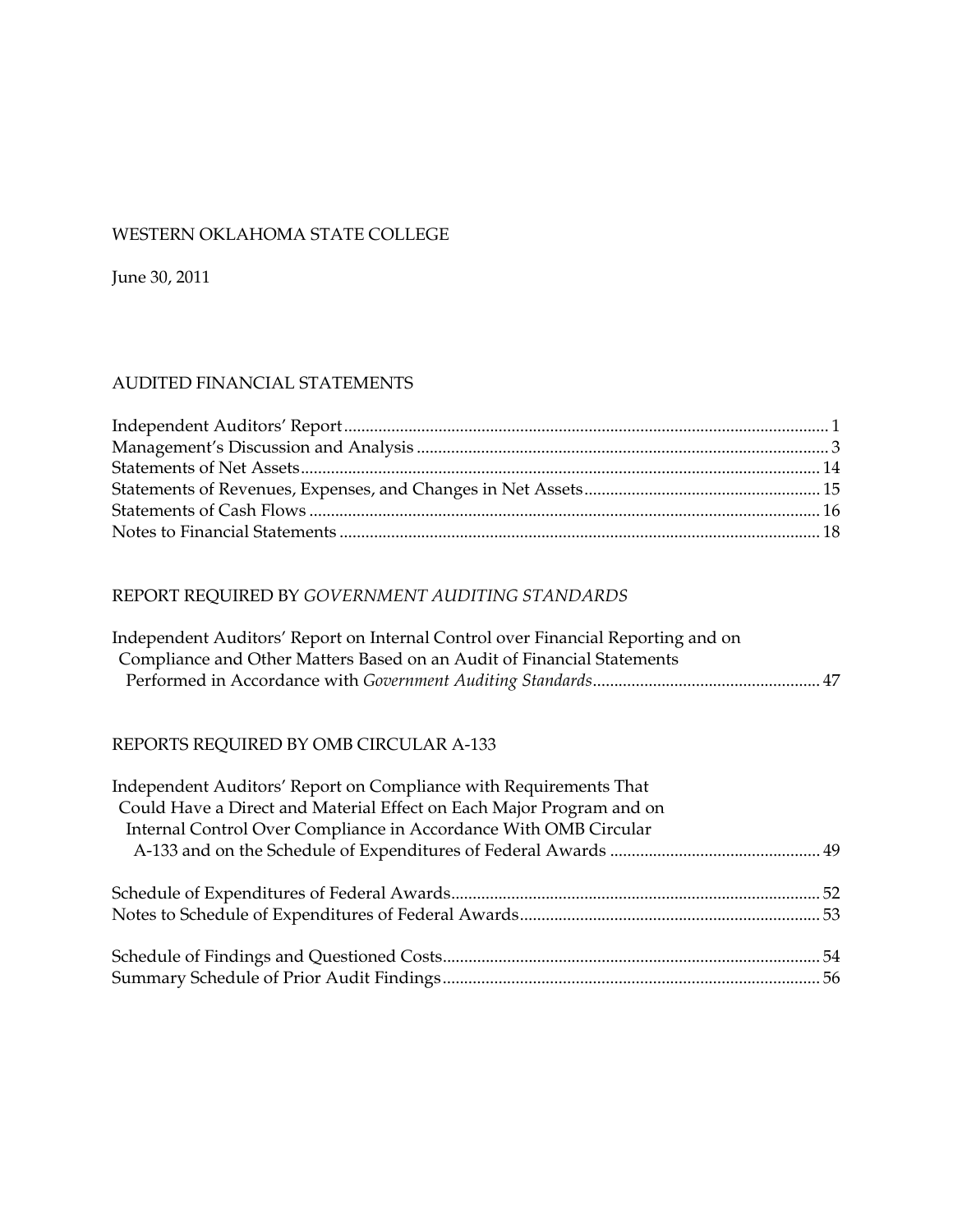

#### Independent Auditors' Report

Board of Regents Western Oklahoma State College Altus, Oklahoma

We have audited the accompanying statements of net assets of Western Oklahoma State College (the "College"), a component unit of the State of Oklahoma, as of June 30, 2011 and 2010, and the related statements of revenues, expenses, and changes in net assets and statements of cash flows for the years then ended. These financial statements are the responsibility of the College's management. Our responsibility is to express an opinion on these financial statements based on our audits. We did not audit the financial statements of the College's discretely presented component unit, the Western Oklahoma State College Foundation, Inc. Those financial statements were audited by another auditor, whose report thereon has been furnished to us, and in our opinion, insofar as they relate to the amounts included for the Foundation, are based on the report of the other auditor.

We conducted our audits in accordance with auditing standards generally accepted in the United States of America and the standards applicable to financial audits contained in *Government Auditing Standards*, issued by the Comptroller General for the United States. Those standards require that we plan and perform the audit to obtain reasonable assurance about whether the financial statements are free of material misstatement. The financial statements of the Foundation were audited by other auditors and were not audited in accordance with *Government Auditing Standards*. An audit includes examining, on a test basis, evidence supporting the amounts and disclosures in the financial statements. An audit also includes, assessing the accounting principles used and significant estimates made by management, as well as evaluating the overall financial statement presentation. We believe that our audits and the report of the other auditor provide a reasonable basis for our opinion.

In our opinion, based on our audits and the report of the other auditor, the financial statements referred to above present fairly, in all material respects, the respective financial position of Western Oklahoma State College and its discretely presented component unit, Western Oklahoma State College Foundation, Inc., as of June 30, 2011 and 2010, and the respective changes in net assets and, where applicable, cash flows for the years then ended, in conformity with accounting principles generally accepted in the United States of America.

> 1 531 Couch Drive Oklahoma City 73102-2251

TEL 405.239.7961  $FAX$  405 235 0042 WEB www.coleandreed.com

An Independently Owned Member, **McGladrey Alliance**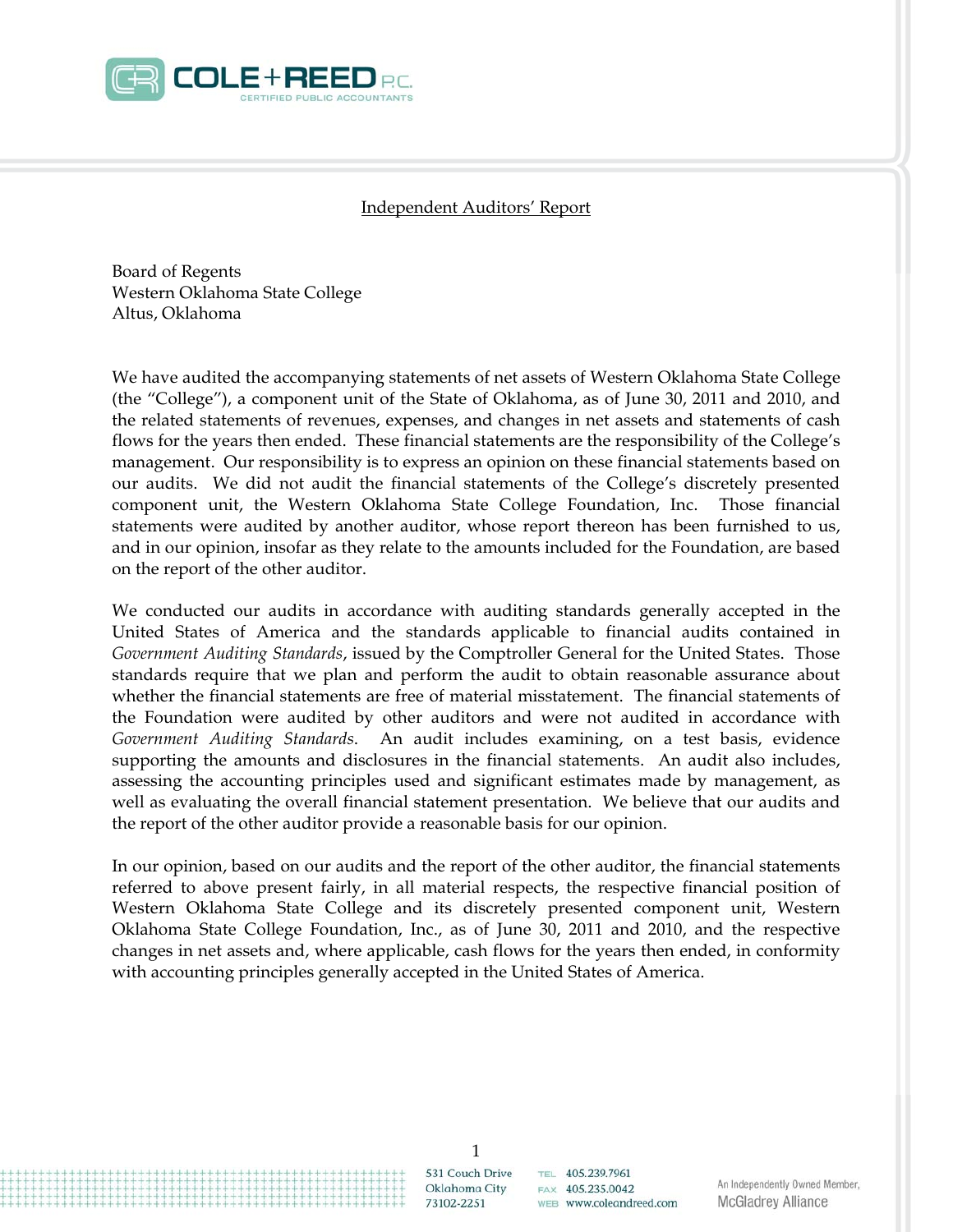In accordance with *Government Auditing Standards*, we have also issued our report dated October 5, 2011, on our consideration of the College's internal control over financial reporting and on our tests of its compliance with certain provisions of laws, regulations, contracts and grant agreements, and other matters. The purpose of that report is to describe the scope of our testing of internal control over financial reporting and compliance and the results of that testing, and not to provide an opinion on the internal control over financial reporting or on compliance. That report is an integral part of an audit performed in accordance with *Government Auditing Standards* and should be considered in assessing the results of our audit.

Management's Discussion and Analysis, as listed in the Table of Contents, is not a required part of the basic financial statements, but is supplementary information required by accounting principles generally accepted in the United States of America. We have applied certain limited procedures, which consisted principally of inquiries of management regarding the methods of measurement and presentation of the required supplementary information. However, we did not audit the information and express no opinion on it.

CuLe & Reed P.C.

Oklahoma City, Oklahoma October 5, 2011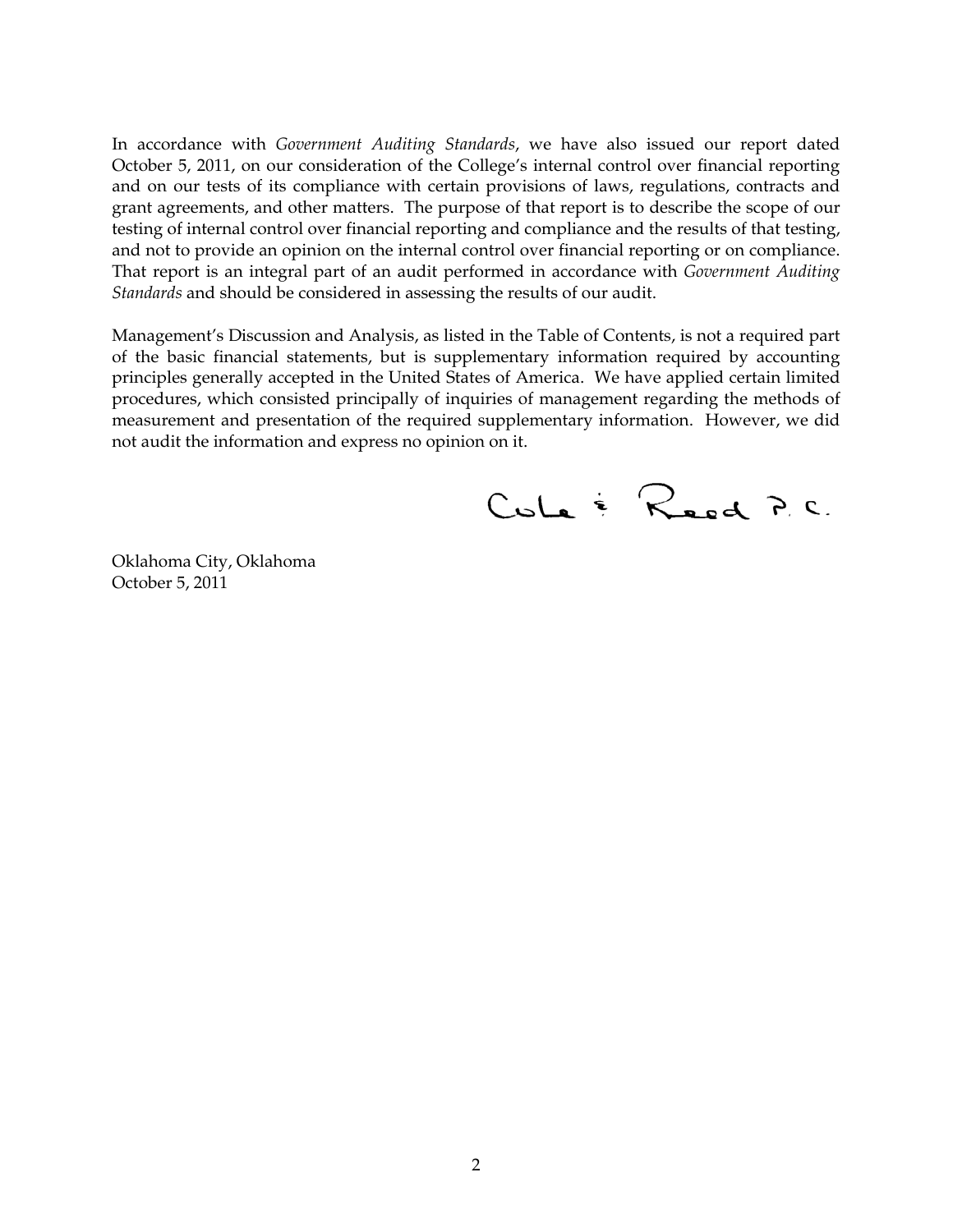The discussion and analysis of Western Oklahoma State College's (the "College") financial statements provides an overview of the College's financial activities for the year ended June 30, 2011. Since this management's discussion and analysis is designed to focus on current activities and currently known facts, please read it in conjunction with the College's basic financial statements and related footnotes.

### FINANCIAL HIGHLIGHTS



#### **Net Assets**

The following chart provides a graphical breakdown of total revenues by category for the fiscal year ended June 30, 2011.





In fiscal year ended June 30, 2011, the College's revenues exceeded expenses, creating an increase in total net assets of \$1,483,381, which represents an 8.36% increase from that reported in 2010. In fiscal year ended June 30, 2010, the College's revenues exceeded expenses, creating an increase in total net assets of \$830,770, which represents a 4.91% increase from that reported in 2009.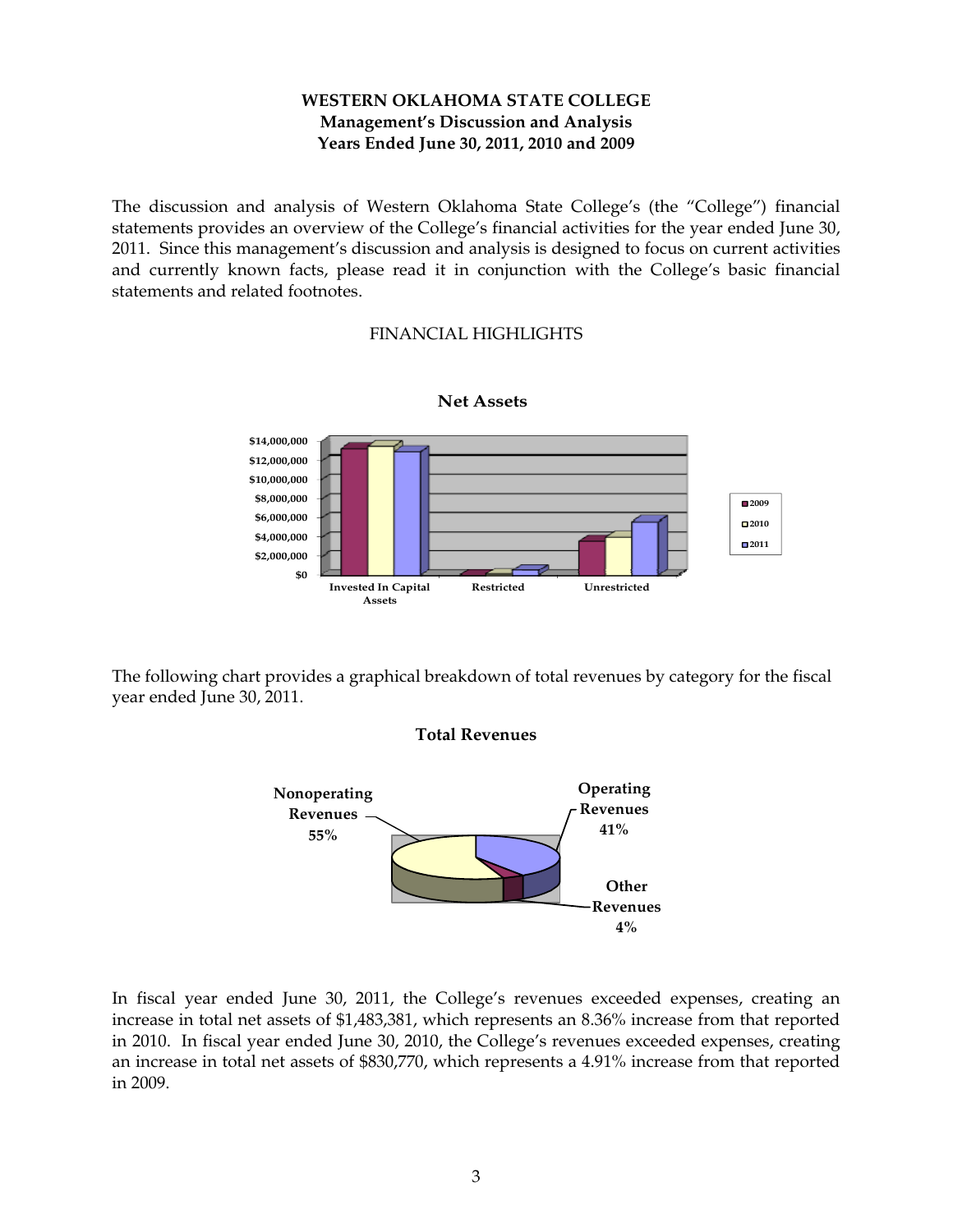#### **OVERVIEW OF THE FINANCIAL STATEMENTS AND FINANCIAL ANALYSIS**

The annual report consists of three basic financial statements: the Statement of Net Assets, the Statement of Revenues, Expenses, and Changes in Net Assets, and the Statement of Cash Flows.

The Statement of Net Assets and the Statement of Revenues, Expenses, and Changes in Net Assets report information on the activities of the College as a whole. When revenues and other support exceed expenses, the result is an increase in total net assets. When the reverse occurs, the result is a decrease in total net assets. The relationship between revenues and expenses may be thought of as the College's operating results.

These two statements report the College's net assets and changes in total assets. You can think of the College's net assets-the difference between assets and liabilities-as one way to measure the College's financial health, or financial position. Over time, increases or decreases in the College's net assets are an indicator of whether the financial health is improving or deteriorating. You will need to consider many other non-financial factors, such as the trend and quality of student applicants, freshman class size, student retention, condition of the buildings and safety of the campus, to assess the overall health of the institution.

All assets and liabilities included in these two statements are presented using the accrual basis of accounting, which is similar to the accounting used by most private-sector institutions. All of the current year's revenues and expenses are taken into account, regardless of when cash is received or paid.

#### **FINANCIAL ANALYSIS OF THE COLLEGE AS A WHOLE**

The following table of the College's net assets summarizes the major changes between years:

|                         |                  |                 |          | <b>Net Assets</b> |         |        |         |            |               |         |  |
|-------------------------|------------------|-----------------|----------|-------------------|---------|--------|---------|------------|---------------|---------|--|
|                         | June 30          |                 | Increase |                   | Percent |        | June 30 |            | Increase      | Percent |  |
|                         | 2011             | 2010            |          | (Decrease)        | Change  |        |         | 2009       | (Decrease)    | Change  |  |
| Current assets          | \$<br>6,632,910  | \$<br>4,879,078 | \$       | 1,753,832         |         | 36%    | \$      | 4,317,379  | \$<br>561,699 | 13%     |  |
| Noncurrent assets:      |                  |                 |          |                   |         |        |         |            |               |         |  |
| Restricted Cash and     |                  |                 |          |                   |         |        |         |            |               |         |  |
| Cash Equivalents        | 274,459          | 148,066         |          | 126,393           |         | 85%    |         | 447,231    | (299, 165)    | $-67%$  |  |
| Receivable From         |                  |                 |          |                   |         |        |         |            |               |         |  |
| State Agency            |                  |                 |          |                   |         | $0\%$  |         | 775,359    | (775, 359)    | $-100%$ |  |
| Capital assets, net     | 17,694,535       | 18,197,329      |          | (502,794)         |         | $-3%$  |         | 17,603,963 | 593,366       | 3%      |  |
| Other                   | 285,277          | 986             |          | 284,291           |         | 28833% |         | 1,380      | (394)         | $-29%$  |  |
| Total assets            | 24,887,181       | 23,225,459      |          | 1,661,722         |         | $7\%$  |         | 23,145,312 | 80,147        | $0\%$   |  |
| Current liabilities     | 707,632          | 1,131,482       |          | (423, 850)        |         | $-37%$ |         | 1,686,469  | (554, 987)    | $-33%$  |  |
| Noncurrent liabilities: | 4,957,447        | 4,355,256       |          | 602,191           |         | 14%    |         | 4,550,892  | (195, 636)    | $-4%$   |  |
| Total liabilities       | 5,665,079        | 5,486,738       |          | 178,341           |         | 3%     |         | 6,237,361  | (750, 623)    | $-12%$  |  |
| Net assets:             |                  |                 |          |                   |         |        |         |            |               |         |  |
| Investment in           |                  |                 |          |                   |         |        |         |            |               |         |  |
| capital assets          | 12,935,121       | 13,518,301      |          | (583, 180)        |         | $-4%$  |         | 13,253,389 | 264,912       | 2%      |  |
| Restricted              | 594,953          | 143,291         |          | 451,662           |         | 315%   |         |            | 143,291       | $0\%$   |  |
| Unrestricted            | 5,692,028        | 4,077,129       |          | 1,614,899         |         | 40%    |         | 3,654,562  | 422,567       | 12%     |  |
| Total net assets        | \$<br>19,222,102 | 17,738,721      | \$       | 1,483,381         |         | 8%     |         | 16,907,951 | \$<br>830,770 | 5%      |  |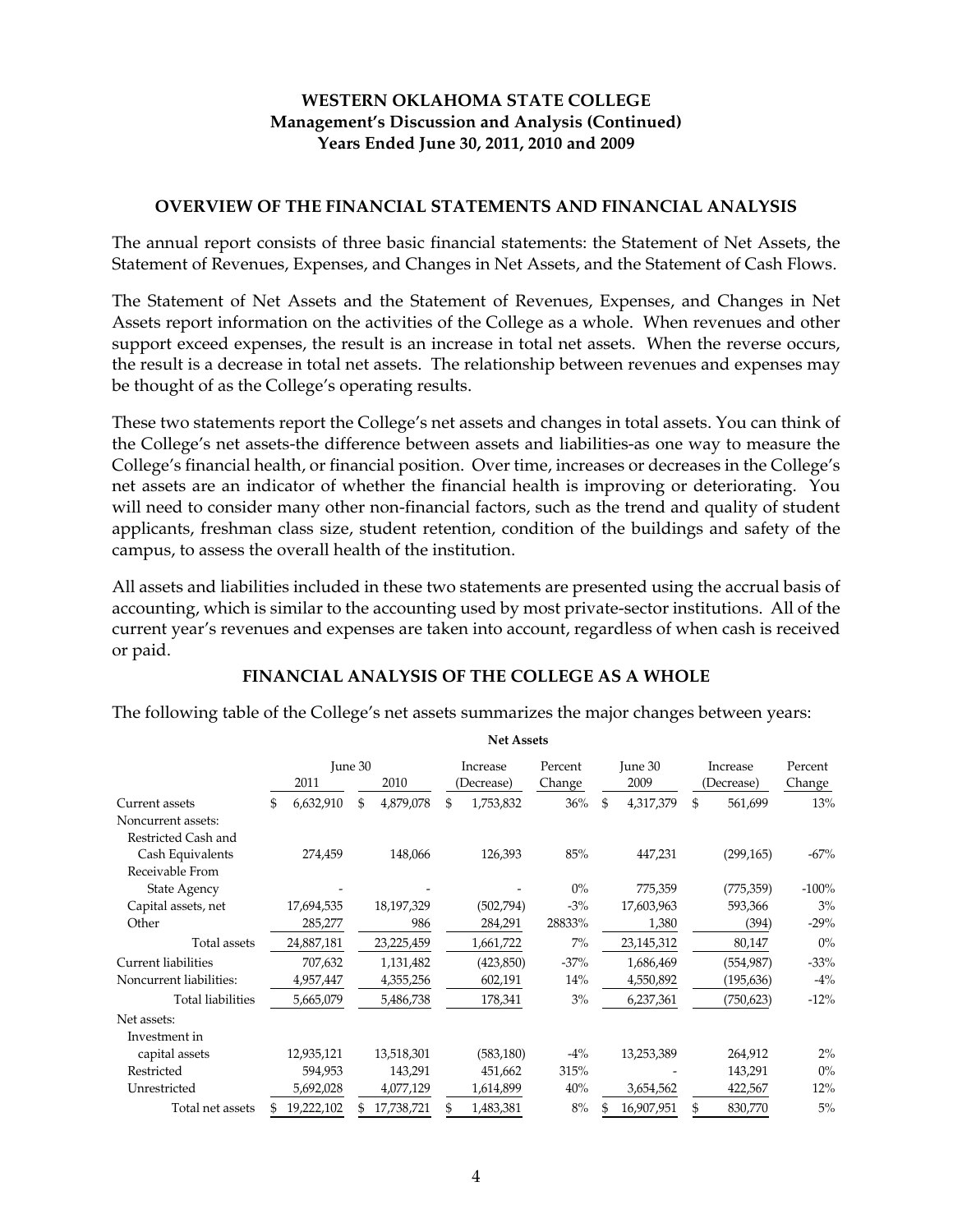#### **FINANCIAL ANALYSIS OF THE COLLEGE AS A WHOLE (Continued)**

The breakdown of operating revenues and expenses for fiscal years ended June 30, 2011, 2010 and 2009 are as follows:



### **Operating Revenues 2011**

### **Operating Revenues 2010**

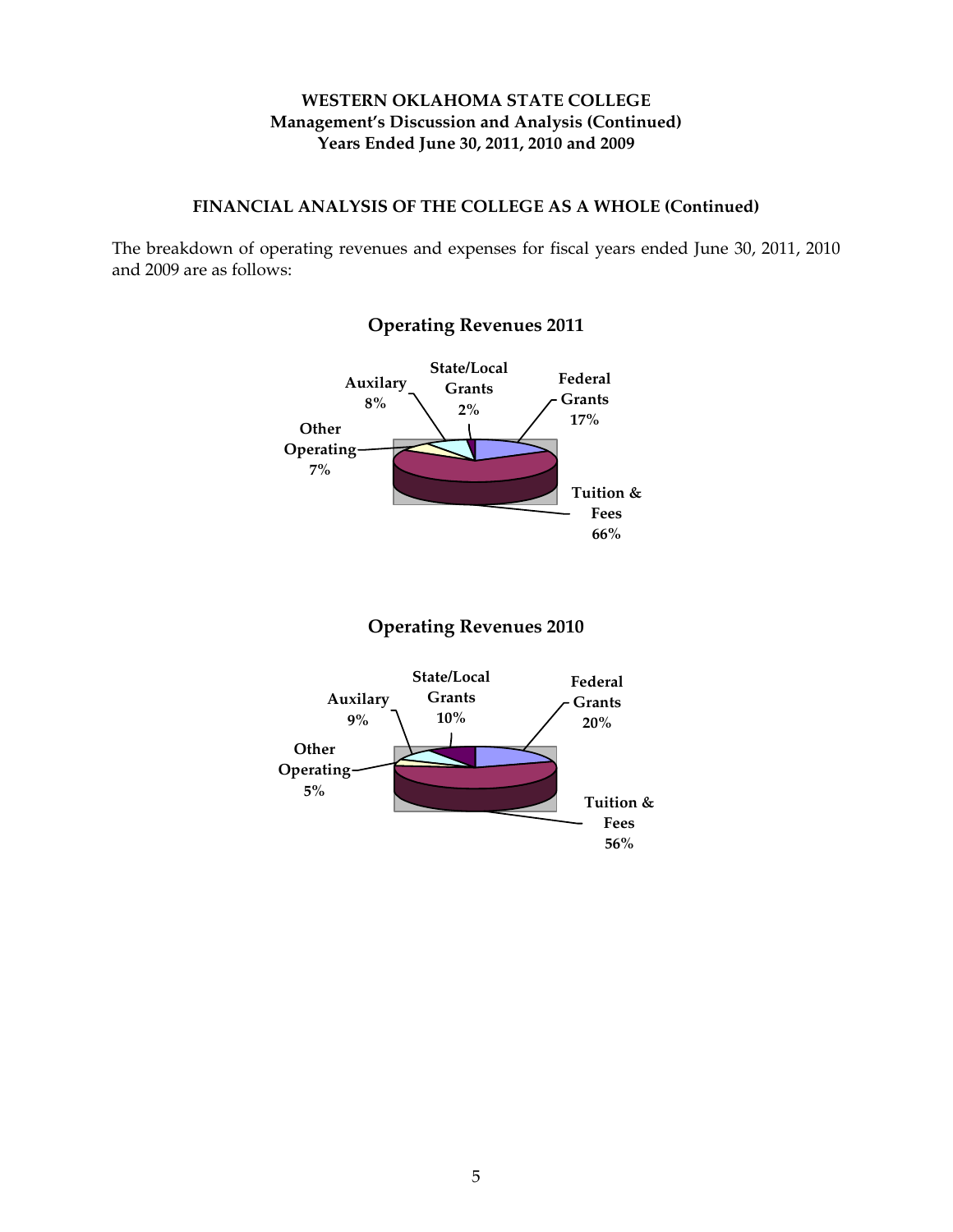#### **FINANCIAL ANALYSIS OF THE COLLEGE AS A WHOLE (Continued)**



### **Operating Revenues 2009**

### **Operating Expenses**

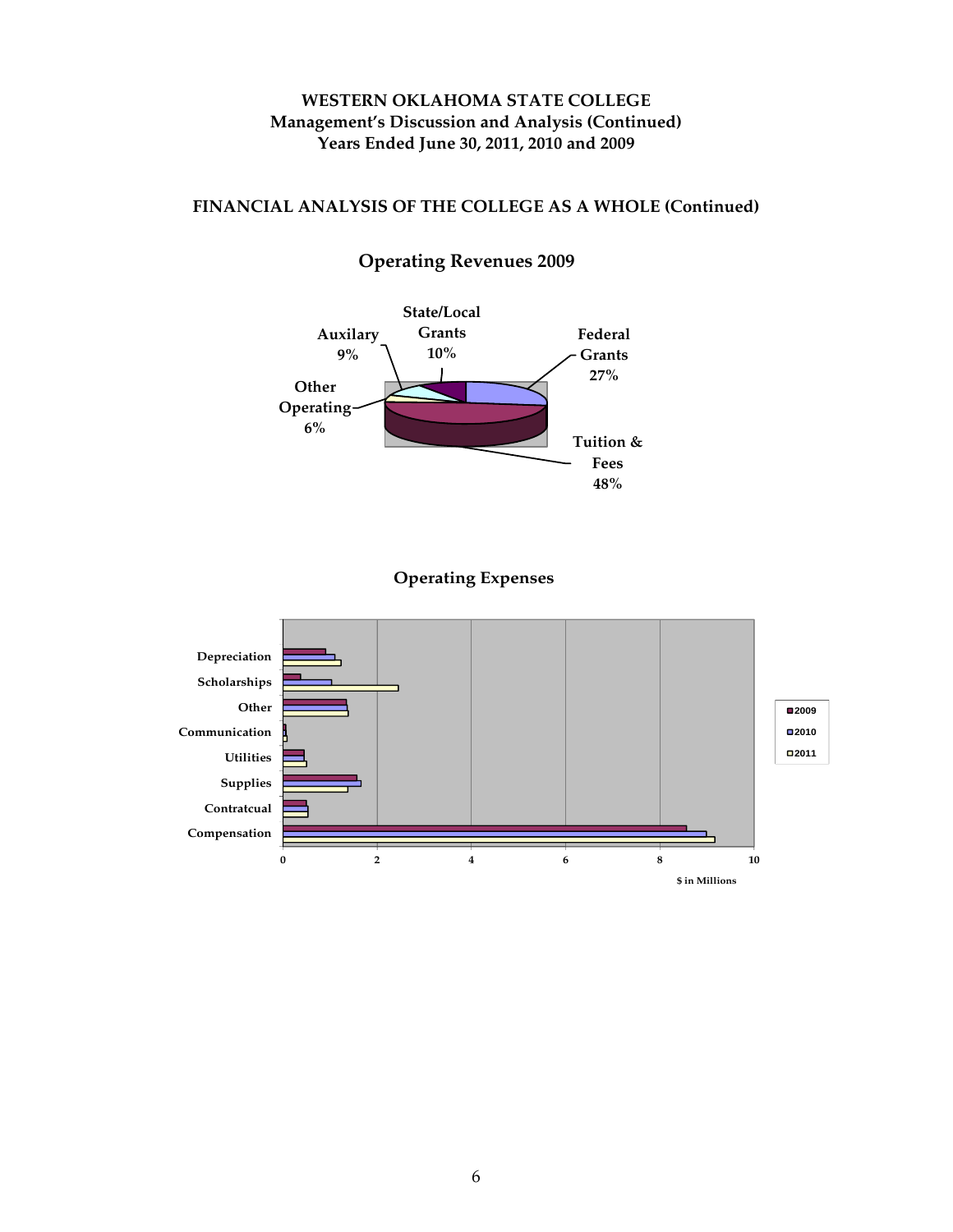### **FINANCIAL ANALYSIS OF THE COLLEGE AS A WHOLE (Continued)**

|                                      | Years Ended June 30 |                  | Increase        | Percent | Year Ended<br>June 30 | Increase   | Percent |
|--------------------------------------|---------------------|------------------|-----------------|---------|-----------------------|------------|---------|
|                                      | 2011                | 2010             | (Decrease)      | Change  | 2009                  | (Decrease) | Change  |
| Operating revenues:                  |                     |                  |                 |         |                       |            |         |
| Tuition & Fees                       | 4,844,905<br>\$     | \$<br>3,046,070  | 1,798,835<br>\$ | 59%     | -\$<br>2,276,450      | 769,620    | 34%     |
| Federal and state grants             | 1,415,208           | 1,612,957        | (197,749)       | $-12%$  | 1,751,226             | (138, 269) | $-8%$   |
| Auxillary enterprise charges         | 605,326             | 483,724          | 121,602         | 25%     | 440,531               | 43,193     | 10%     |
| Other                                | 499,438             | 264,362          | 235,076         | $89\%$  | 254,666               | 9,696      | 4%      |
| <b>Total Operating Revenues</b>      | 7,364,877           | 5,407,113        | 1,957,764       | $36\%$  | 4,722,873             | 684,240    | 14%     |
| Less operating expenses              | 16,723,362          | 15,181,049       | 1,542,313       | 10%     | 13,760,072            | 1,420,977  | 10%     |
| Net loss from operations             | (9,358,485)         | (9,773,936)      | 415,451         | $-4\%$  | (9,037,199)           | (736, 737) | 8%      |
| Nonoperating revenues<br>(expenses): |                     |                  |                 |         |                       |            |         |
| State appropriations                 | 5,657,009           | 5,378,308        | 278,701         | $5\%$   | 5,819,608             | (441,300)  | $-8%$   |
| State payments from federal ARRA     | 380,447             | 437,693          | (57, 246)       | $-13%$  |                       | 437,693    |         |
| OTRS on-behalf contributions         | 399,826             | 342,859          | 56,967          | 17%     | 390,956               | (48,097)   | $-12%$  |
| Federal grants and contracts         | 3,251,710           | 2,994,763        | 256,947         | 9%      | 1,902,214             | 1,092,549  | 57%     |
| State & local grants and contrancts  | 366,950             | 355,800          | 11,150          | 3%      | 361,375               | (5,575)    | $-2\%$  |
| <b>State Regents</b>                 |                     |                  |                 |         |                       |            |         |
| <b>Endowment Contributions</b>       | 66,117              | 80,641           | (14, 524)       | $-18%$  | 59,237                | 21,404     | 36%     |
| <b>Interest Revenue</b>              | 11,933              | 22,665           | (10,732)        | $-47%$  | 76,419                | (53,754)   | $-70%$  |
| <b>Interest Expense</b>              | (73, 385)           | (227, 689)       | 154,304         | $-68%$  | (252,057)             | 24,368     | $-10%$  |
| Net Nonoperating revenues            | 10,060,607          | 9,385,040        | 675,567         | $7\%$   | 8,357,752             | 1,027,288  | 12%     |
| Other revenues, expenses,            |                     |                  |                 |         |                       |            |         |
| and gains and losses                 |                     |                  |                 |         |                       |            |         |
| Capital grants and gifts             | 322,271             | 118,495          | 203,776         | 172%    | 10,475                | 108,020    | 1031%   |
| State appropriations restricted      |                     |                  |                 |         |                       |            |         |
| for capital purposes                 | 458,988             | 467,266          | (8,278)         | $-2\%$  | 467,266               |            | $0\%$   |
| On-behalf OCIA capital leases        |                     | 633,905          | (633,905)       | $-100%$ | 690,200               | (56, 295)  | $-8%$   |
| <b>Total Other</b>                   | 781,259             | 1,219,666        | (438, 407)      | $-36%$  | 1,167,941             | 51,725     | $4\%$   |
| Increase in net assets               | 1,483,381           | 830,770          | 652,611         | 79%     | 488,494               | 342,276    | 70%     |
| Net assets, beginning                | 17,738,721          | 16,907,951       | 830,770         | 5%      | 16,419,457            | 488,494    | 3%      |
| Net assets, ending                   | 19,222,102<br>\$    | \$<br>17,738,721 |                 |         | 16,907,951<br>\$      |            |         |

#### **Revenues, Expenses and Changes in Net Assets**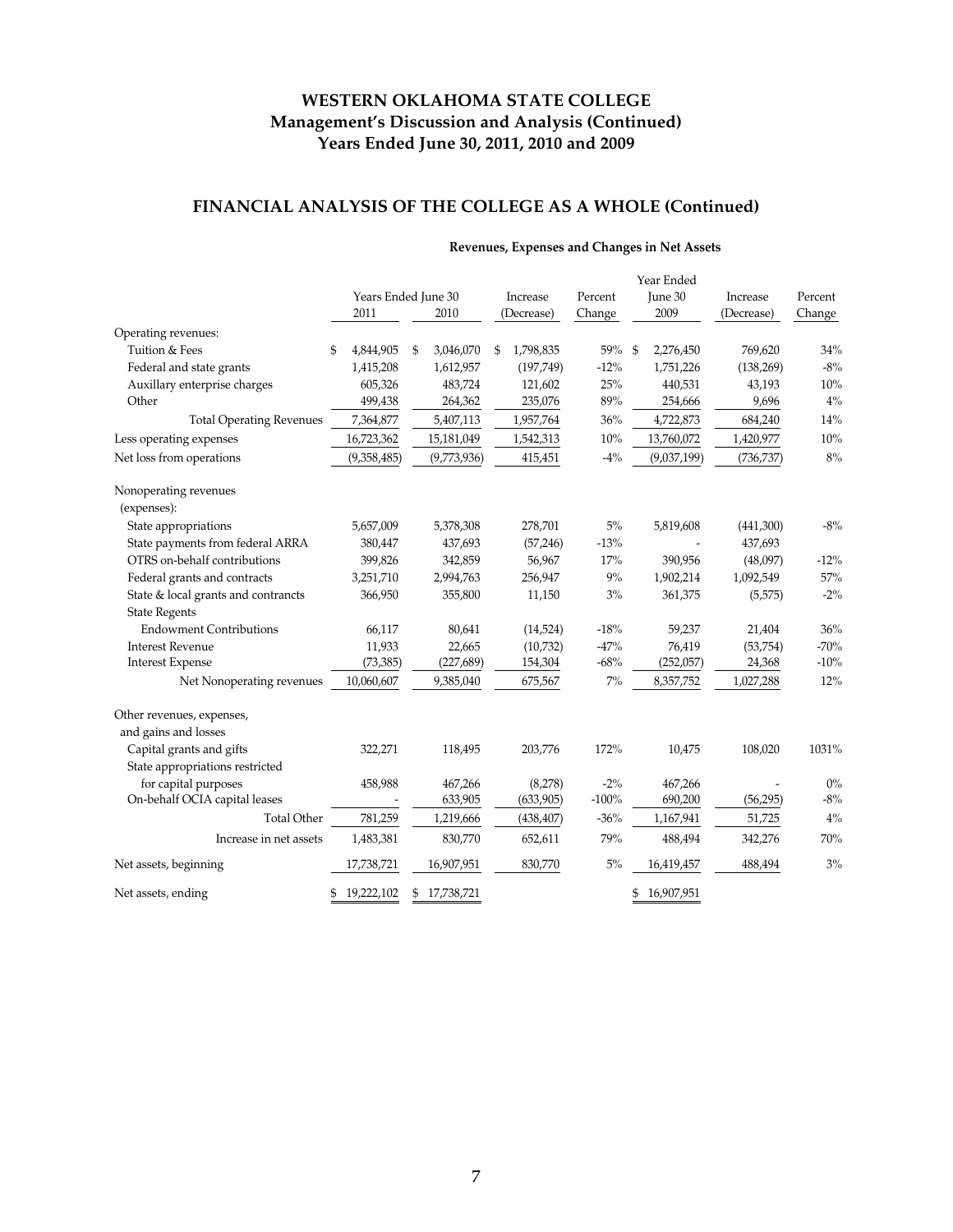#### **FINANCIAL ANALYSIS OF THE COLLEGE AS A WHOLE (Continued)**

June 30, 2011 compared to June 30, 2010 resulted in the following revenue and expense changes:

- Tuition & fees revenues increased by 59%. This increase is due to a combination of several factors. Collections of prior year receivables exceeded management's estimates by approximately 12.23%, out-of-state waivers increased by \$707,974 (due to a 18.19% increase in out-of-state enrollment), and although tuition and fee rates increased by only 3.2% over the FY 10 fiscal year, total enrollment increased 14.16%. Auxiliary revenues increased by 25%, which represents an increase of \$27,218 in Residence Hall and an increase in student store of \$94,384. Federal and State Grants & Contracts experienced a decrease of 12%, due mostly to the OSRHE Allied Health Grant that ended FY 10. The overall operating revenues increased by 36%, or \$1,957,764 over that of FY 10.
- Interest revenue and expense both declined this year. The interest revenue decreased by 47%, primarily caused by the elimination of the interest earned on the OCIA bond funds in previous years. These bond funds were fully spent by October 2009. The interest earnings on the OCIA bond funds were restricted to the projects that these funds support. The 68% decrease in the interest expense is attributed to the restructuring of the 2005 OCIA bond indebtedness. Payments made by OCIA on behalf of the College for the 2005 bonds were deferred to later years, so the interest paid for FY 11 represents the amortization of the deferred cost on the 2005 OCIA bond debt restructure.
- The \$203,776 increase in the Capital grants and gifts represents an increase in the overall activity in the restricted fund, primarily from federal grant awards for safety and security technology, nursing instructional equipment, and radiology program equipment.
- The on-behalf contributions to Oklahoma Teacher's Retirement System represent the amount of dedicated state revenue from the State's sales, use and income taxes that are used as contributions to the Oklahoma Teacher's Retirement Program (OTRS). For 2011, the State of Oklahoma contributed 5% of the State's General Revenue Fund to the OTRS on behalf of participating employers. The College has estimated the amounts contributed to the OTRS by the State on its behalf by multiplying the ratio of its covered salaries to total covered salaries for the OTRS for the year by the applicable percentage of taxes collected during the year. This amount was \$399,826 for FY 2011 and \$342,859 for FY 2010, which is a 17% increase, or \$56,967.
- On-behalf capital lease payments decreased by 100%, or \$633,905 less than previous year's numbers. Due to the 2005 OCIA bond restructuring, all principal payments have been deferred to later years. There were not principal payments to the OCIA 2005 bond indebtedness for FY2011.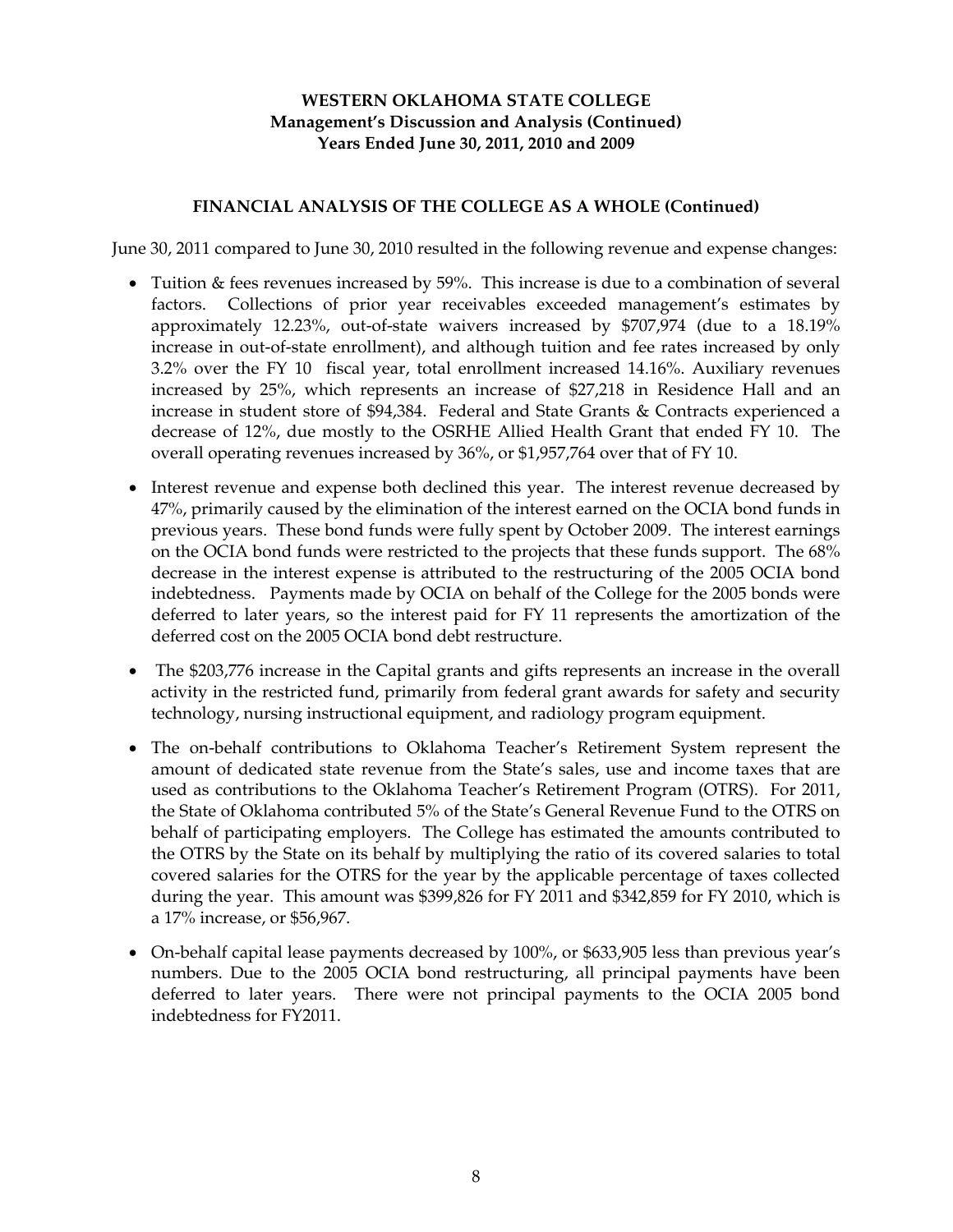#### **FINANCIAL ANALYSIS OF THE COLLEGE AS A WHOLE (Continued)**

Another way to assess the financial health of an institution is to look at the Statement of Cash Flows. Its primary purpose is to provide relevant information about the cash receipts and cash payments of an entity during a period. The Statement of Cash Flows also helps users assess an entity's ability to generate future net cash flows, its ability to meet its obligations as they come due, and its needs for external financing.

|                            |                    |    | <b>Cash Flows</b> |    |            |    |             |          |            |
|----------------------------|--------------------|----|-------------------|----|------------|----|-------------|----------|------------|
|                            |                    |    |                   |    |            |    | Year Ended  |          |            |
|                            | Year Ended June 30 |    | Increase          |    | June 30    |    |             | Increase |            |
|                            | 2011               |    | 2010              |    | (Decrease) |    | 2009        |          | (Decrease) |
| Cash provided (used) by:   |                    |    |                   |    |            |    |             |          |            |
| Operating activities       | \$<br>(8,388,786)  | \$ | (8, 284, 599)     | \$ | (104, 187) | \$ | (7,712,749) | \$       | (571, 850) |
| Noncapital                 |                    |    |                   |    |            |    |             |          |            |
| financing activities       | 9,677,909          |    | 9,186,895         |    | 491,014    |    | 8,142,111   |          | 1,044,784  |
| Capital and related        | (25,908)           |    | (503,854)         |    | 477,946    |    | (684,350)   |          | 180,496    |
| financing activities       |                    |    |                   |    |            |    |             |          |            |
| Investing activities       | 11,933             |    | 22,665            |    | (10,732)   |    | 76,419      |          | (53, 754)  |
| Net increase in cash and   |                    |    |                   |    |            |    |             |          |            |
| cash equivalents           | 1,275,148          |    | 421,107           |    | 854,041    |    | (178, 569)  |          | 599,676    |
| Cash and cash equivalents, |                    |    |                   |    |            |    |             |          |            |
| beginning                  | 4,167,363          |    | 3,746,256         |    | 421,107    |    | 3,924,825   |          | (178, 569) |
| Cash and cash equivalents, |                    |    |                   |    |            |    |             |          |            |
| ending                     | \$<br>5,442,511    |    | 4,167,363         | \$ | 1,275,148  | \$ | 3,746,256   | \$       | 421,107    |

June 30, 2011 compared to June 30, 2010 resulted in the following cash flow changes:

The College's liquidity increased during the year. Cash used by operating activities increased by approximately \$104,000 while non-capital financing activities increased due to an increase of grants and contracts and state appropriations by approximately \$491,000. Cash provided by investing activities decreased by approximately \$11,000, which is represented by a decrease in interest income as a result of the elimination of interest earnings on the unexpended portion of the 2005 OCIA bond proceeds. The net result of these items is an increase in cash by approximately \$1,275,000.

June 30, 2010 compared to June 30, 2009 resulted in the following cash flow changes:

The College's liquidity increased during the year. Cash used by operating activities increased by approximately \$572,000 while non-capital financing activities increased due an increase of grants and contracts by approximately \$1,045,000. Cash provided by investing activities decreased by approximately \$54,000, which is represented by a decrease in interest income as a result of the interest earnings on the unexpended portion of the 2005 OCIA bond proceeds. The net result of these items is an increase in cash by approximately \$600,000.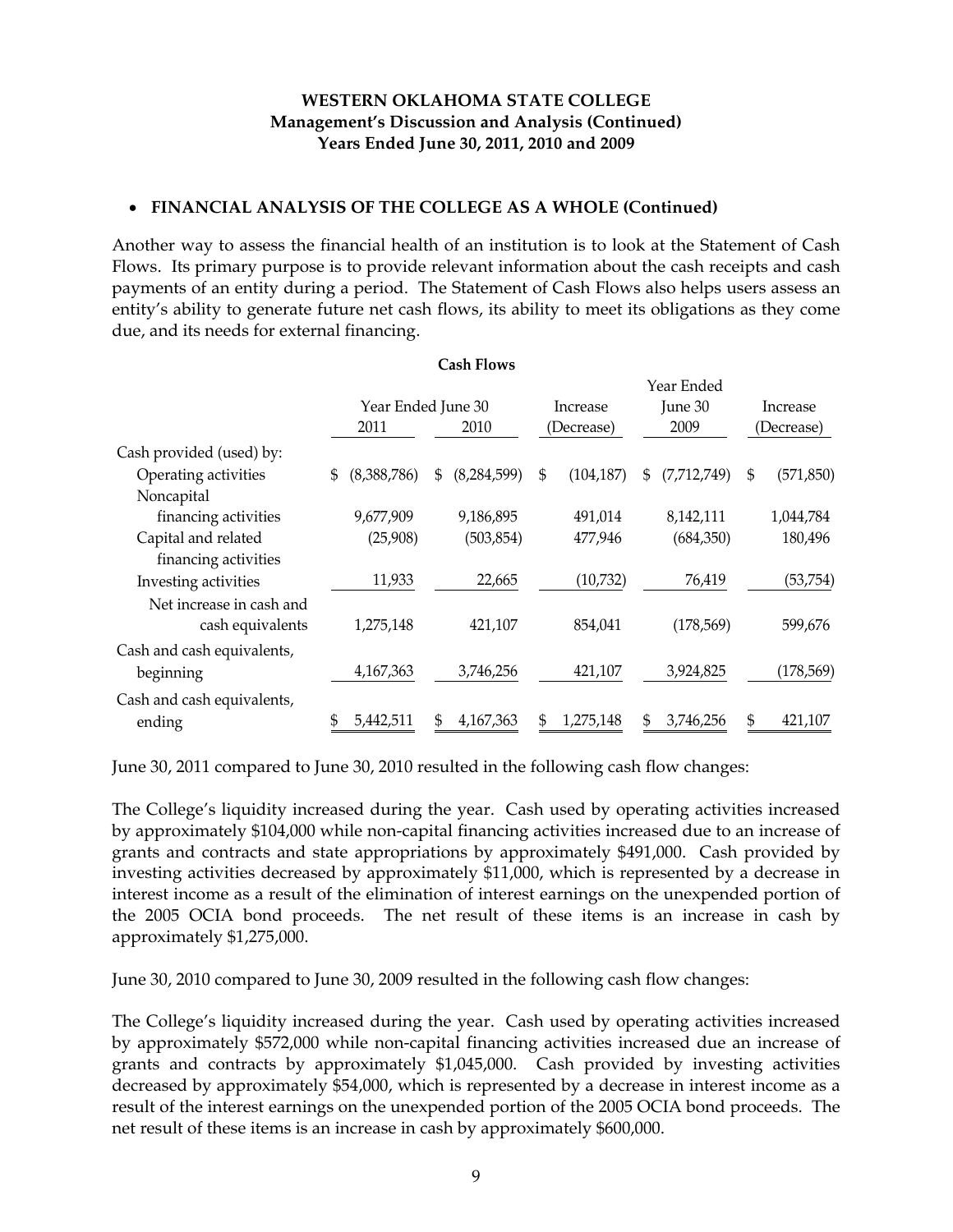#### **FINANCIAL ANALYSIS OF THE COLLEGE AS A WHOLE (Continued)**

Although the Statement of Revenues, Expenses, and Changes in Net Assets shows an increase in total net assets of approximately \$1,483,000, this is representative of all funds combined. Management feels that it is important to point out the net change in fund balances for each individual fund. This is displayed below.

#### **Summary of Changes in Net Assets by Fund**

|                              |   | 2011      | 2010          | 2009 |            |  |
|------------------------------|---|-----------|---------------|------|------------|--|
| Educational and General Fund | S | 1,413,709 | \$<br>482,513 | \$   | 196,381    |  |
| <b>Auxiliary Fund</b>        |   | 189,060   | (320, 504)    |      | 347,758    |  |
| Restricted Fund              |   | 280,207   | 201,736       |      | (270,963)  |  |
| Unexpended Plant Fund        |   | 135,744   | 202,117       |      | (388, 450) |  |
| Capital Assets               |   | (535,334) | 264,908       |      | 603,768    |  |
| Combined Total               | S | 1,483,386 | \$<br>830,770 | \$   | 488,494    |  |

In 2010, because of deficits in the restricted funds, the Unrestricted Educational and General Fund was reduced by \$12,135 in the College's Statement of Net Assets. In 2009, because of deficits in restricted funds, the Unrestricted Educational and General Fund was reduced by \$272,695 in the College's State of Net Assets.

#### **CAPITAL ASSETS AND DEBT ADMINISTRATION**

#### CAPITAL ASSETS

At June 30, 2011, the College has approximately \$17,695,000 invested in capital assets, net of accumulated depreciation of approximately \$11,816,000. Depreciation charges totaled approximately \$1,232,000 for the current fiscal year, compared to approximately \$1,101,000 for the previous fiscal year. Details of these assets for the three years are shown below.

|                                    | Year Ended June 30 |            |    |            |    |            |  |
|------------------------------------|--------------------|------------|----|------------|----|------------|--|
|                                    | 2011               |            |    | 2010       |    | 2009       |  |
| Land                               |                    | 212,345    | \$ | 212,345    | \$ | 212,345    |  |
| Infrastructure                     |                    | 2,605,873  |    | 2,578,583  |    | 756,108    |  |
| Land Improvements                  |                    | 962,790    |    | 993,141    |    | 877,035    |  |
| <b>Buildings</b>                   |                    | 9,840,422  |    | 10,059,923 |    | 6,433,666  |  |
| Furniture, Fixtures, and Equipment |                    | 2,352,674  |    | 2,643,712  |    | 2,400,057  |  |
| Library Materials                  |                    | 1,720,431  |    | 1,709,625  |    | 1,807,186  |  |
| Construction in Progress           |                    |            |    |            |    | 5,117,566  |  |
|                                    |                    | 17,694,535 | \$ | 18,197,329 | \$ | 17,603,963 |  |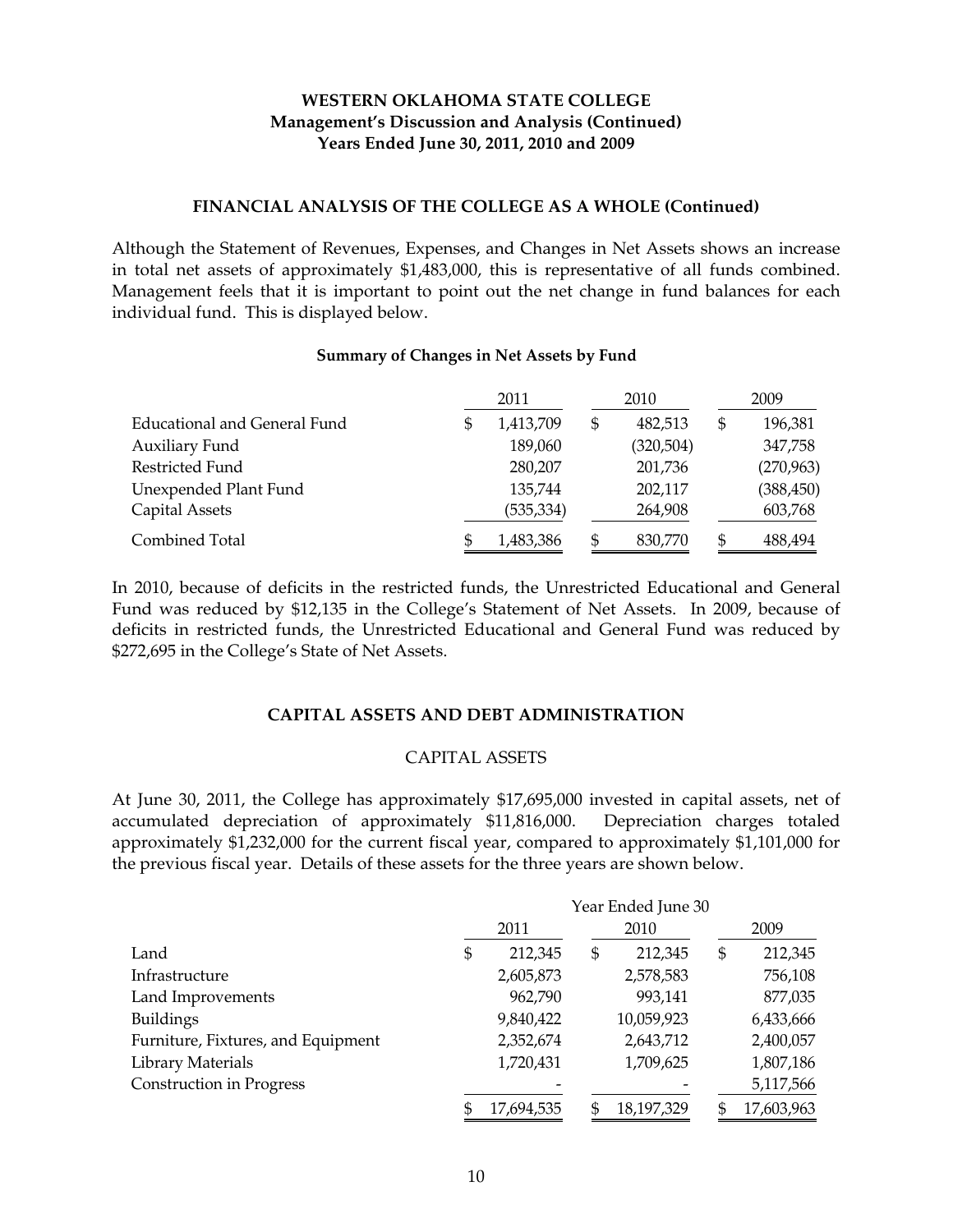#### **CAPITAL ASSETS AND DEBT ADMINISTRATION (Continued)**

#### CAPITAL ASSETS (Continued)

Planned capital expenditures for fiscal year ending June 2012 will be budgeted and paid primarily from Section 13 for the college academic programs. Throughout the year there will be expenditures from other grant programs like Title IV, TANF, and institutional reserve funds.

Section 13 for fiscal year 2012 will expend approximately \$450,000 in new funds to include items such as dorm debt retirement payment and Master Lease debt payment requirements - \$41,000; campus-wide computer technology equipment and software - \$215,000; new computer academic department requests - \$65,000; physical plant upgrades for HVAC, carpet & vehicles - \$85,000; and \$44,000 is undesignated at this time.

#### DEBT

At June 30, 2011, the College had \$4,996,030 in debt outstanding, compared to \$4,550,892 reported June 30, 2010 and \$4,985,746 reported June 30, 2009. The table below summarizes these amounts by type for the current year and the previous two years.

#### **Outstanding Debt**

|                                         |   |           | Year Ended June 30 |  |           |
|-----------------------------------------|---|-----------|--------------------|--|-----------|
|                                         |   | 2011      | 2010               |  | 2009      |
| OCIA 1999 Capital Lease Obligations     | 5 |           |                    |  | 10,705    |
| OCIA 2005 Capital Lease Obligations     |   | 3,187,707 | 4,458,892          |  | 4,847,458 |
| OCIA 2010 A&B Capital Lease Obligations |   | 1,753,490 |                    |  |           |
| ODFA 2007 Master Lease Obligations      |   | 54,833    | 92,000             |  | 127,583   |
|                                         |   | 4,996,030 | 4,550,892          |  | 4,985,746 |

The Oklahoma Capital Bond Authority (OCIA) 1999 capital lease obligations provide that the College is to make specified monthly payments to OCIA over 10 years. During the years ended June 30, 2011, 2010 and 2009, OCIA made lease principal and interest payments on behalf of the College totaling \$0, \$0 and \$67,452, respectively. These on-behalf payments have been recorded as restricted state appropriations in the College's Statement of Revenues, Expenses, and Changes in Net Assets.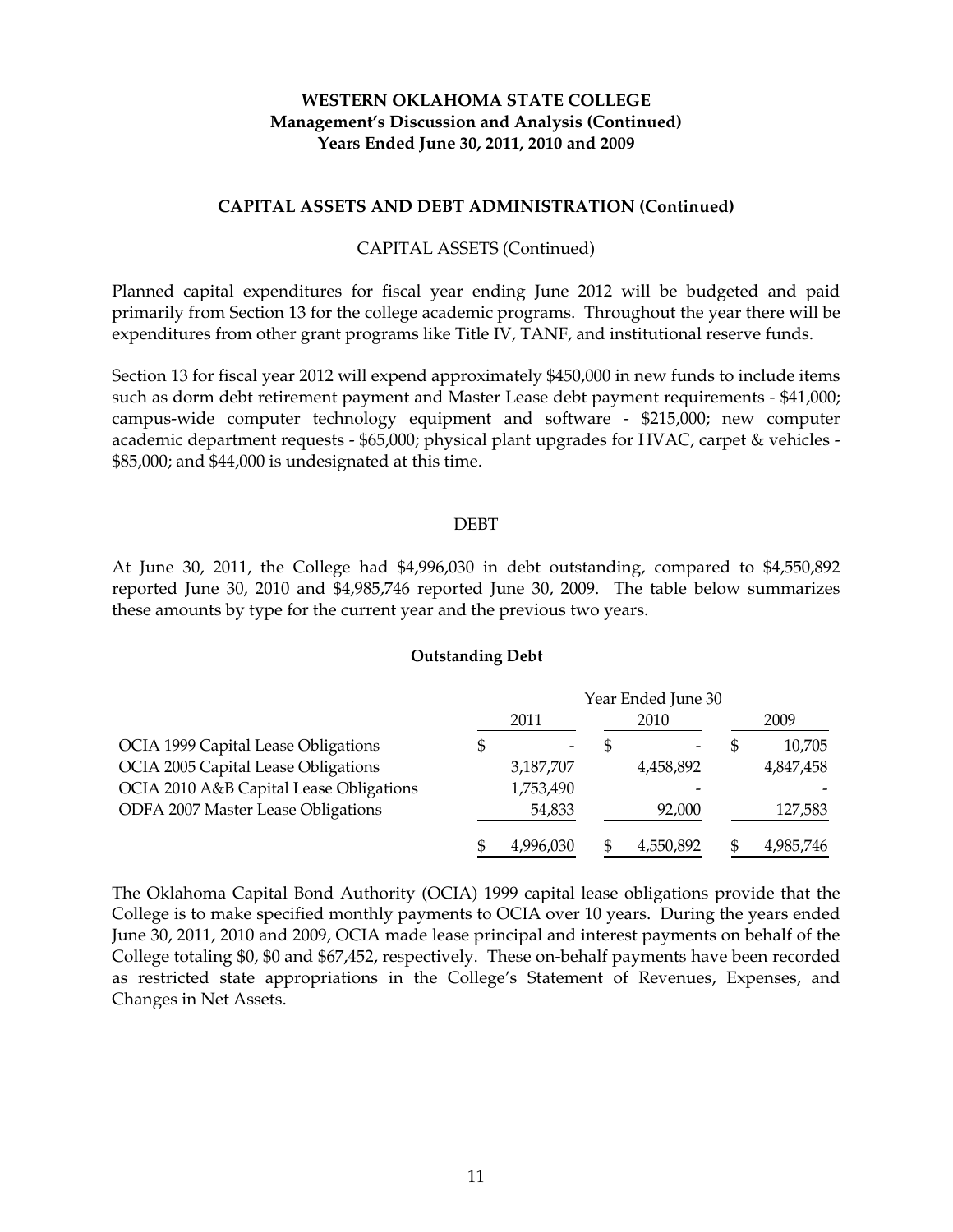#### **CAPITAL ASSETS AND DEBT ADMINISTRATION (Continued)**

#### DEBT (Continued)

In November 2005, the OCIA issued its OCIA Bond Issue 2005F Series. Of the total bond indebtedness, the State Regents for Higher Education allocated \$6,000,000 to the College. Concurrently with the allocation, the College entered into a lease agreement with OCIA for projects being funded by the OCIA bonds. This lease agreement provides for the College to make specified monthly payments to OCIA over 25 years. The proceeds of the bonds and subsequent leases are to provide for capital improvements at the College.

In August 2010, the College's 2005F lease agreement with the OCIA was restructured through a partial refunding of OCIA's 2005 bond debt. OCIA issued two new bonds, Series 2010A and 2010B. The College's lease agreements with OCIA secure the OCIA bond debt and any future debt that might be issued to refund earlier bond issues. OCIA issued this new debt to provide budgetary relief for fiscal years 2011 and 2012 by extending and restructuring debt service. Consequently, the College's lease agreement with OCIA automatically restructured to secure the new bond issues. The College has recorded a deferred charge of \$482,305 on restructuring as a deferred cost that will be amortized over a period of 6 years. During the year ended June 30, 2011, amortization of the deferred charge was \$80,384. This restructuring resulted in an aggregate debt service difference for principal and interest between the original lease agreement and the restructured lease agreement of \$2,757,544 which also approximately the economic cost of the lease restructuring.

During the years ended June 30, 2011, 2010 and 2009, OCIA made lease principal and interest payments on behalf of the College totaling \$0, \$633,905 and \$622,748, respectively.

More detailed information about the College's outstanding debt is presented in Note E to the financial statements.

#### **WESTERN OKLAHOMA STATE COLLEGE FOUNDATION, INC.**

Western Oklahoma State College Foundation, Inc. (the Foundation) is a legally separate taxexempt component unit of the College. The Foundation acts primarily as a fund-raising organization to supplement the resources that are available to the College in support of its programs. Although the College does not control the timing and amount of receipts from the Foundation, the majority of resources, or income thereon, which the Foundation holds and invests, is restricted to the activities of the College by the donors. Because these restricted resources held by the Foundation can only be used by, or for the benefit of, the College, the Foundation is considered a component unit for the College and is discretely presented in the College's financial statements.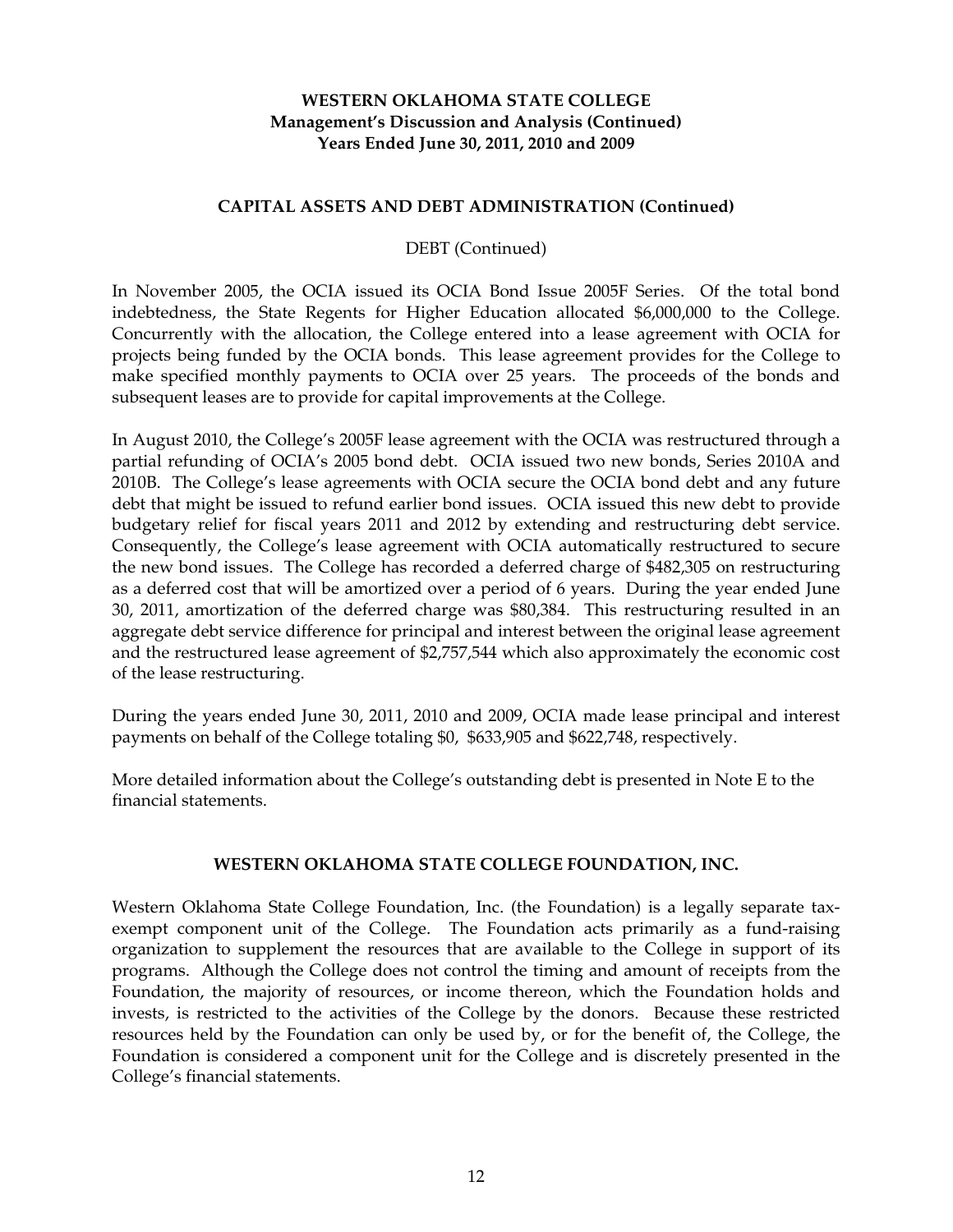The key components of the Foundation's Net Assets are as follows:

|                               | 2011      | 2010      | 2009 |           |  |
|-------------------------------|-----------|-----------|------|-----------|--|
| Unrestricted                  | 927.387   | 809.916   | £.   | 656.978   |  |
| <b>Temporarily Restricted</b> | 266.469   | 260.243   |      | 292.367   |  |
| Restricted                    | 3,902,006 | 3,630,295 |      | 3,498,996 |  |

More detailed information on the Foundation can be found in the financial statements and in Note J to the financial statements.

#### **ECONOMIC FACTORS THAT WILL AFFECT THE FUTURE**

The economic stability and future growth of the College is directly related to the state's economic stability. During recessionary times, Oklahoma historically trails 18 to 24 months behind the east and west costs in recovering economically. During FY11, the State of Oklahoma began to experience an economic upturn after two years of economic downturn. During FY09 and FY10, the State of Oklahoma experience reduced revenue collections and was forced to decrease the revenue appropriations originally budgeted for higher education. This was coupled with no tuition or mandatory fee increases. FY11 was the final year of the Federal ARRA revenues and despite increased revenue appropriations from the State of Oklahoma, Western experienced a 5.8% reduction in total appropriation for FY12.

Currently monthly targets in regard to receipt of state revenues are reaching the expectations of the Office of State Finance. For the time being, Western and other institutions of Higher Education have not been forced to take reductions to their FY 12 allocations; however recovery to pre-recession funding levels is expected to take a number of years. In FY 11 Western was able to raise tuition by 3.2%, and in FY 12 there was strong urging to stay within a 5.5% tuition increase. Western's Board of Regents voted to raise tuition only by 3.2% to help alleviate the state reductions, at the same time holding the increase to the student at a minimum.

In order to address the future declines in state revenues and the loss of stimulus dollars, Western is aggressively seeking new revenue streams in three primary areas: (1) on-line course offerings; (2) expanding the number of students participating in our athletic programs; and, (3) expanding targeted academic programs that are in high demand areas, i.e. nursing.

Despite the downturn in the State's economy, the College is well positioned financially to continue its service to students, the community, and the citizens of Oklahoma. Although our current enrollment levels are remaining constant to the prior year and are anticipated to remain stable, Western is preparing itself to explore every opportunity to stabilize these enrollments and to acquire the necessary funding to move the institution forward.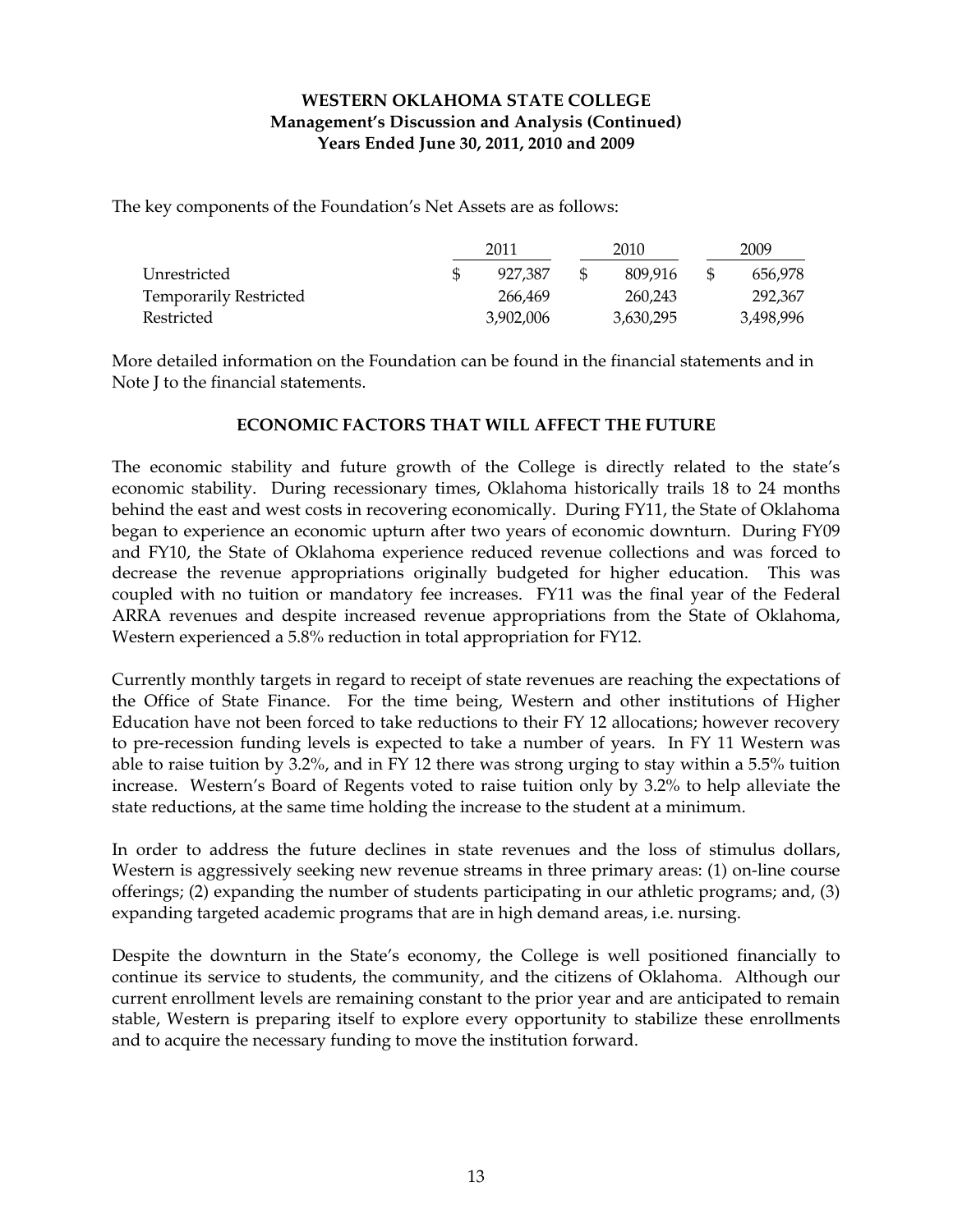### STATEMENTS OF NET ASSETS

### WESTERN OKLAHOMA STATE COLLEGE

|                                                                       |                  | June 30,<br>2011                 |                  | June 30,<br>2010                 |  |  |
|-----------------------------------------------------------------------|------------------|----------------------------------|------------------|----------------------------------|--|--|
|                                                                       |                  | Component<br>Unit<br><b>WOSC</b> |                  | Component<br>Unit<br><b>WOSC</b> |  |  |
|                                                                       | <b>WOSC</b>      | Foundation, Inc.                 | <b>WOSC</b>      | Foundation, Inc.                 |  |  |
| <b>ASSETS</b>                                                         |                  |                                  |                  |                                  |  |  |
| <b>CURRENT ASSETS</b>                                                 |                  |                                  |                  |                                  |  |  |
| Cash and cash equivalents<br>Interest receivable                      | \$<br>5,168,052  | 458,838<br>- \$<br>16,628        | 4,019,297<br>\$  | 311,956<br>\$<br>28,704          |  |  |
| Accounts receivable, net of allowance<br>for doubtful accounts        | 1,155,039        |                                  | 666,369          |                                  |  |  |
| Inventories                                                           | 309,819          |                                  | 193,412          |                                  |  |  |
| <b>Total Current Assets</b>                                           | 6,632,910        | 475,466                          | 4,879,078        | 340,660                          |  |  |
|                                                                       |                  |                                  |                  |                                  |  |  |
| NONCURRENT ASSETS                                                     |                  |                                  |                  |                                  |  |  |
| Restricted cash and cash equivalents<br>Investments, net of allowance | 274,459          | 4,357,782                        | 148,066          | 4,158,678                        |  |  |
| Debt service reserve funds                                            | 592              |                                  | 986              |                                  |  |  |
| Deferred cost on OCIA lease restructure                               | 284,685          |                                  |                  |                                  |  |  |
| Other assets                                                          |                  | 85,000                           |                  | 85,000                           |  |  |
| Capital assets, net of accumulated                                    |                  |                                  |                  |                                  |  |  |
| depreciation                                                          | 17,694,535       | 1,221,104                        | 18,197,329       | 1,269,948                        |  |  |
| Total noncurrent assets                                               | 18,254,271       | 5,663,886                        | 18,346,381       | 5,513,626                        |  |  |
| <b>TOTAL ASSETS</b>                                                   | 24,887,181       | 6,139,352                        | 23,225,459       | 5,854,286                        |  |  |
| <b>LIABILITIES</b>                                                    |                  |                                  |                  |                                  |  |  |
| <b>CURRENT LIABILITIES</b>                                            |                  |                                  |                  |                                  |  |  |
| Accounts payable                                                      | 460,334          |                                  | 614,812          |                                  |  |  |
| Accrued interest payable                                              |                  | 3,490                            |                  | 3,832                            |  |  |
| Deposits held in custody for others                                   | 52,215           |                                  | 41,763           |                                  |  |  |
| Accrued payroll                                                       | 82,178           |                                  | 79,070           |                                  |  |  |
| Accrued compensated absences                                          | 73,508           |                                  | 71,078           |                                  |  |  |
| Current portion of noncurrent liabilities                             | 38,583           | 115,000                          | 195,636          | 110,000                          |  |  |
| Lease premium, net                                                    | 814              |                                  | 129,123          |                                  |  |  |
| Total current liabilities                                             | 707,632          | 118,490                          | 1,131,482        | 113,832                          |  |  |
| NONCURRENT LIABILITIES,                                               |                  |                                  |                  |                                  |  |  |
| net of current portion                                                |                  |                                  |                  |                                  |  |  |
| Obligations under capital leases                                      | 4,957,447        |                                  | 4,355,256        |                                  |  |  |
| Revenue bonds payable                                                 |                  | 925,000                          |                  | 1,040,000                        |  |  |
| Total noncurrent liabilities                                          | 4,957,447        | 925,000                          | 4,355,256        | 1,040,000                        |  |  |
| TOTAL LIABILITIES                                                     | 5,665,079        | 1,043,490                        | 5,486,738        | 1,153,832                        |  |  |
| <b>NET ASSETS</b>                                                     |                  |                                  |                  |                                  |  |  |
| Invested in capital assets, net of related debt<br>Restricted:        | 12,935,121       |                                  | 13,518,301       |                                  |  |  |
| Expendable                                                            |                  |                                  |                  |                                  |  |  |
| Instruction, scholarships and other                                   | 268,072          | 266,469                          |                  | 260,243                          |  |  |
| Capital projects                                                      | 326,881          | 3,902,006                        | 143,291          |                                  |  |  |
| Nonexpendable<br>Unrestricted                                         | 5,692,028        | 927,387                          | 4,077,129        | 3,630,295<br>809,916             |  |  |
| TOTAL NET ASSETS                                                      | 19,222,102<br>\$ | 5,095,862<br>\$                  | 17,738,721<br>\$ | 4,700,454<br>\$                  |  |  |
|                                                                       |                  |                                  |                  |                                  |  |  |

See notes to financial statements.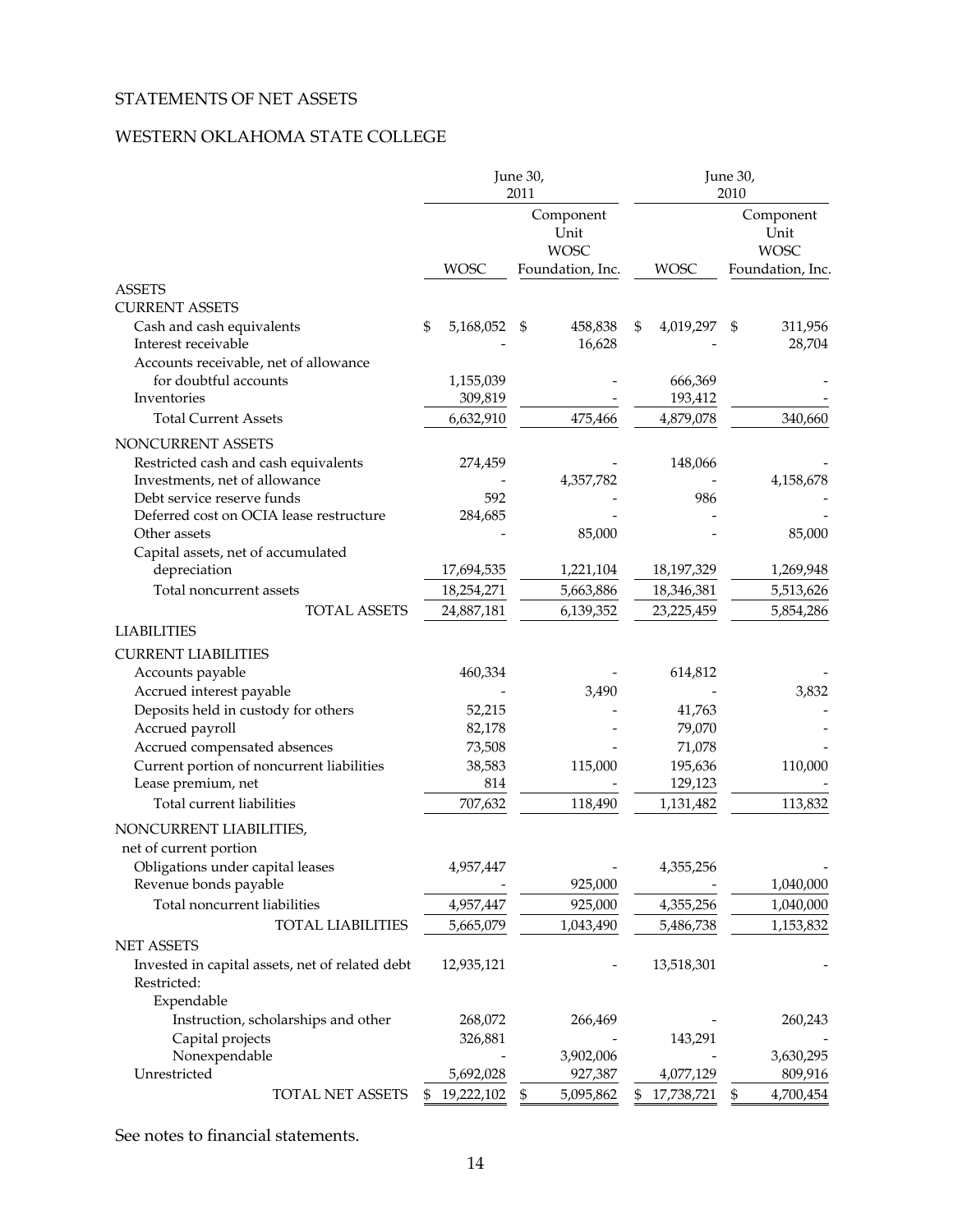### STATEMENTS OF REVENUES, EXPENSES AND CHANGES IN NET ASSETS

#### WESTERN OKLAHOMA STATE COLLEGE

|                                                                                                                                 |                  | Year Ended<br>June 30, 2011      |           |                 | Year Ended<br>June 30, 2010 |                                  |  |
|---------------------------------------------------------------------------------------------------------------------------------|------------------|----------------------------------|-----------|-----------------|-----------------------------|----------------------------------|--|
|                                                                                                                                 |                  | Component<br>Unit<br><b>WOSC</b> |           |                 |                             | Component<br>Unit<br><b>WOSC</b> |  |
|                                                                                                                                 | <b>WOSC</b>      | Foundation, Inc.                 |           | <b>WOSC</b>     |                             | Foundation, Inc.                 |  |
| <b>OPERATING REVENUES</b><br>Tuition and fees, net of scholarship discounts and<br>allowances of \$3,945,000 and \$3,886,000 at |                  |                                  |           |                 |                             |                                  |  |
| June 30, 2011 and 2010, respectively                                                                                            | \$<br>4,844,905  | \$                               |           | \$<br>3,046,070 | - \$                        |                                  |  |
| Federal grants and contracts                                                                                                    | 1,285,295        |                                  |           | 1,091,456       |                             |                                  |  |
| State and local grants and contracts                                                                                            | 129,913          |                                  |           | 521,501         |                             |                                  |  |
| Student store, net of scholarship discounts and<br>allowances of \$433,000 and \$565,000 at                                     |                  |                                  |           |                 |                             |                                  |  |
| June 30, 2011 and 2010, respectively                                                                                            | 504,810          |                                  |           | 410,426         |                             |                                  |  |
| Residence hall, net of scholarship discounts                                                                                    |                  |                                  |           |                 |                             |                                  |  |
| and allowances of \$81,000 and \$93,000                                                                                         |                  |                                  |           |                 |                             |                                  |  |
| at June 30, 2011 and 2010, respectively                                                                                         | 100,516          |                                  |           | 73,298          |                             |                                  |  |
| Other operating revenues                                                                                                        | 499,438          |                                  | 205,000   | 264,362         |                             | 205,000                          |  |
| Contributions and donations                                                                                                     |                  |                                  | 549,388   |                 |                             | 442,630                          |  |
| Interest and dividend income                                                                                                    |                  |                                  | 90,655    |                 |                             | 96,689                           |  |
| Other investment income                                                                                                         |                  |                                  | 24,040    |                 |                             | 27,458                           |  |
| Net realized and unrealized investment gains                                                                                    |                  |                                  | 20,006    |                 |                             | 57,017                           |  |
| TOTAL OPERATING REVENUES                                                                                                        | 7,364,877        |                                  | 889,089   | 5,407,113       |                             | 828,794                          |  |
| OPERATING EXPENSES                                                                                                              |                  |                                  |           |                 |                             |                                  |  |
| Compensation and employee benefits                                                                                              | 9,165,610        |                                  |           | 8,987,505       |                             |                                  |  |
| Contractual services                                                                                                            | 531,043          |                                  | 41,096    | 530,286         |                             | 40,173                           |  |
| Supplies and materials                                                                                                          | 1,374,985        |                                  |           | 1,657,818       |                             |                                  |  |
| Utilities                                                                                                                       | 501,212          |                                  | 3,357     | 448,107         |                             | 2,513                            |  |
| Communication                                                                                                                   | 85,015           |                                  |           | 61,029          |                             |                                  |  |
| Bond interest expense                                                                                                           |                  |                                  | 45,636    |                 |                             | 49,742                           |  |
| Other operating expenses                                                                                                        | 1,384,374        |                                  |           | 1,364,182       |                             |                                  |  |
| Scholarships and fellowships                                                                                                    | 2,449,115        |                                  | 354,748   | 1,031,237       |                             | 435,409                          |  |
| Depreciation expense                                                                                                            | 1,232,008        |                                  | 48,844    | 1,100,885       |                             | 48,844                           |  |
| TOTAL OPERATING EXPENSES                                                                                                        | 16,723,362       |                                  | 493,681   | 15,181,049      |                             | 576,681                          |  |
| Operating income (loss)                                                                                                         | (9,358,485)      |                                  | 395,408   | (9,773,936)     |                             | 252,113                          |  |
| NONOPERATING REVENUES (EXPENSES)                                                                                                |                  |                                  |           |                 |                             |                                  |  |
| State appropriations                                                                                                            | 5,657,009        |                                  |           | 5,378,308       |                             |                                  |  |
| State payments from federal ARRA revenues                                                                                       | 380,447          |                                  |           | 437,693         |                             |                                  |  |
| OTRS on-behalf contributions                                                                                                    | 399,826          |                                  |           | 342,859         |                             |                                  |  |
| Federal grants and contracts                                                                                                    | 3,251,710        |                                  |           | 2,994,763       |                             |                                  |  |
| State and local grants and contracts                                                                                            | 366,950          |                                  |           | 355,800         |                             |                                  |  |
| Endowment contributions                                                                                                         | 66,117           |                                  |           | 80,641          |                             |                                  |  |
| Return on investments                                                                                                           | 11,933           |                                  |           | 22,665          |                             |                                  |  |
| Interest expense                                                                                                                | (73, 385)        |                                  |           | (227, 689)      |                             |                                  |  |
| NET NONOPERATING REVENUES                                                                                                       | 10,060,607       |                                  |           | 9,385,040       |                             |                                  |  |
| Income (loss) before other revenues,                                                                                            |                  |                                  |           |                 |                             |                                  |  |
| expenses, gains, or losses                                                                                                      | 702,122          |                                  | 395,408   | (388, 896)      |                             | 252,113                          |  |
| Capital grants and gifts                                                                                                        | 322,271          |                                  |           | 118,495         |                             |                                  |  |
| State appropriations restricted for capital purposes                                                                            | 458,988          |                                  |           | 467,266         |                             |                                  |  |
| On-behalf payments for OCIA capital leases                                                                                      |                  |                                  |           | 633,905         |                             |                                  |  |
| Change in net assets                                                                                                            | 1,483,381        |                                  | 395,408   | 830,770         |                             | 252,113                          |  |
| NET ASSETS, BEGINNING OF YEAR                                                                                                   | 17,738,721       |                                  | 4,700,454 | 16,907,951      |                             | 4,448,341                        |  |
| NET ASSETS, END OF YEAR                                                                                                         | \$<br>19,222,102 | \$                               | 5,095,862 | 17,738,721      | \$                          | 4,700,454                        |  |

See notes financial statements.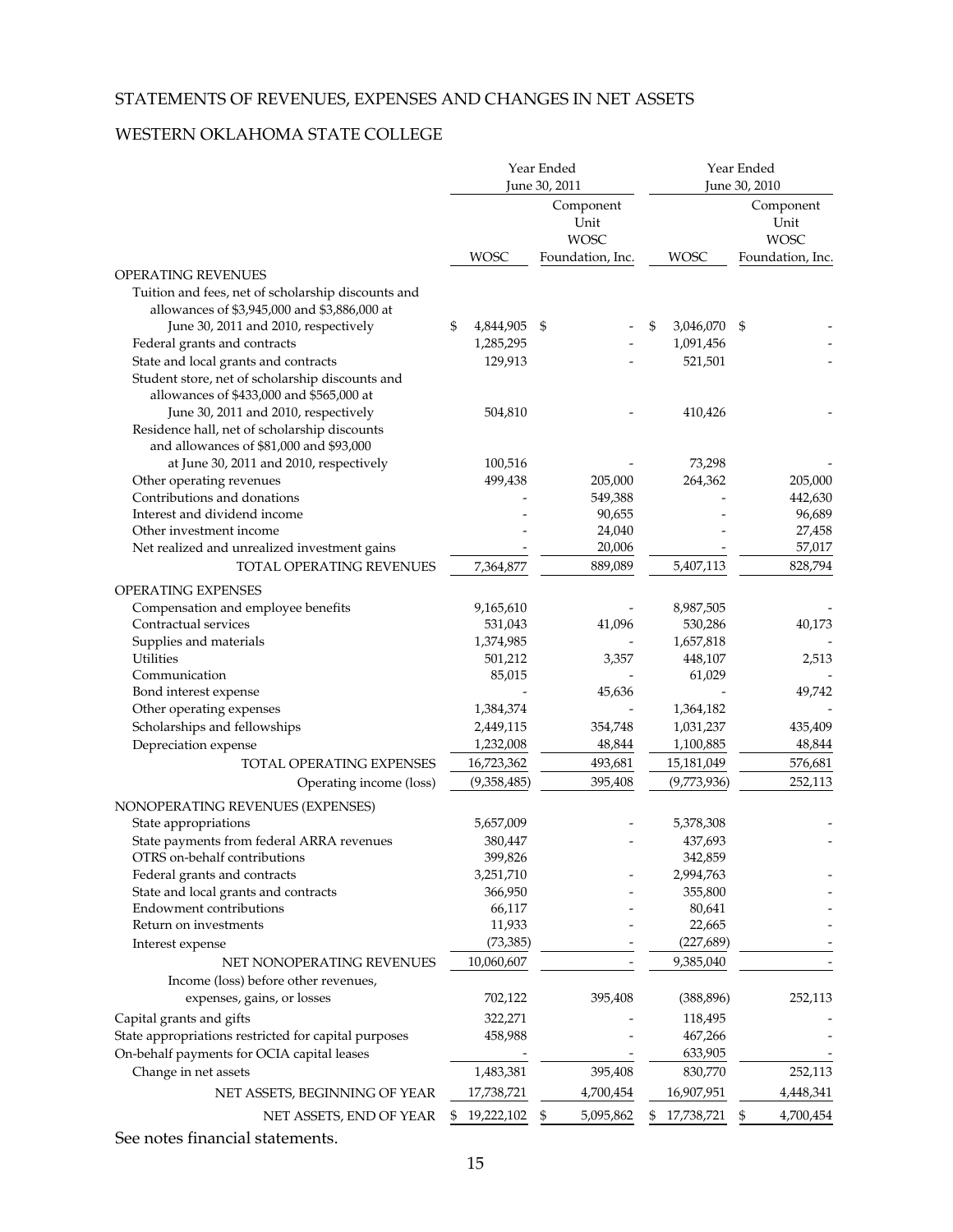### STATEMENTS OF CASH FLOWS

### WESTERN OKLAHOMA STATE COLLEGE

|                                                           | Year Ended<br>June 30 |    |               |  |  |
|-----------------------------------------------------------|-----------------------|----|---------------|--|--|
|                                                           | 2011                  |    | 2010          |  |  |
| CASH FLOWS FROM OPERATING ACTIVITIES                      |                       |    |               |  |  |
| Tuition and fees                                          | \$<br>4,750,198       | \$ | 2,859,415     |  |  |
| Grants and contracts                                      | 1,122,720             |    | 1,846,067     |  |  |
| Student store                                             | 385,226               |    | 411,616       |  |  |
| Residence hall                                            | 100,516               |    | 73,298        |  |  |
| Other operating receipts                                  | 561,871               |    | 411,097       |  |  |
| Payments to employees for salaries and benefits           | (8,760,246)           |    | (8,627,117)   |  |  |
| Payments to suppliers                                     | (6,549,071)           |    | (5,258,975)   |  |  |
| NET CASH USED IN OPERATING ACTIVITIES                     | (8,388,786)           |    | (8, 284, 599) |  |  |
| CASH FLOWS FROM NONCAPITAL FINANCING ACTIVITIES           |                       |    |               |  |  |
| State appropriations                                      | 5,657,009             |    | 5,378,308     |  |  |
| State payments from federal ARRA revenues                 | 380,447               |    | 437,693       |  |  |
| Grants and contracts                                      | 3,618,660             |    | 3,350,563     |  |  |
| Direct Loans and Federal Family Education Loans received  | 2,295,800             |    | 2,053,923     |  |  |
| Direct Loans and Federal Family Education Loans disbursed | (2,295,800)           |    | (2,053,923)   |  |  |
| Gifts for other than capital purposes                     | 21,793                |    | 20,331        |  |  |
| NET CASH PROVIDED BY                                      |                       |    |               |  |  |
| NONCAPITAL FINANCING ACTIVITIES                           | 9,677,909             |    | 9,186,895     |  |  |
| CASH FLOWS FROM CAPITAL AND                               |                       |    |               |  |  |
| RELATED FINANCING ACTIVITIES                              |                       |    |               |  |  |
| Cash paid for capital assets                              | (444, 049)            |    | (1,705,793)   |  |  |
| Capital appropriations received                           | 458,988               |    | 467,266       |  |  |
| Interest paid on capital debt and leases                  | (84,064)              |    | (5, 103)      |  |  |
| Proceeds from capital leases                              | 1,351,569             |    | 775,359       |  |  |
| Repayments of capital debt and leases                     | (1,308,352)           |    | (35, 583)     |  |  |
| NET CASH USED IN CAPITAL AND                              |                       |    |               |  |  |
| RELATED FINANCING ACTIVITIES                              | (25,908)              |    | (503, 854)    |  |  |
| CASH FLOWS FROM INVESTING ACTIVITIES                      |                       |    |               |  |  |
| Interest income                                           | 11,933                |    | 22,665        |  |  |
| NET CASH PROVIDED BY INVESTING ACTIVITIES                 | 11,933                |    | 22,665        |  |  |
| NET INCREASE IN CASH AND CASH EQUIVALENTS                 | 1,275,148             |    | 421,107       |  |  |
| CASH AND CASH EQUIVALENTS, BEGINNING OF YEAR              | 4, 167, 363           |    | 3,746,256     |  |  |
| CASH AND CASH EQUIVALENTS, END OF YEAR                    | \$<br>5,442,511       | \$ | 4,167,363     |  |  |
|                                                           |                       |    |               |  |  |

See notes to financial statements.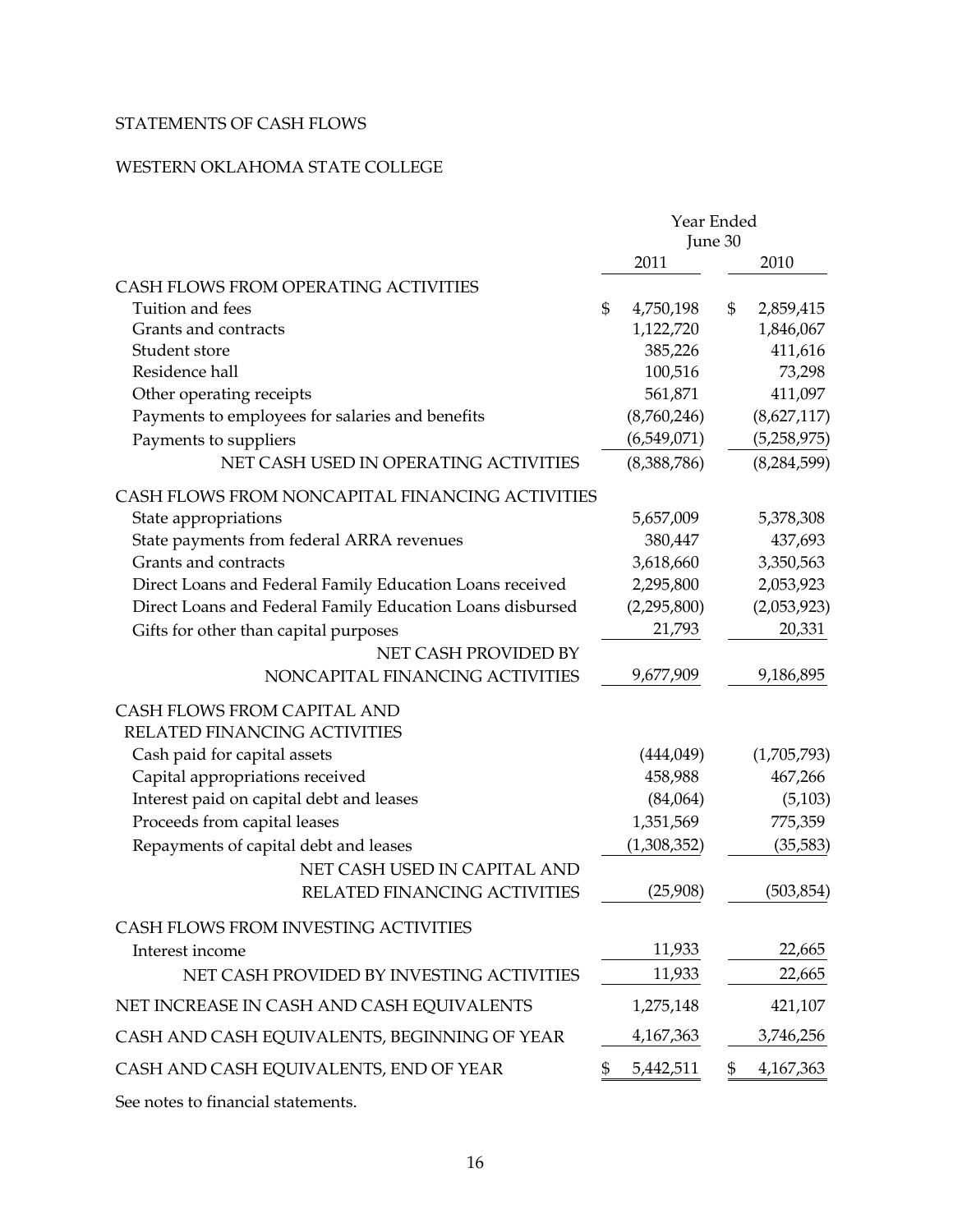### STATEMENTS OF CASH FLOWS--Continued

### WESTERN OKLAHOMA STATE COLLEGE

|                                             | Year Ended     |             |         |               |  |  |
|---------------------------------------------|----------------|-------------|---------|---------------|--|--|
|                                             |                |             | June 30 |               |  |  |
|                                             |                | 2011        |         | 2010          |  |  |
| RECONCILIATION OF OPERATING LOSS TO         |                |             |         |               |  |  |
| CASH USED IN OPERATING ACTIVITIES           |                |             |         |               |  |  |
| Operating loss                              | $\mathfrak{S}$ | (9,358,485) | \$      | (9,773,936)   |  |  |
| Adjustments to reconcile operating loss     |                |             |         |               |  |  |
| to net cash used by operating activities:   |                |             |         |               |  |  |
| Depreciation expense                        |                | 1,232,008   |         | 1,100,885     |  |  |
| Loss on disposal of capital assets          |                | 37,106      |         | 130,037       |  |  |
| On-behalf contributions to Oklahoma         |                |             |         |               |  |  |
| Teachers' Retirement System                 |                | 399,826     |         | 342,859       |  |  |
| Changes in assets and liabilities           |                |             |         |               |  |  |
| Accounts receivable                         |                | (444,346)   |         | 194,380       |  |  |
| Inventories                                 |                | (116, 407)  |         | 24,503        |  |  |
| Accounts payable and accrued expenses       |                | (140,918)   |         | (293,768)     |  |  |
| Accrued compensated absences                |                | 2,430       |         | (9,559)       |  |  |
| NET CASH USED IN OPERATING ACTIVITIES       | \$             | (8,388,786) | \$      | (8, 284, 599) |  |  |
| NONCASH CAPITAL AND RELATED FINANCING ITEMS |                |             |         |               |  |  |
| On-behalf interest paid by OCIA             | \$             |             | \$      | 234,634       |  |  |
| On-behalf principal payments made by OCIA   |                |             |         | 399,541       |  |  |
| Deferred cost on OCIA lease restructure     |                | 401,921     |         |               |  |  |
| Amortization of bond issuance cost          |                | 394         |         | 394           |  |  |
| Amortization of lease premium               |                | (11,073)    |         | (12, 442)     |  |  |
|                                             | \$             | 391,242     | \$      | 622,127       |  |  |
| RECONCILIATION OF CASH AND CASH EQUIVALENTS |                |             |         |               |  |  |
| TO THE STATEMENTS OF NET ASSETS             |                |             |         |               |  |  |
| Current assets                              |                |             |         |               |  |  |
| Cash and cash equivalents                   | \$             | 5,168,052   | \$      | 4,019,297     |  |  |
| Noncurrent assets                           |                |             |         |               |  |  |
| Restricted cash and cash equivalents        |                | 274,459     |         | 148,066       |  |  |
|                                             | \$             | 5,442,511   | \$      | 4,167,363     |  |  |

See notes to financial statements.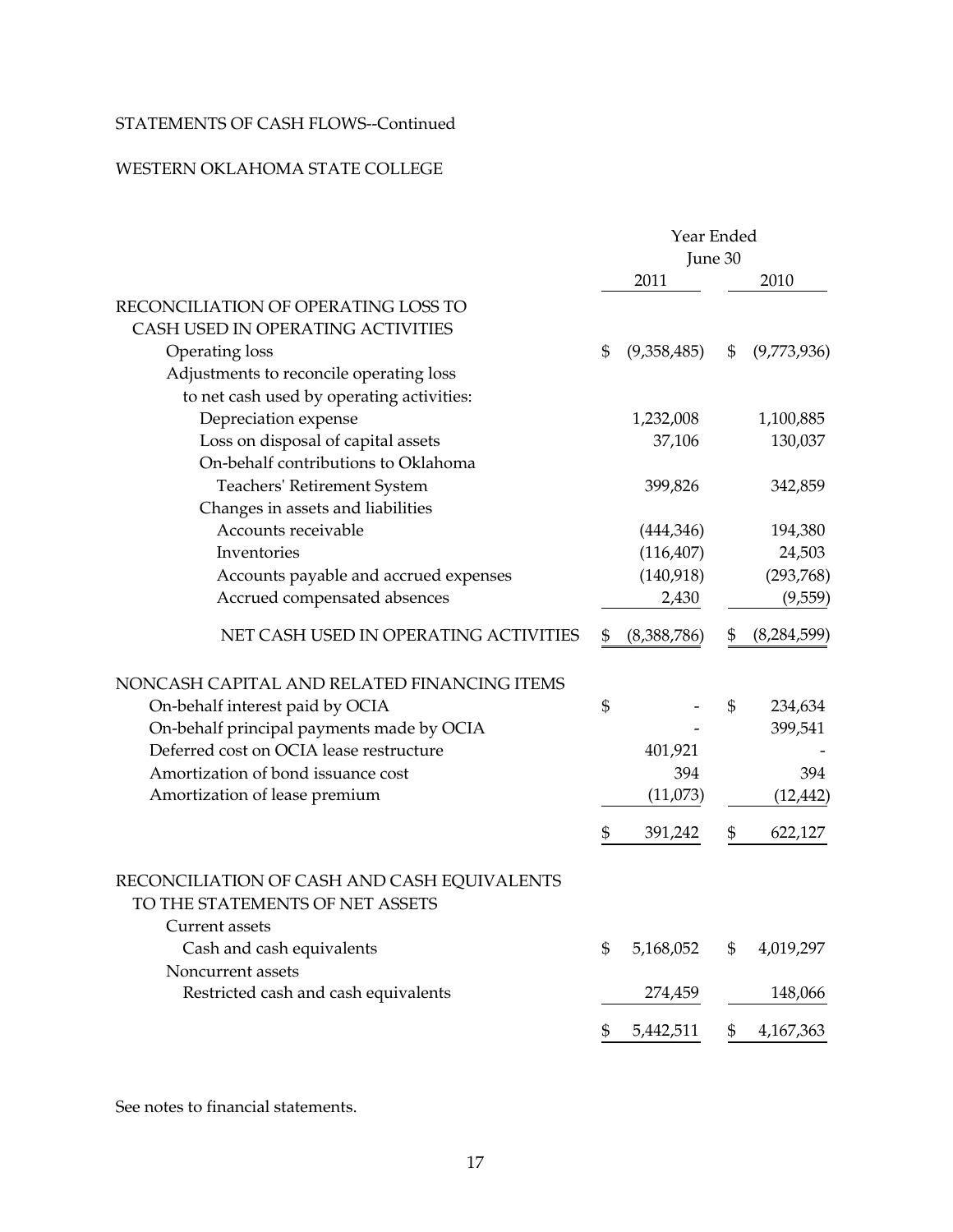#### NOTES TO FINANCIAL STATEMENTS

#### WESTERN OKLAHOMA STATE COLLEGE

June 30, 2011

#### NOTE A--SUMMARY OF SIGNIFICANT ACCOUNTING POLICIES

Nature of Operations: Western Oklahoma State College (the "College") is a two-year state supported college, located in Altus, Oklahoma, operating under the jurisdiction of the Board of Regents of Western Oklahoma State College and the Oklahoma State Regents for Higher Education. The College is accredited by the North Central Association of Colleges and Schools. The College is a component unit of the State of Oklahoma and is included in the generalpurposes financial statements of the State of Oklahoma.

Reporting Entity: The financial reporting entity, as defined by Governmental Accounting Standards Board ("GASB") Statement No. 14, *The Financial Reporting Entity*, includes the accounts and funds of the College.

The Western Oklahoma State College Foundation, Inc. (the "Foundation") is a legally separate tax-exempt component unit of the College. The Foundation acts primarily as a fund-raising organization to supplement the resources that are available to the College in support of its programs. The eleven member board of trustees of the Foundation is self-perpetuating and consists of nine rotating board members, one permanent trustee, and one non-voting exoficio board member. Although the College does not control the timing and amount of receipts from the Foundation, the majority of resources, or income thereon, that the Foundation holds and invests are restricted to the activities of the College by the donors. Because these restricted resources held by the Foundation can only be used by, or for the benefit of the College, the Foundation is considered a component unit of the College and is discretely presented in the College's financial statements as required by GASB Statement No. 39, *Determining Whether Certain Organizations are Component Units.* 

During the years ended June 30, 2011 and 2010, respectively, the Foundation distributed \$201,887 and \$257,216 in support to the College for both restricted and unrestricted purposes. Complete financial statements for the Foundation can be obtained from Western Oklahoma State College Foundation, Inc., 2801 North Main Street, Altus, Oklahoma 73521.

Financial Statement Presentation and Basis of Accounting: The College's financial statements are presented in accordance with the requirements of GASB Statement No. 34, *Basic Financial Statements and Management's Discussion and Analysis for State and Local Governments*, and GASB Statement No. 35, *Basic Financial Statements and Management's Discussion and Analysis for Public College and Universities*. Under GASB Statements No. 34 and 35, the College is required to present a statement of net assets classified between current and noncurrent assets and liabilities, a statement of revenues, expenses and changes in net assets, with separate presentation for operating and nonoperating revenues and expenses, and a statement of cash flows using the direct method.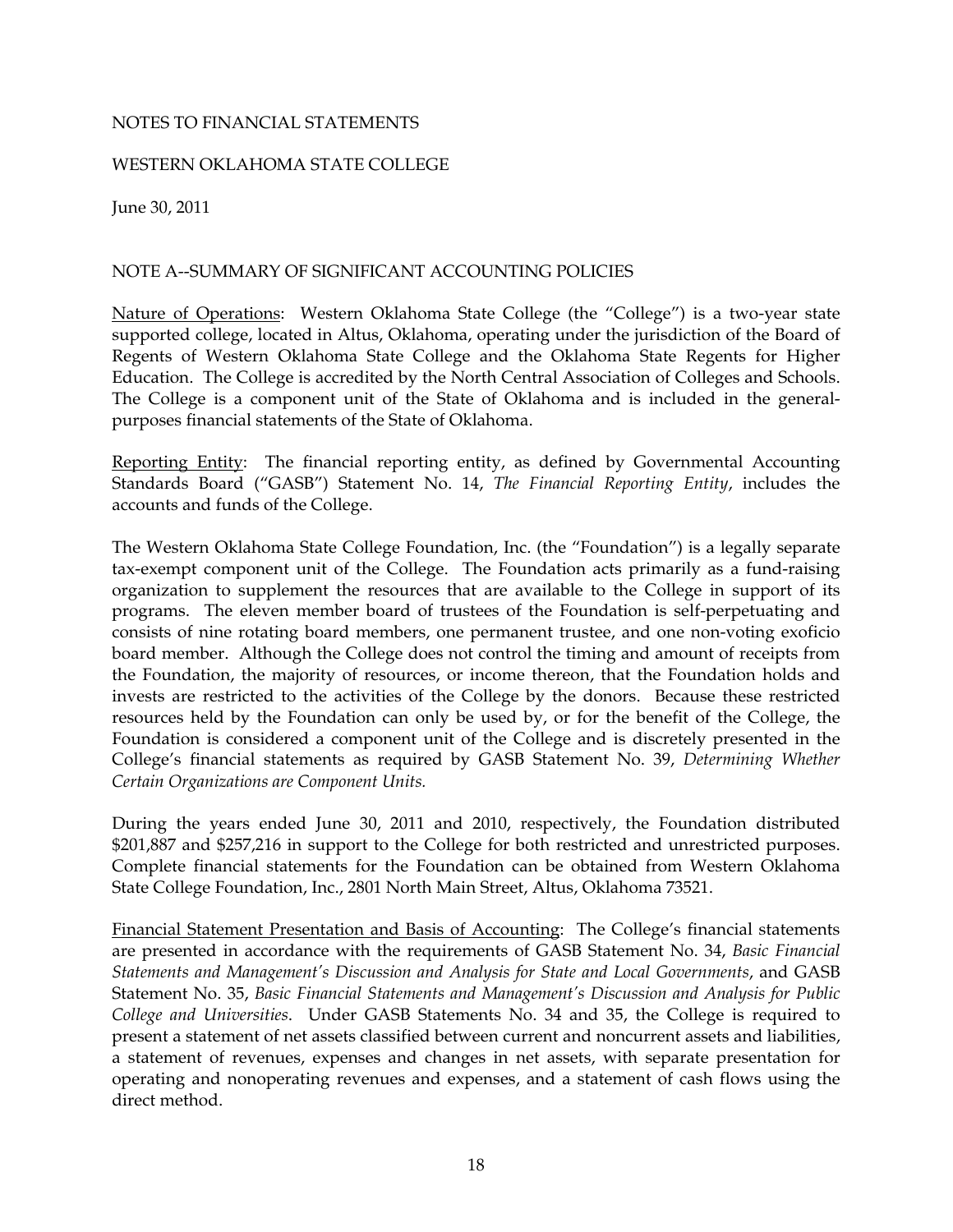#### WESTERN OKLAHOMA STATE COLLEGE

June 30, 2011

#### NOTE A--SUMMARY OF SIGNIFICANT ACCOUNTING POLICIES--Continued

Financial Statement Presentation and Basis of Accounting--Continued: For financial reporting purposes, the College is considered a special-purpose government engaged only in businesstype activities. Accordingly, the College's financial statements have been presented using the economic resources measurement focus and the accrual basis of accounting. Under the accrual basis, revenues are recognized when earned, and expenses are recorded when an obligation has been incurred. All significant intra-agency transactions have been eliminated.

The College has the option to apply all Financial Accounting Standards Board ("FASB") pronouncements issued after November 30, 1989, unless FASB conflicts with GASB. The College has elected not to apply FASB pronouncements issued after the applicable date.

Cash Equivalents: For purposes of the statements cash flows, the College considers all highly liquid investments with an original maturity of three months or less to be cash equivalents. Funds invested through the State Treasurer's Cash Management Program are considered cash equivalents.

Deposits and Investments: The College accounts for its investments at fair value, as determined by quoted market prices, in accordance with GASB Statement No. 31 *Accounting and Financial Reporting for Certain Investments and for External Investment Pools*. In accordance with GASB Statement No. 40, *Deposit and Investment Risk Disclosures*, the College has disclosed its deposit and investment policies related to the risks identified in GASB Statement No. 40. Changes in unrealized gains (losses) on the carrying value of the investments are reported as a component of investment income in the statements of revenues, expenses, and changes in net assets.

Inventories: Inventories consist of books and supplies held for resale at the bookstore, which are valued at the lower of cost (first-in, first-out basis) or market.

Accounts Receivable: Accounts receivable consists of tuition and fee charges to students and to auxiliary enterprise services provided to students, faculty and staff, the majority of each residing in the State of Oklahoma. Student accounts receivable are carried at the unpaid balance of the original amount billed to students, less an estimate made for doubtful accounts based on a review of all outstanding amounts. Management determines the allowance for doubtful accounts by identifying troubled accounts and by using historical experience applied to an aging of accounts. Student accounts receivable are written off for financial reporting purposes when deemed uncollectible. Recoveries of student accounts receivable previously written off are credited to the allowance for doubtful accounts when received. A student account receivable is considered to be past due if any portion of the receivable balance is outstanding after the end of the semester.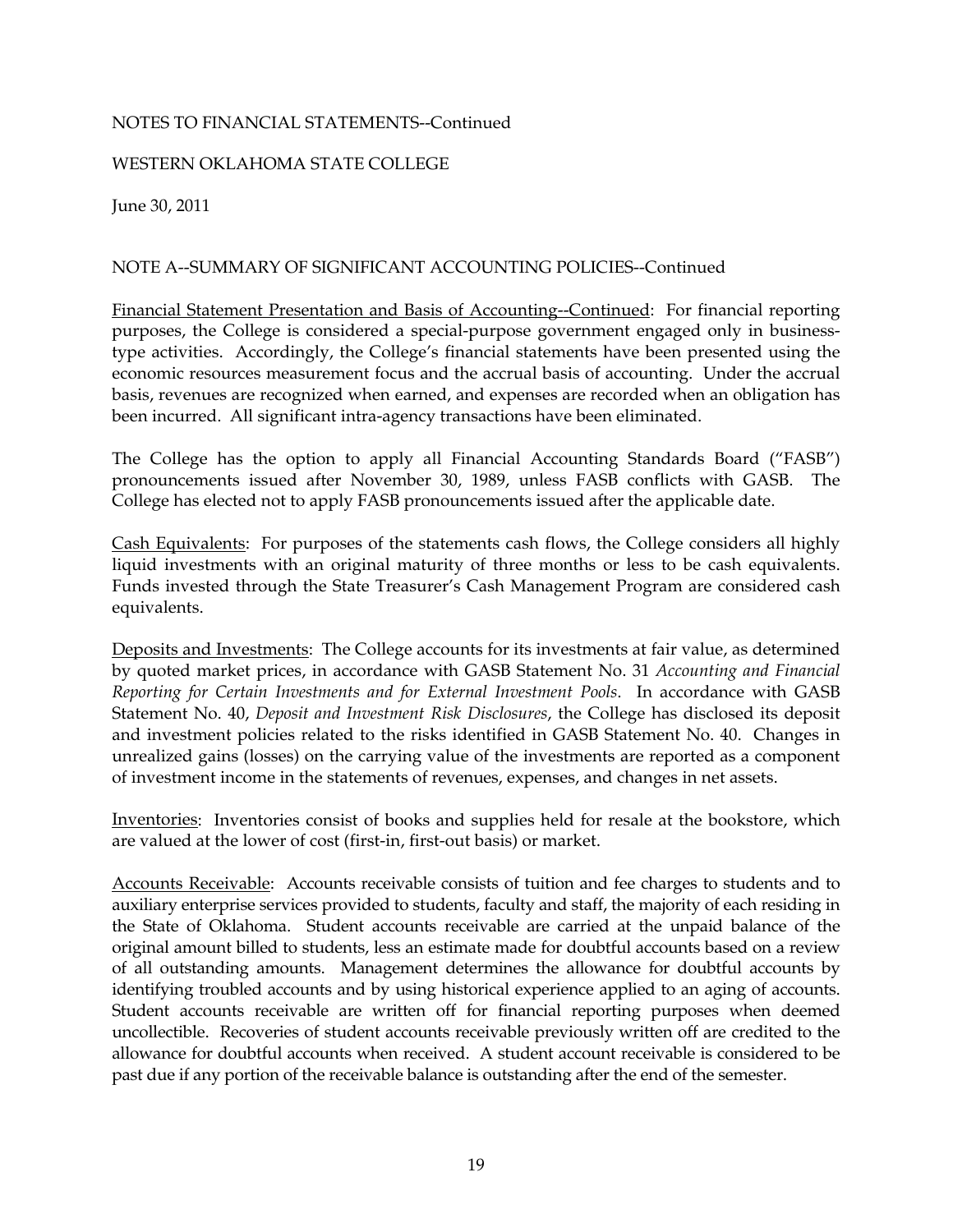#### WESTERN OKLAHOMA STATE COLLEGE

June 30, 2011

### NOTE A--SUMMARY OF SIGNIFICANT ACCOUNTING POLICIES--Continued

Accounts Receivable--Continued: Accounts receivables also includes amounts due from federal, state and local governments, or private sources, in connection with reimbursement of allowable expenditures made pursuant to the College's grants and contracts, and distributable income from the State Regents for Higher Education. No allowance for doubtful accounts has been provided for other receivables.

Noncurrent Cash and Investments: Cash and investments that are externally restricted to make debt service payments, maintain sinking or reserve funds, or to purchase capital or other noncurrent assets, are classified as noncurrent assets in the statements of net assets.

Capital Assets: Capital assets are recorded at cost at the date of acquisition, or fair market value at the date of donation in the case of gifts. For equipment, the College's capitalization policy includes all items with a unit cost of \$500 or more, and an estimated useful life of greater than one year. Renovation to buildings, infrastructure, and land improvements that significantly increase the value or extend the useful life of the structure are capitalized. Routine repairs and maintenance are charged to operating expense in the year in which the expense was incurred.

Depreciation is computed using the straight-line method over the estimated useful lives of the assets, generally 50 years for buildings, 25-50 years for infrastructure and land improvements, and 7 to 20 years for library materials and equipment. Depreciation expense includes amortization of assets held under capital lease obligations.

Compensated Absences: Employee vacation pay is accrued when earned by employees. The liability and expense incurred are recorded at year-end as accrued expenses in the statements of net assets, and as a component of compensation expense in the statements of revenues, expenses, and change in net assets.

Noncurrent Liabilities: Noncurrent liabilities include principal amounts of capital lease obligations with contractual maturities greater than one year.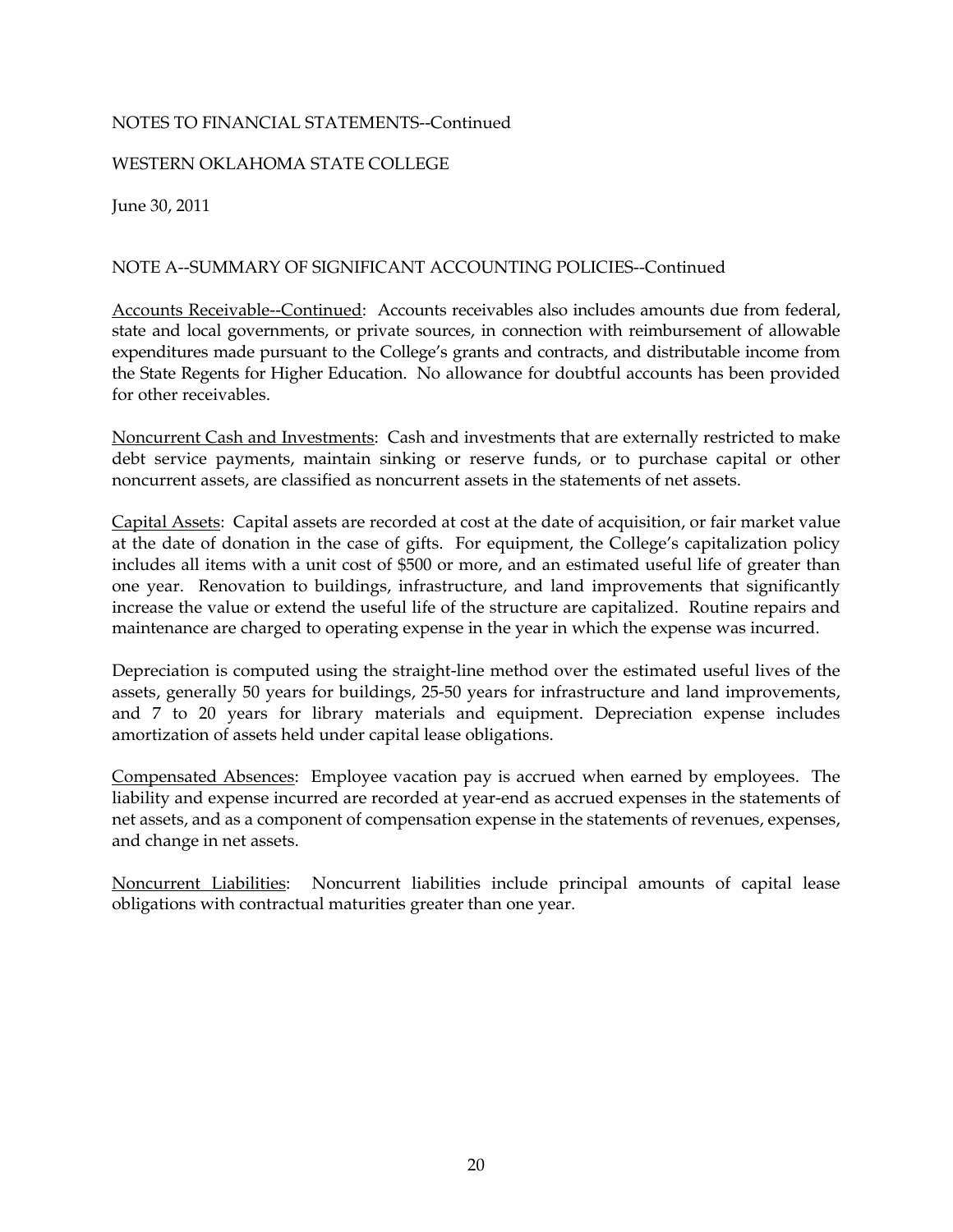#### WESTERN OKLAHOMA STATE COLLEGE

June 30, 2011

#### NOTE A--SUMMARY OF SIGNIFICANT ACCOUNTING POLICIES--Continued

Net Assets: The College's net assets are classified as follows:

Invested in capital assets, net of related debts: This represents the College's total investment in capital assets, net of outstanding debt obligations related to those capital assets. To the extent debt has been incurred but not yet expended for capital assets, such amounts are not included as a component of invested in capital assets, net of related debt.

Restricted net assets - expendable: Restricted expendable net assets include resources in which the College is legally or contractually obligated to spend resources in accordance with restriction imposed by external third parties.

Unrestricted net assets: Unrestricted net assets represent resources derived from student tuition and fees, state appropriations, and sales and services of educational departments and auxiliary enterprises. These resources are used for transactions relating to the educational and general operations of the College, and may be used at the discretion of the governing board to meet current expenses for any purpose. These resources also include auxiliary enterprises, which are substantially self-supporting activities that provide services for students, faculty and staff.

The College's unrestricted net assets were designated for the following purposes at June 30:

|                                                      | 2011      |     | 2010      |
|------------------------------------------------------|-----------|-----|-----------|
| Educational and general operations                   | 3.750.135 | -SS | 2,324,295 |
| Auxiliary enterprises and other operating activities | 1,941,893 |     | 1,752,834 |
| Total unrestricted net assets                        | 5.692.028 |     | 4,077,129 |

When an expense is incurred that can be paid using either restricted or unrestricted resources, the College's policy is first to apply the expense toward restricted resources, and then toward unrestricted resources.

Classification of Revenues: The College has classified its revenues as either operating or nonoperating revenues according to the following criteria:

Operating Revenues: Operating revenues include activities that have the characteristics of exchange transactions, such as (1) student tuition and fees, net of scholarship discounts and allowances, (2) sales and services of auxiliary enterprises, net of scholarship discounts and allowances, and (3) certain grants and contracts.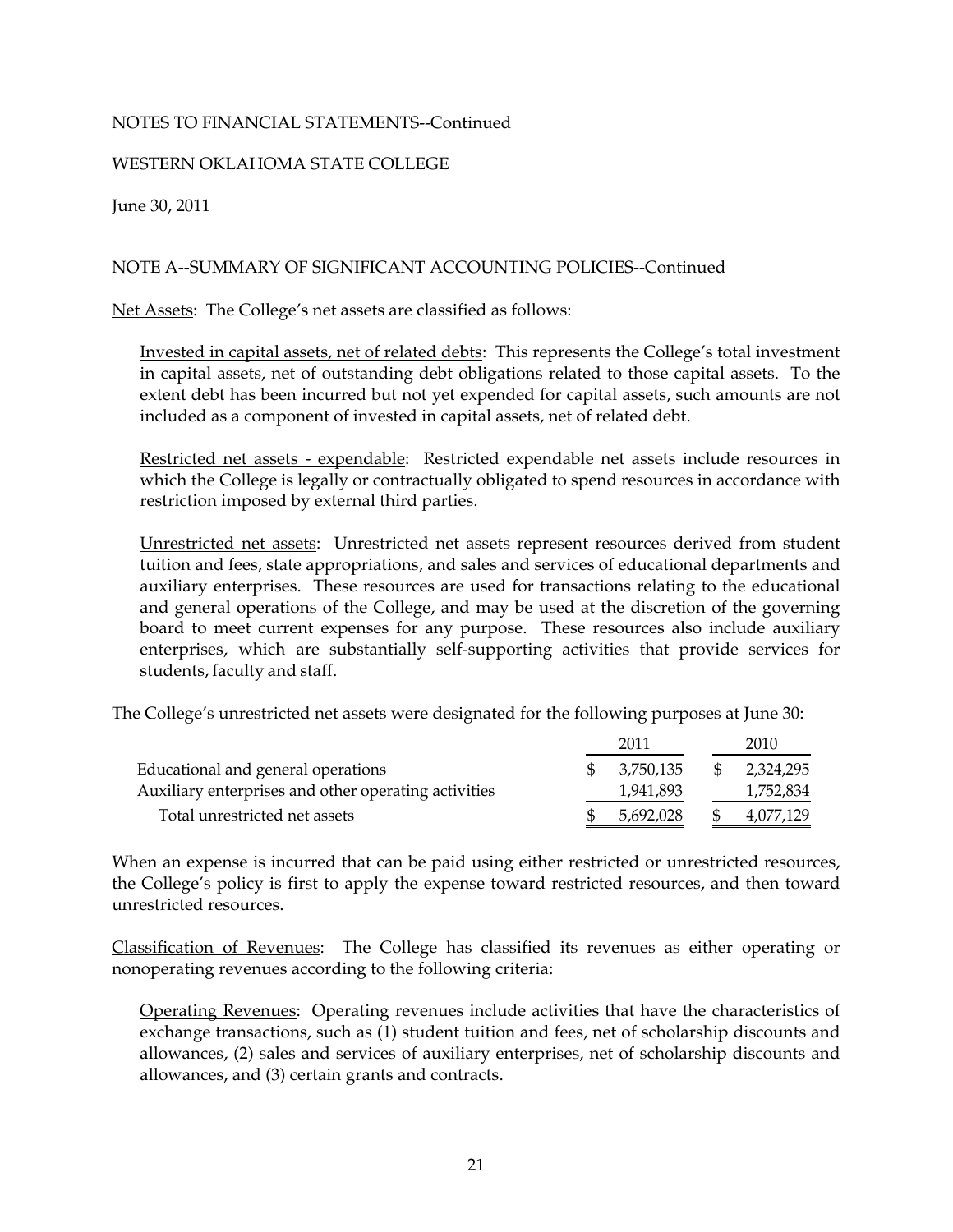#### WESTERN OKLAHOMA STATE COLLEGE

June 30, 2011

#### NOTE A--SUMMARY OF SIGNIFICANT ACCOUNTING POLICIES--Continued

#### Classification of Revenues--Continued:

Nonoperating revenues: Nonoperating revenues include activities that have the characteristics of nonexchange transactions, such as gifts and contributions, and other revenue sources that are defined as nonoperating revenues by GASB No. 9, *Reporting Cash Flows of Proprietary and Nonexpendable Trust Funds and Governmental Entities That Use Proprietary Fund Accounting*, and GASB No. 34, such as state appropriations, certain governmental and other pass-through grants, and investment income.

Scholarship Discounts and Allowances: Student tuition and fee revenues, and certain other revenues from students, are reported net of scholarship discounts and allowances in the statements of revenues, expenses, and changes in net assets. Scholarship discounts and allowances are the difference between the stated charge for goods and services provided by the College, and the amount that is paid by students and/or third parties making payments on the students' behalf. Certain governmental grants, such as Pell grants, and other federal, state or nongovernmental programs, are recorded as nonoperating revenues in the College's financial statements. To the extent that revenues from such programs are used to satisfy tuition and fees and other student charges, the College has recorded a scholarship discount and allowance.

Income Taxes: The College, as a political subdivision of the State of Oklahoma, is exempt from federal income taxes under Section 115(1) of the Internal Revenue Code, as amended. However, the College may be subject to income taxes on unrelated business income under Internal Revenue Code Section 511(a)(2)(B).

Use of Estimates: The preparation of financial statements in conformity with accounting principles generally accepted in the United States of America requires management to make estimates and assumptions that affect the reported amounts of assets and liabilities at the date of the financial statements and the reported amounts of revenues and expenses during the reporting period. Actual results could differ from those estimates.

Reclassification of Financial Statement Presentation: Certain reclassifications have been made to the 2010 financial statements to conform with the 2011 financial statement presentation. Such reclassifications have had no effect on changes in net assets as previously reported.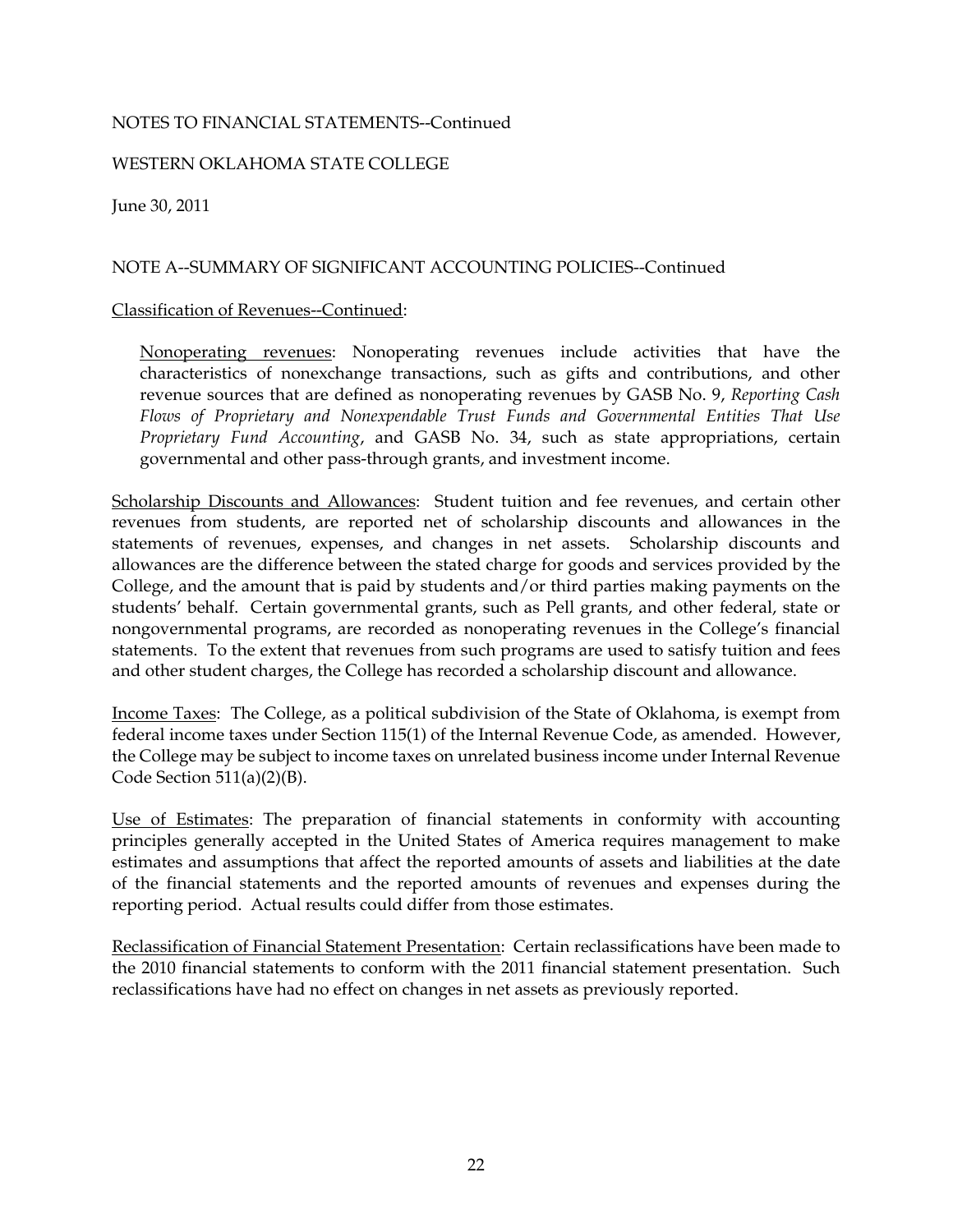#### WESTERN OKLAHOMA STATE COLLEGE

June 30, 2011

#### NOTE B--DEPOSITS AND INVESTMENTS

Deposits: *Custodial credit risk* for deposits is the risk that in the event of a bank failure, the College's deposits may not be returned or the College will not be able to recover collateral securities in the possession of an outside party. Generally, the College deposits its funds with the Office of the State Treasurer ("OST") and those funds are pooled with funds of other state agencies and then, in accordance with statutory limitations, are placed in financial institutions or invested as the OST may determine, in the states' name. State statutes require the OST to ensure that all state funds are either insured by Federal Deposit Insurance, collateralized by securities held by the cognizant Federal Reserve Bank, or invested in U.S. government obligations. The OST's responsibilities include receiving and collateralizing the deposit of State funds, investing State funds in compliance with statutory requirements, and maintaining adequate liquidity to meet the cash flow needs of the State and all its funds and agencies. If the College deposits funds directly with financial institutions, those funds must be insured by Federal Deposit Insurance or collateralized by securities held by the cognizant Federal Reserve Bank in the College's name.

Some deposits with the OST are placed in the OST's internal investment pool *OK INVEST*. *OK INVEST* pools the resources of all state funds and agencies and invests them in (a) U.S. treasury securities which are explicitly backed by the full faith and credit of the U.S. government; (b) U.S. agency securities which carry an implicit guarantee of the full faith and credit of the U.S. government; (c) money market mutual funds which participants in investments, either directly or indirectly, in securities issued by the U.S. treasury and/or agency and repurchase agreements relating to such securities; and (d) investments related to tri-party repurchase agreements which are collateralized at 102% and, whereby, the collateral is held by a third party in the name of OST; (e) collateralized certificates of deposits; (f) commercial paper; (g) obligations of state and local governments; and (h) State of Israel bonds.

Deposits with financial institutions primarily consist of money market funds that invest in U.S. Treasury bills, notes and securities backed by the full faith and credit of the U.S. Government, some of which may be subject to repurchase agreements. Repurchase agreements are collateralized with securities backed by the full faith and credit of the U.S. Government at 102% of maturity value.

At June 30, 2011 and 2010, the carrying amounts of all College deposits with the OST and other financial institutions were \$5,442,511 and \$4,167,363, respectively. Of funds on deposit with the OST, amounts invested in *OK INVEST* total \$548,284 in 2011 and \$595,262 in 2010.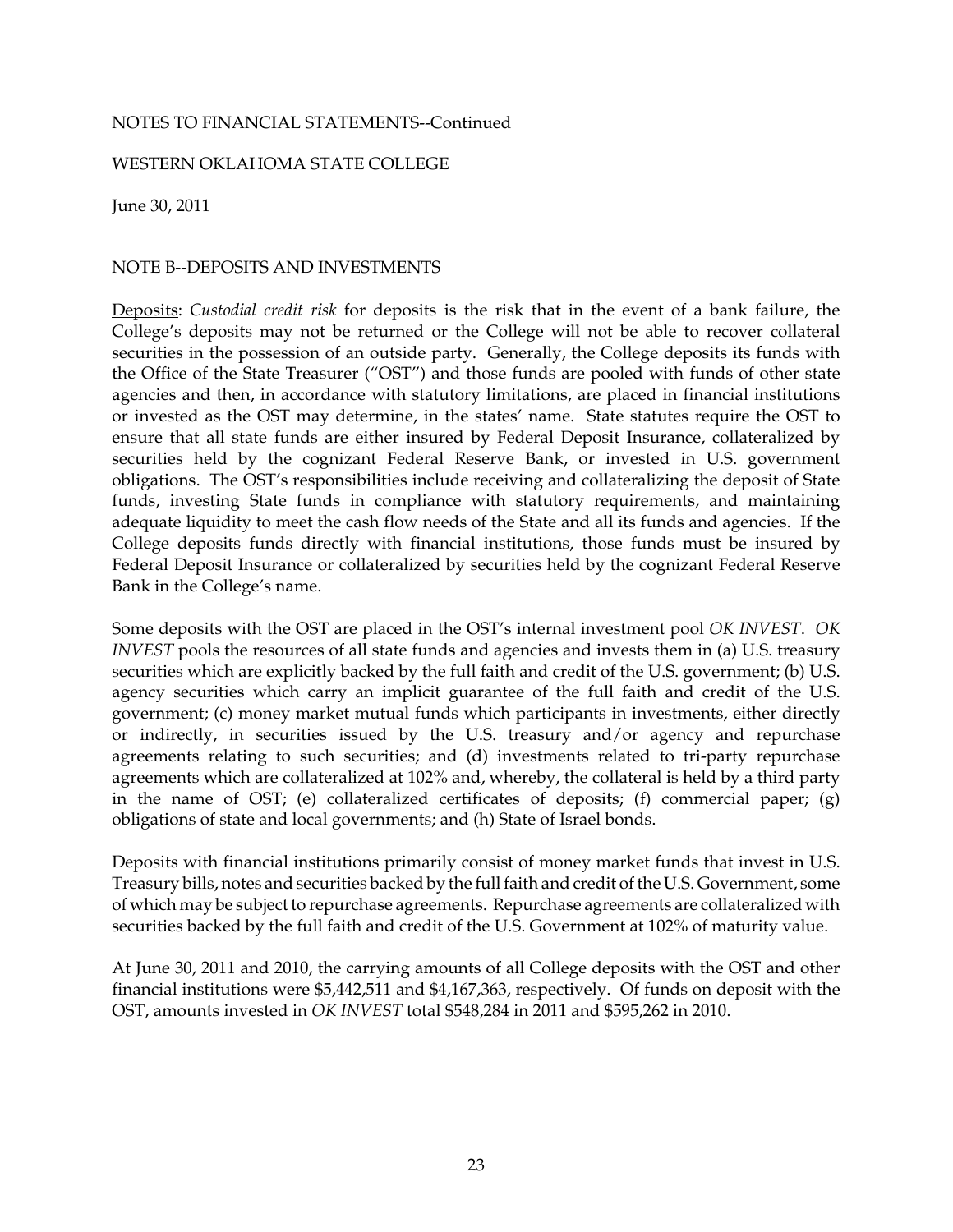### WESTERN OKLAHOMA STATE COLLEGE

### June 30, 2011

#### NOTE B--DEPOSITS AND INVESTMENTS--Continued

For financial reporting purposes, deposits with the OST that are invested in *OK INVEST* are classified as cash equivalents. The distribution of deposits in *OK INVEST* are as follows:

| At June 30, 2011                  |               |  |              |
|-----------------------------------|---------------|--|--------------|
| OK INVEST Portfolio               | Cost          |  | Market Value |
| U.S. agency securities            | \$<br>200,252 |  | 201,858      |
| Money market mutual fund          | 60,281        |  | 60,281       |
| Certificates of Deposit           | 25,888        |  | 25,888       |
| Tri-party repurchase agreements   | 36,999        |  | 36,999       |
| Mortgage Backed Agency Securities | 198,891       |  | 207,674      |
| Municipal Bonds                   | 10,928        |  | 11,834       |
| Foreign Bonds                     | 2,039         |  | 2,039        |
| Commercial Paper                  | 5,096         |  | 5,096        |
| U.S. treasury obligations         | 7,910         |  | 9,373        |
| Totals                            | 548,284       |  | 561,042      |

| At June 30, 2010                  |   |         |               |
|-----------------------------------|---|---------|---------------|
| OK INVEST Portfolio               |   | Cost    | Market Value  |
| U.S. agency securities            | S | 228,080 | \$<br>231,910 |
| Money market mutual fund          |   | 52,104  | 52,104        |
| Certificates of Deposit           |   | 33,857  | 33,858        |
| Tri-party repurchase agreements   |   | 38,175  | 38,174        |
| Mortgage Backed Agency Securities |   | 210,591 | 219,741       |
| Municipal Bonds                   |   | 12,826  | 13,752        |
| Foreign Bonds                     |   | 2,386   | 2,359         |
| U.S. treasury obligations         |   | 17,243  | 18,252        |
| Totals                            |   | 595,262 | 610,150       |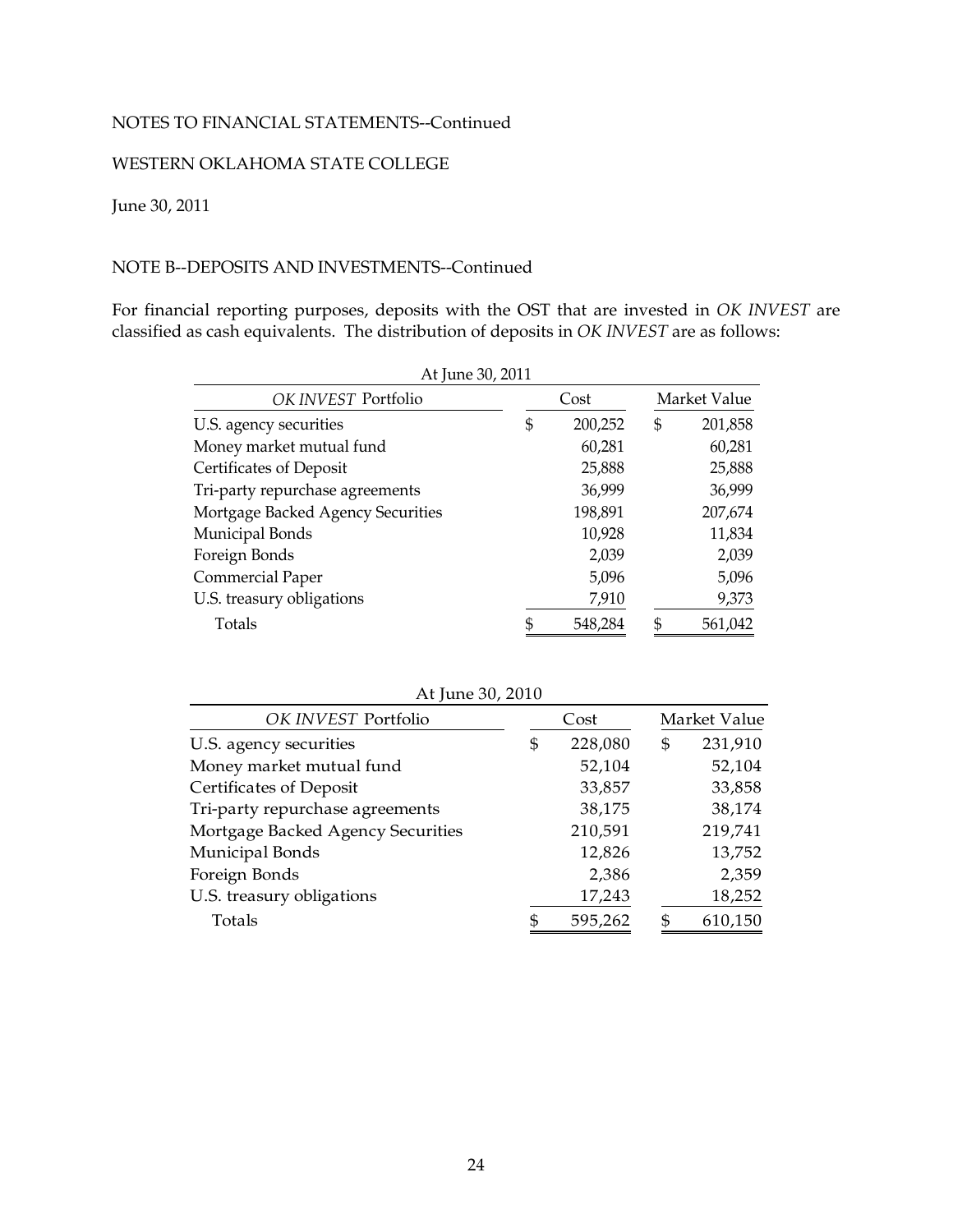#### WESTERN OKLAHOMA STATE COLLEGE

June 30, 2011

#### NOTE B--DEPOSITS AND INVESTMENTS--Continued

Agencies and funds that are considered to be part of the State's reporting entity in the State's Comprehensive Annual Financial Report are allowed to participate in *OK INVEST*. Oklahoma statues and the OST establish the primary objectives and guidelines governing the investment of funds in *OK INVEST*. Safety, liquidity, and return on investment are the objectives which establish the framework for the day to day *OK INVEST* management with an emphasis on safety of the capital and the probable income to be derived and meeting the State and it's funds and agencies' daily cash flow requirements.

Guidelines in the Investment Policy address credit quality requirements, diversification percentages and specify the types and maturities of allowable investments, and the specifics regarding these policies can be found on the OST website at *http://www.treasurer.state.ok.us/*. The State Treasurer, at his discretion, may further limit or restrict such investments on a day to day basis. *OK INVEST* includes investments in securities with an overnight maturity as well as in U.S. government securities with a maturity of up to ten years. *OK INVEST* maintains an overall weighted average maturity of no more than four years. Participants in *OK INVEST* maintain an interest in its underlying investments and, accordingly, may be exposed to certain risks. As stated in the OST information statement, the main risks are interest rate risk, credit/default risk, liquidity risk, and U.S. government securities risk.

*Interest rate risk* is the risk that during periods of rising interest rates, the yield and market value of the securities will tend to be lower than prevailing market rates; in periods of falling interest rates, the yield will tend to be higher. *Credit/default risk* is the risk that an issuer or guarantor of a security, or a bank or other financial institution that has entered into a repurchase agreement, may default on its payment obligations. *Liquidity risk* is the risk that *OK INVEST* will be unable to pay redemption proceeds within the stated time period because of unusual market conditions, an unusually high volume of redemption requests, or other reasons. *U.S. Government securities risk* is the risk that the U.S. government will not provide financial support to U.S. government agencies, instrumentalities or sponsored enterprises if it is not obligated to do so by law. Various investment restrictions and limitations are enumerated in the State Treasurer's Investment Policy to mitigate those risks; however, any interest in *OK INVEST* is not insured or guaranteed by the State of Oklahoma, the Federal Deposit Insurance Corporation or any other government agency.

Interest Rate Risk*:* At June 30, 2011, the College does not have any investments. The College does not have a formal policy that limits investment maturities as a means of managing its exposure to fair value losses arising from increasing interest rates.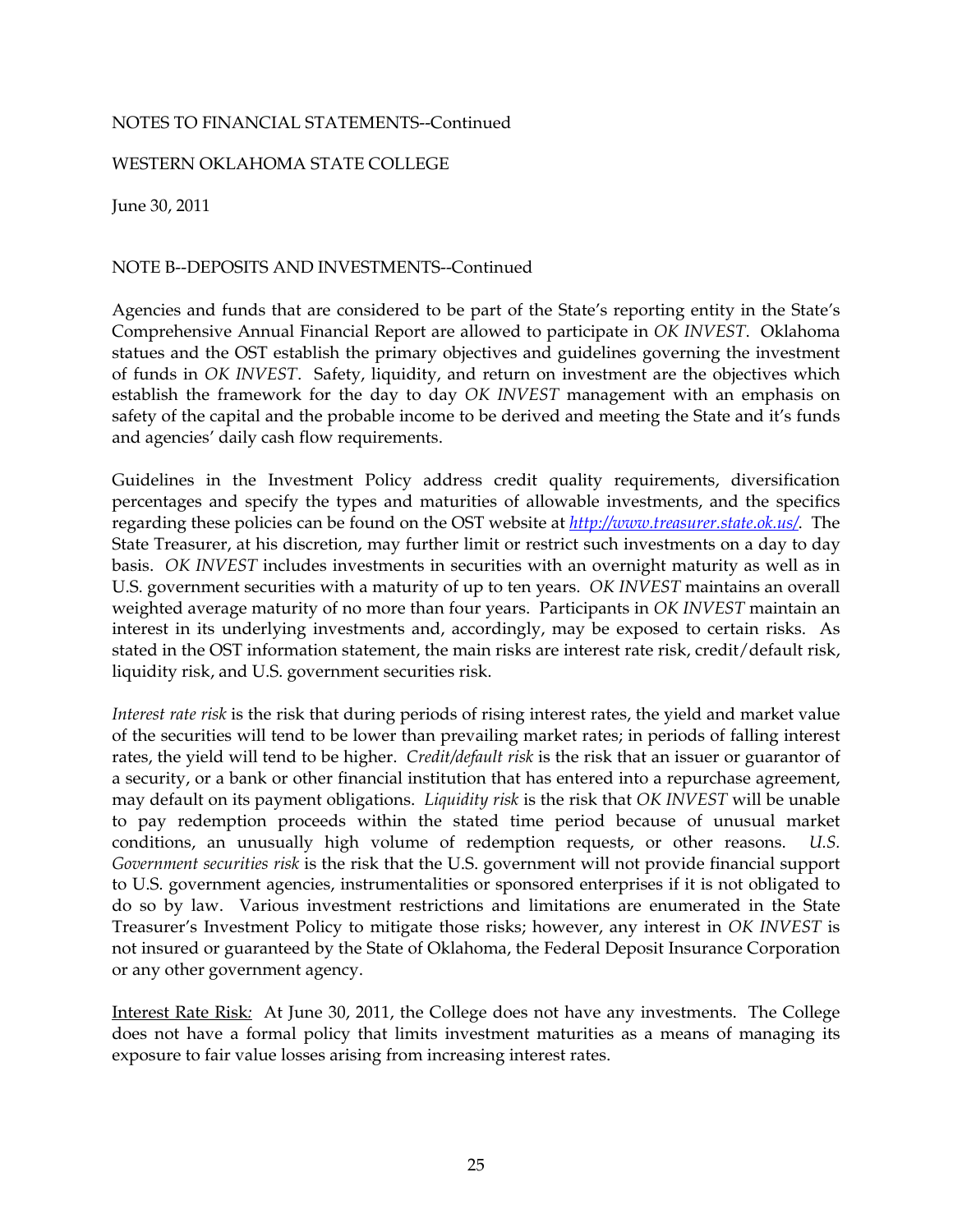#### WESTERN OKLAHOMA STATE COLLEGE

June 30, 2011

#### NOTE B--DEPOSITS AND INVESTMENTS--Continued

Concentration of Credit Risk: The College places no limit on the amount the College may invest in any one issuer. However, the majority of the investments are in mutual funds and investments guaranteed by the U.S. Government.

### NOTE C--ACCOUNTS RECEIVABLE

Accounts receivable consist of the following at June 30:

|                                                      | 2011          | 2010          |
|------------------------------------------------------|---------------|---------------|
| Student tuition and fees                             | \$<br>809,895 | \$<br>715,188 |
| Auxillary enterprises and other operating activities | 150,152       | 30,568        |
| Contributions and gifts                              | 159,730       | 115,406       |
| Federal, state, and private grants and contracts     | 611,018       | 318,530       |
|                                                      | 1,730,795     | 1,179,692     |
| Less allowance for doubtful accounts                 | (575, 756)    | (513, 323)    |
| Accounts receivable, net of allowance                |               |               |
| for doubtful accounts                                | 1,155,039     | 666.369       |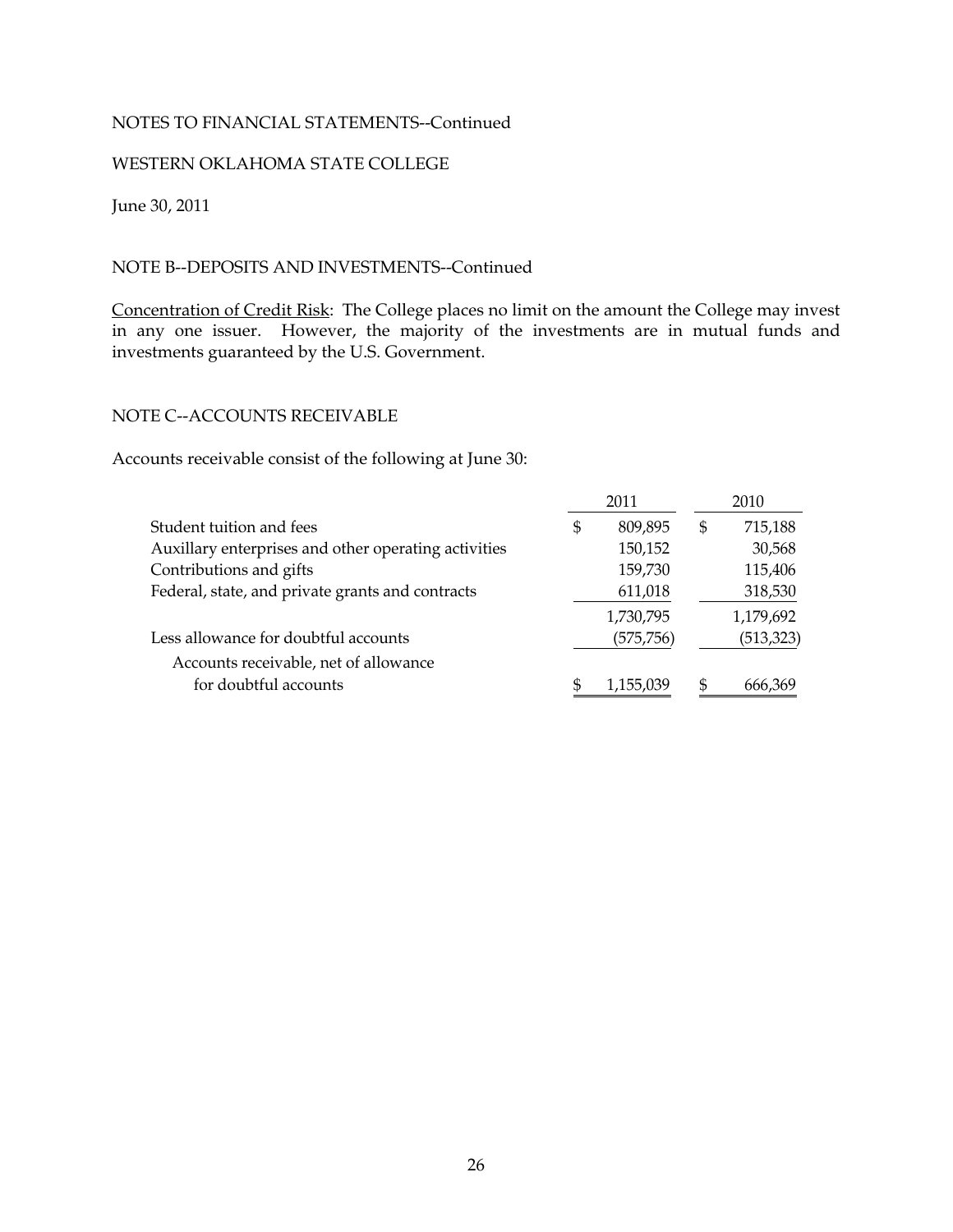### WESTERN OKLAHOMA STATE COLLEGE

### June 30, 2011

### NOTE D--CAPITAL ASSETS

### Following are the changes in capital assets for the years ended June 30, 2011 and 2010:

|                                      | Year Ended June 30, 2011 |            |           |            |           |                          |             |            |        |            |  |  |
|--------------------------------------|--------------------------|------------|-----------|------------|-----------|--------------------------|-------------|------------|--------|------------|--|--|
|                                      |                          | Beginning  |           |            |           |                          |             |            | Ending |            |  |  |
|                                      | Balance                  |            | Additions |            | Transfers |                          | Retirements |            |        | Balance    |  |  |
| Capital assets not being depreciated |                          |            |           |            |           |                          |             |            |        |            |  |  |
| Land                                 |                          | 212,345    |           |            |           |                          |             |            |        | 212,345    |  |  |
| Total capital assets not being       |                          |            |           |            |           |                          |             |            |        |            |  |  |
| depreciated                          | \$                       | 212,345    | \$        |            | \$        |                          | \$          |            |        | 212,345    |  |  |
| Other capital assets                 |                          |            |           |            |           |                          |             |            |        |            |  |  |
| Non-major infrastructure networks    | \$                       | 3,053,737  | \$        | 104,395    | \$        |                          | \$          | (16, 921)  | \$     | 3,141,211  |  |  |
| Land improvements                    |                          | 1,887,129  |           | 20,705     |           |                          |             |            |        | 1,907,834  |  |  |
| Buildings                            |                          | 15,471,959 |           | 93,329     |           |                          |             | (1,954)    |        | 15,563,334 |  |  |
| Furniture, fixtures, and equipment   |                          | 7,438,168  |           | 494,035    |           |                          |             | (73, 440)  |        | 7,858,763  |  |  |
| Library materials                    |                          | 1,949,683  |           | 53,856     |           |                          |             | (9,003)    |        | 1,994,536  |  |  |
| Total other capital assets           |                          | 29,800,676 |           | 766,320    |           |                          |             | (101, 318) |        | 30,465,678 |  |  |
| Less accumulated depreciation        |                          |            |           |            |           |                          |             |            |        |            |  |  |
| Non-major infrastructure networks    |                          | 475,154    |           | 62,824     |           |                          |             | (2,640)    |        | 535,338    |  |  |
| Land improvements                    |                          | 893,988    |           | 51,056     |           |                          |             |            |        | 945,044    |  |  |
| <b>Buildings</b>                     |                          | 5,412,036  |           | 311,267    |           |                          |             | (391)      |        | 5,722,912  |  |  |
| Furniture, fixtures and equipment    |                          | 4,794,456  |           | 772,299    |           |                          |             | (60, 666)  |        | 5,506,089  |  |  |
| Library materials                    |                          | 240,058    |           | 34,562     |           |                          |             | (515)      |        | 274,105    |  |  |
| Total accumulated depreciation       |                          | 11,815,692 |           | 1,232,008  |           |                          |             | (64,212)   |        | 12,983,488 |  |  |
| Other capital assets, net            | \$                       | 17,984,984 |           | (465, 688) | \$        |                          | \$          | (37, 106)  |        | 17,482,190 |  |  |
| Capital asset summary                |                          |            |           |            |           |                          |             |            |        |            |  |  |
| Capital assets not being depreciated | \$                       | 212,345    | \$        |            | \$        |                          | \$          |            | \$     | 212,345    |  |  |
| Other capital assets                 |                          | 29,800,676 |           | 766,320    |           |                          |             | (101, 318) |        | 30,465,678 |  |  |
| Total capital assets                 |                          | 30,013,021 |           | 766,320    |           |                          |             | (101, 318) |        | 30,678,023 |  |  |
| Less accumulated depreciation        |                          | 11,815,692 |           | 1,232,008  |           |                          |             | (64, 212)  |        | 12,983,488 |  |  |
| Capital assets, net                  | \$                       | 18,197,329 | \$        | (465, 688) | \$        | $\overline{\phantom{a}}$ | \$          | (37, 106)  | \$     | 17,694,535 |  |  |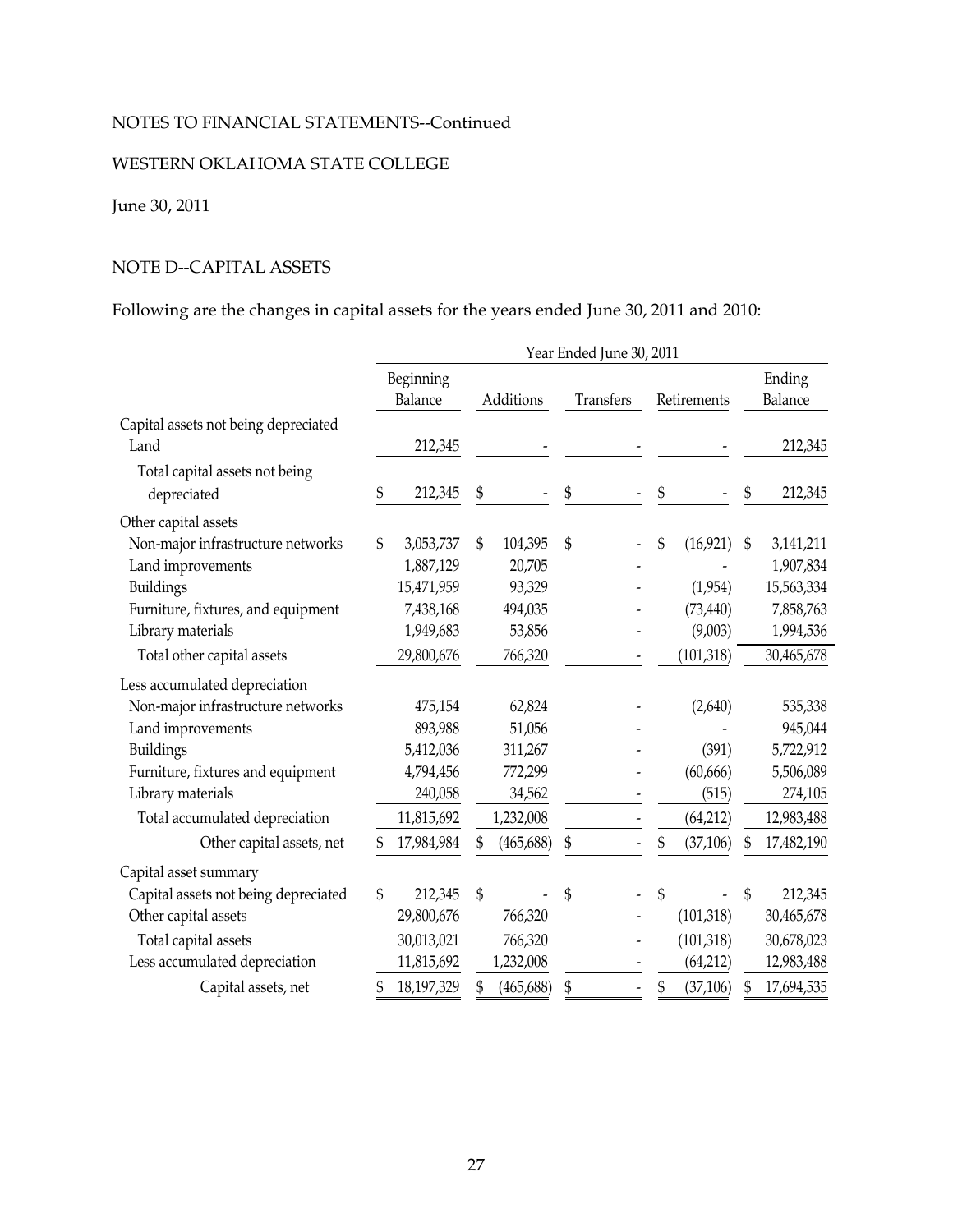### WESTERN OKLAHOMA STATE COLLEGE

### June 30, 2011

### NOTE D--CAPITAL ASSETS--Continued

|                                      | Year Ended June 30, 2010 |            |    |           |    |             |             |            |              |            |  |  |
|--------------------------------------|--------------------------|------------|----|-----------|----|-------------|-------------|------------|--------------|------------|--|--|
|                                      |                          | Beginning  |    |           |    |             |             |            |              | Ending     |  |  |
|                                      |                          | Balance    |    | Additions |    | Transfers   | Retirements |            |              | Balance    |  |  |
| Capital assets not being depreciated |                          |            |    |           |    |             |             |            |              |            |  |  |
| Land                                 | \$                       | 212,345    | \$ |           | \$ |             | \$          |            | $\mathbb{S}$ | 212,345    |  |  |
| Construction-in-progress             |                          | 5,117,566  |    | 664,632   |    | (5,782,198) |             |            |              |            |  |  |
| Total capital assets not being       |                          |            |    |           |    |             |             |            |              |            |  |  |
| depreciated                          |                          | 5,329,911  | S  | 664,632   | \$ | (5,782,198) | \$          |            | \$           | 212,345    |  |  |
| Other capital assets                 |                          |            |    |           |    |             |             |            |              |            |  |  |
| Non-major infrastructure networks    | \$                       | 1,170,187  | \$ | 85,361    | \$ | 1,798,189   | \$          |            | \$           | 3,053,737  |  |  |
| Land improvements                    |                          | 1,720,796  |    | 22,225    |    | 144,108     |             |            |              | 1,887,129  |  |  |
| Buildings                            |                          | 11,536,263 |    | 95,795    |    | 3,839,901   |             |            |              | 15,471,959 |  |  |
| Furniture, fixtures, and equipment   |                          | 6,807,641  |    | 915,754   |    |             |             | (285, 227) |              | 7,438,168  |  |  |
| Library materials                    |                          | 2,014,835  |    | 40,521    |    |             |             | (105, 673) |              | 1,949,683  |  |  |
| Total other capital assets           |                          | 23,249,722 |    | 1,159,656 |    | 5,782,198   |             | (390, 900) |              | 29,800,676 |  |  |
| Less accumulated depreciation        |                          |            |    |           |    |             |             |            |              |            |  |  |
| Non-major infrastructure networks    |                          | 414,079    |    | 61,075    |    |             |             |            |              | 475,154    |  |  |
| Land improvements                    |                          | 843,761    |    | 50,227    |    |             |             |            |              | 893,988    |  |  |
| Buildings                            |                          | 5,102,597  |    | 309,439   |    |             |             |            |              | 5,412,036  |  |  |
| Furniture, fixtures and equipment    |                          | 4,407,584  |    | 647,735   |    |             |             | (260, 863) |              | 4,794,456  |  |  |
| Library materials                    |                          | 207,649    |    | 32,409    |    |             |             |            |              | 240,058    |  |  |
| Total accumulated depreciation       |                          | 10,975,670 |    | 1,100,885 |    |             |             | (260, 863) |              | 11,815,692 |  |  |
| Other capital assets, net            |                          | 12,274,052 |    | 58,771    | \$ | 5,782,198   | \$          | (130, 037) | \$           | 17,984,984 |  |  |
| Capital asset summary                |                          |            |    |           |    |             |             |            |              |            |  |  |
| Capital assets not being depreciated | \$                       | 5,329,911  | \$ | 664,632   |    | (5,782,198) | \$          |            | \$           | 212,345    |  |  |
| Other capital assets                 |                          | 23,249,722 |    | 1,159,656 |    | 5,782,198   |             | (390, 900) |              | 29,800,676 |  |  |
| Total capital assets                 |                          | 28,579,633 |    | 1,824,288 |    |             |             | (390, 900) |              | 30,013,021 |  |  |
| Less accumulated depreciation        |                          | 10,975,670 |    | 1,100,885 |    |             |             | (260, 863) |              | 11,815,692 |  |  |
| Capital assets, net                  | \$                       | 17,603,963 |    | 723,403   | \$ |             | \$          | (130, 037) | \$           | 18,197,329 |  |  |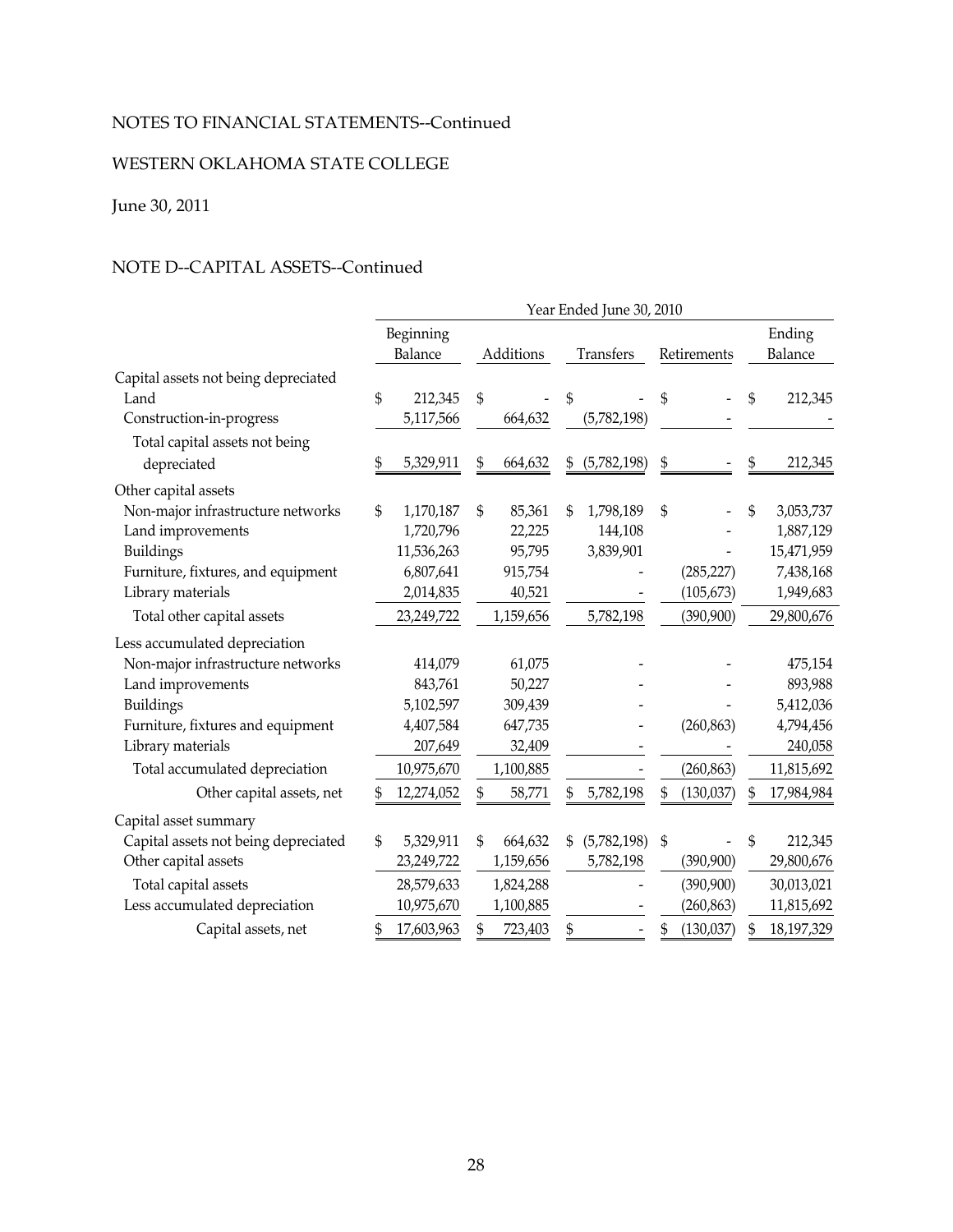### WESTERN OKLAHOMA STATE COLLEGE

### June 30, 2011

### NOTE D--CAPITAL ASSETS--Continued

The cost and related accumulated depreciation of assets held under capital lease obligations was as follows at June 30,

|                  |                  |                |           | 2011            |    |              |    |           |
|------------------|------------------|----------------|-----------|-----------------|----|--------------|----|-----------|
|                  |                  |                |           | Land            |    | Construction |    |           |
|                  | <b>Buildings</b> | Equipment      |           | Improvements    |    | in Progress  |    | Total     |
| Cost             | \$<br>3,524,754  | \$             | 1,167,520 | \$<br>1,692,189 | \$ | 761,047      | \$ | 7,145,510 |
| Less accumulated |                  |                |           |                 |    |              |    |           |
| depreciation     | 170,126          |                | 799,438   | 67,688          |    | 138,602      |    | 1,175,854 |
|                  | \$<br>3,354,628  | \$             | 368,082   | \$<br>1,624,501 | \$ | 622,445      | \$ | 5,969,656 |
|                  |                  |                |           | 2010            |    |              |    |           |
|                  |                  |                |           | Land            |    | Construction |    |           |
|                  | <b>Buildings</b> |                | Equipment | Improvements    |    | in Progress  |    | Total     |
| Cost             | \$<br>3,524,754  | $\mathfrak{L}$ | 1,167,520 | \$<br>1,692,189 | \$ | 761,047      | S  | 7,145,510 |
| Less accumulated |                  |                |           |                 |    |              |    |           |
| depreciation     | 99,631           |                | 682,657   | 33,844          |    | 108,160      |    | 924,292   |
|                  | \$<br>3,425,123  | \$             | 484,863   | \$<br>1,658,345 | S  | 652,887      |    | 6,221,218 |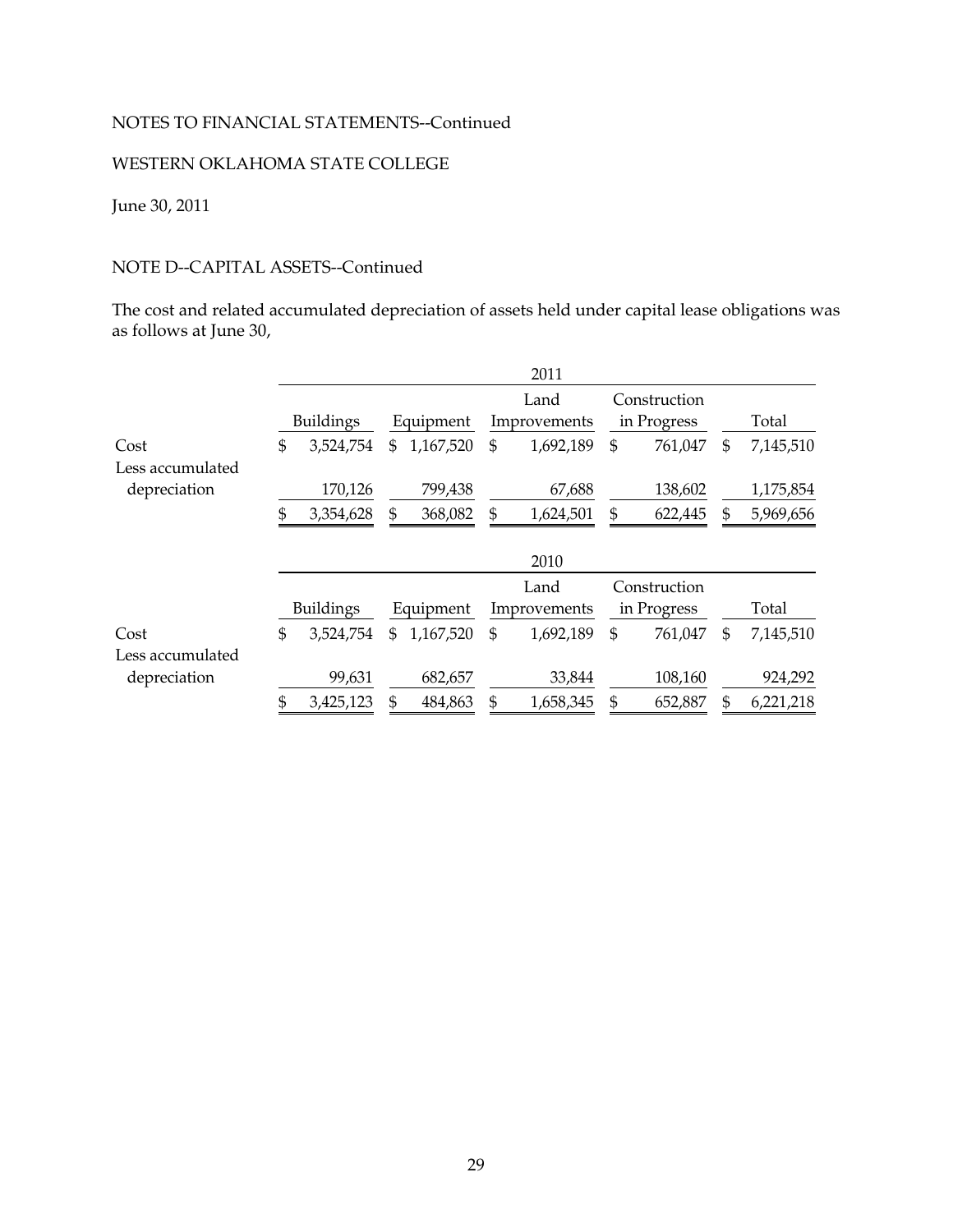### WESTERN OKLAHOMA STATE COLLEGE

### June 30, 2011

### NOTE E--NONCURRENT LIABILITIES

### Noncurrent liability activity for the College was as follows for the years ended June 30:

|                                         |                        |           | 2011        |                        |                       |
|-----------------------------------------|------------------------|-----------|-------------|------------------------|-----------------------|
|                                         | Balance at<br>June 30, |           |             | Balance at<br>June 30, | Amounts<br>Due Within |
|                                         | 2010                   | Additions | Reductions  | 2011                   | One Year              |
| Capital lease obligations               |                        |           |             |                        |                       |
| OCIA 2005F capital lease obligations    | 4,458,892              |           | (1,271,185) | 3,187,707              |                       |
| OCIA 2010 A&B capital lease obligations |                        | 1,753,490 |             | 1,753,490              |                       |
| ODFA 2007 master lease obligations      | 92,000                 |           | (37, 167)   | 54,833                 | 38,583                |
| Total capital lease obligations         | 4,550,892              | 1,753,490 | (1,308,352) | 4,996,030              | 38,583                |
| Other noncurrent obligations            |                        |           |             |                        |                       |
| Compensated absences                    | 71,078                 | 115,816   | (113,386)   | 73,508                 | 73,508                |
| Total noncurrent liabilities            | 4,621,970              | 1,869,306 | (1,421,738) | 5,069,538              | 112,091               |

|                                      |                                |           |      |                          |            | 2010       |    |                                |                                   |         |
|--------------------------------------|--------------------------------|-----------|------|--------------------------|------------|------------|----|--------------------------------|-----------------------------------|---------|
|                                      | Balance at<br>June 30,<br>2009 |           |      | Additions                | Reductions |            |    | Balance at<br>June 30,<br>2010 | Amounts<br>Due Within<br>One Year |         |
| Capital lease obligations            |                                |           |      |                          |            |            |    |                                |                                   |         |
| OCIA 1999 capital lease obligations  | \$                             | 10.705    | - \$ | $\overline{\phantom{0}}$ | \$         | (10.705)   | -S | $\overline{\phantom{0}}$       | -\$                               |         |
| OCIA 2005F capital lease obligations |                                | 4,847,458 |      |                          |            | (388, 566) |    | 4,458,892                      |                                   | 158,469 |
| ODFA 2007 master lease obligations   |                                | 127,583   |      |                          |            | (35, 583)  |    | 92,000                         |                                   | 37,167  |
| Total capital lease obligations      |                                | 4,985,746 |      |                          |            | (434, 854) |    | 4,550,892                      |                                   | 195,636 |
| Other noncurrent obligations         |                                |           |      |                          |            |            |    |                                |                                   |         |
| Compensated absences                 |                                | 80,637    |      | 122,914                  |            | (129, 226) |    | 71,078                         |                                   | 71,078  |
| Total noncurrent liabilities         |                                | 5,066,383 |      | 122,914                  |            | (564,080)  | S  | 4,625,217                      |                                   | 266,714 |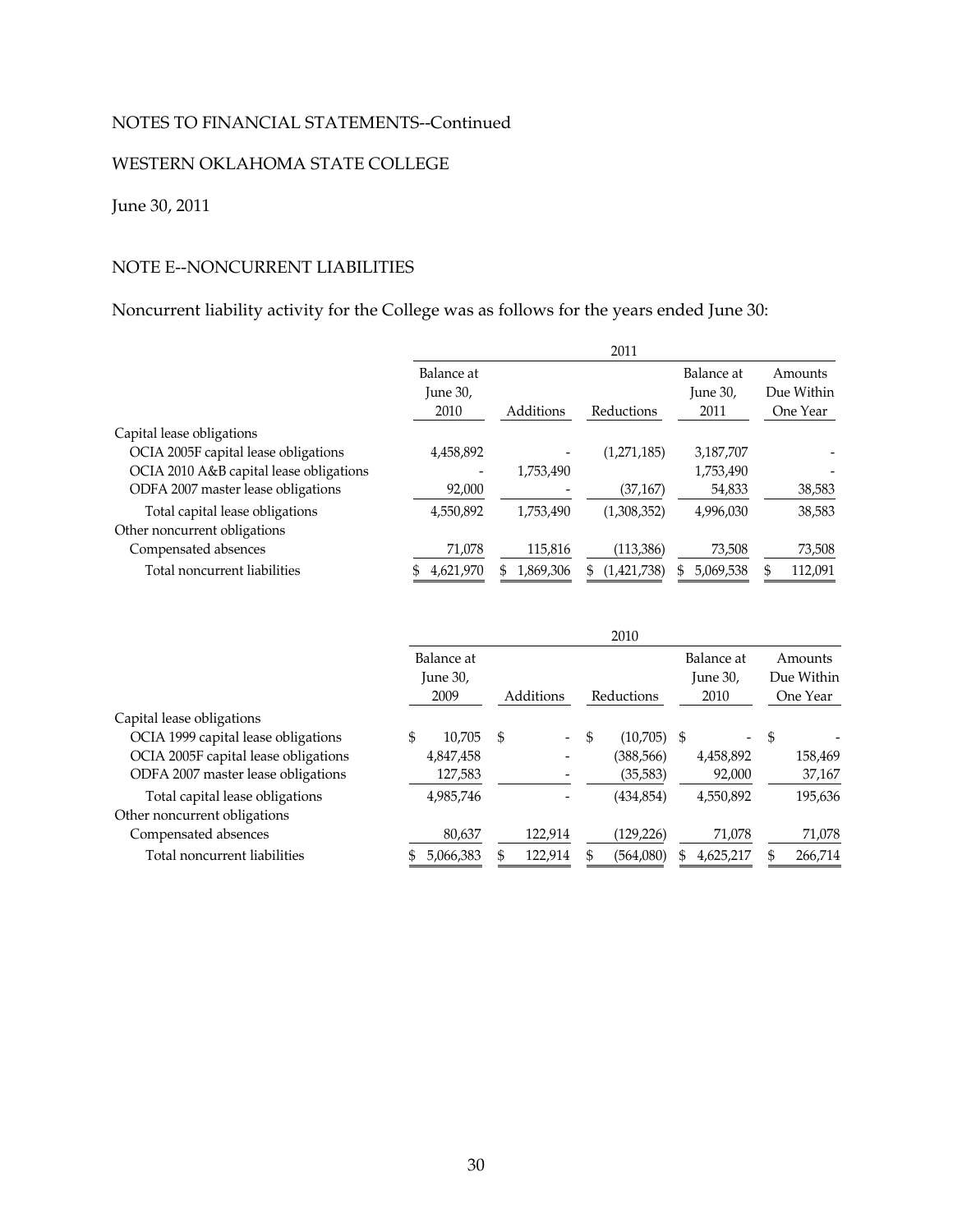#### WESTERN OKLAHOMA STATE COLLEGE

June 30, 2011

#### NOTE E--NONCURRENT LIABILITIES--Continued

Oklahoma Capital Improvement Authority Lease Obligations: In September 1999, the Oklahoma Capital Improvement Authority ("OCIA") issued its OCIA Bond Issues, 1999 Series A, B and C. Of the total bond indebtedness, the State Regents for Higher Education allocated \$500,000 to the College. Concurrently with the allocation, the College entered into three individual lease agreements with OCIA, representing the three projects being funded through the OCIA bonds. Each of the agreements provides for the College to make specified monthly payments to OCIA over 10 years. The proceeds of the bonds and subsequent leases are to provide for capital improvements at the College. This obligation was repaid in full during the fiscal year ended June 30, 2010.

In November 2005, the OCIA issued its OCIA Bond Issue 2005F Series. Of the total bond indebtedness, the State Regents for Higher Education allocated \$6,000,000 to the College. Concurrently with the allocation, the College entered into a lease agreement with OCIA for projects being funded by the OCIA bonds. Each of the agreements provides for the College to make specified monthly payments to OCIA over 10 years. The proceeds of the bonds and subsequent leases are to provide for capital improvements at the College.

In August 2010, the College's 2005F lease agreement with the OCIA was restructured through a partial refunding of OCIA's 2005F bond debt. OCIA issued two new bonds, Series 2010A and 2010B. The College's lease agreements with OCIA secure the OCIA bond debt and any future debt that might be issued to refund earlier bond issues. OCIA issued this new debt to provide budgetary relief for fiscal years 2011 and 2012 by extending and restructuring debt service. Consequently, the College's lease agreement with OCIA automatically restructured to secure the new bond issues. This lease restructuring has extended certain principal payments into the future, resulting in a charge or cost on restructuring. The College has recorded a deferred charge of \$482,305 on restructuring as a deferred cost that will be amortized over a period of 6 years. During the year ended June 30, 2011, amortization of the deferred charge was \$80,384. This restructuring resulted in an aggregate debt service difference for principal and interest between the original lease agreement and the restructured lease agreement of \$2,757,544 which also approximately the economic cost of the lease restructuring.

During the years ended June 30, 2011 and 2010, OCIA made principal and interest payments totaling \$0 and \$633,905, respectively, on behalf of the College. These on-behalf payments have been recorded as restricted state appropriations in the College's statements of revenues, expenses, and changes in net assets.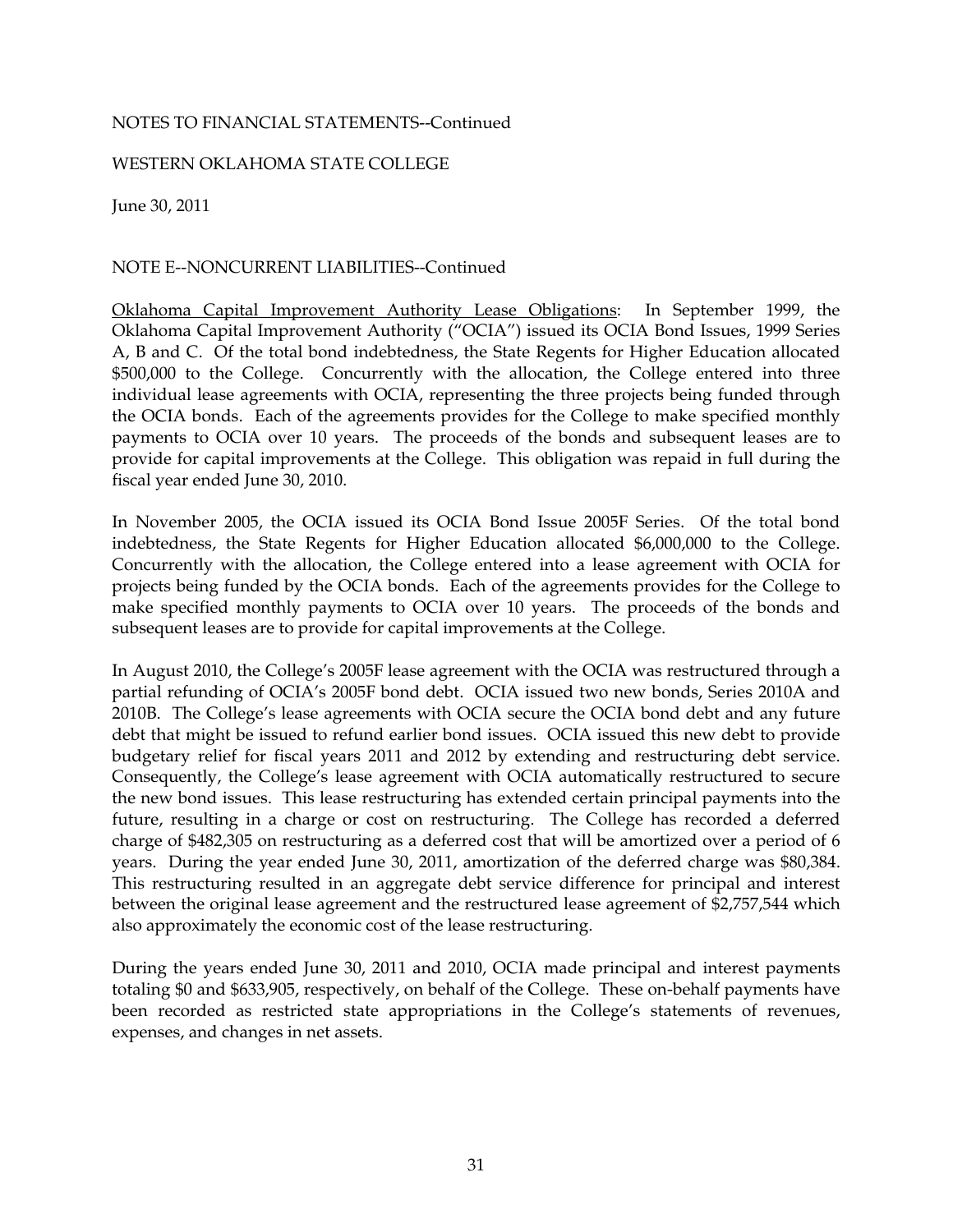#### WESTERN OKLAHOMA STATE COLLEGE

June 30, 2011

#### NOTE E--NONCURRENT LIABILITIES--Continued

Oklahoma Development Finance Authority Master Lease Program: In 2007, the Oklahoma Development Finance Authority ("ODFA") issued the Oklahoma State System of Higher Education Master Lease Revenue Bonds, Series 2007. Of the total bond indebtedness, the State Regents for Higher Education allocated \$181,000 to the College. The proceeds of the bonds are to provide for capital improvements at the College.

Future minimum lease payments related to the College's obligations under its various capital lease obligations are as follows:

| Year Ending June 30: | Prinicpal<br>Interest |    | Total     |                 |
|----------------------|-----------------------|----|-----------|-----------------|
| 2012                 | \$<br>38,583          | \$ | 58,174    | \$<br>96,757    |
| 2013                 | 16,250                |    | 65,720    | 81,970          |
| 2014                 | 171,901               |    | 245,601   | 417,502         |
| 2015                 | 473,485               |    | 237,155   | 710,640         |
| 2016                 | 488,820               |    | 223,398   | 712,218         |
| 2017-2021            | 1,346,306             |    | 740,489   | 2,086,795       |
| 2022-2026            | 962,122               |    | 544,081   | 1,506,203       |
| 2027-2031            | 1,498,563             |    | 230,816   | 1,729,379       |
| Total                | 4,996,030<br>\$       | \$ | 2,345,434 | \$<br>7,341,464 |

#### NOTE F--RETIREMENT PLAN

The College's academic and nonacademic personnel are covered by the Oklahoma Teachers' Retirement System, which is a State of Oklahoma public employees retirement system. The College does not maintain the accounting records, hold the investments for, or administer this plan.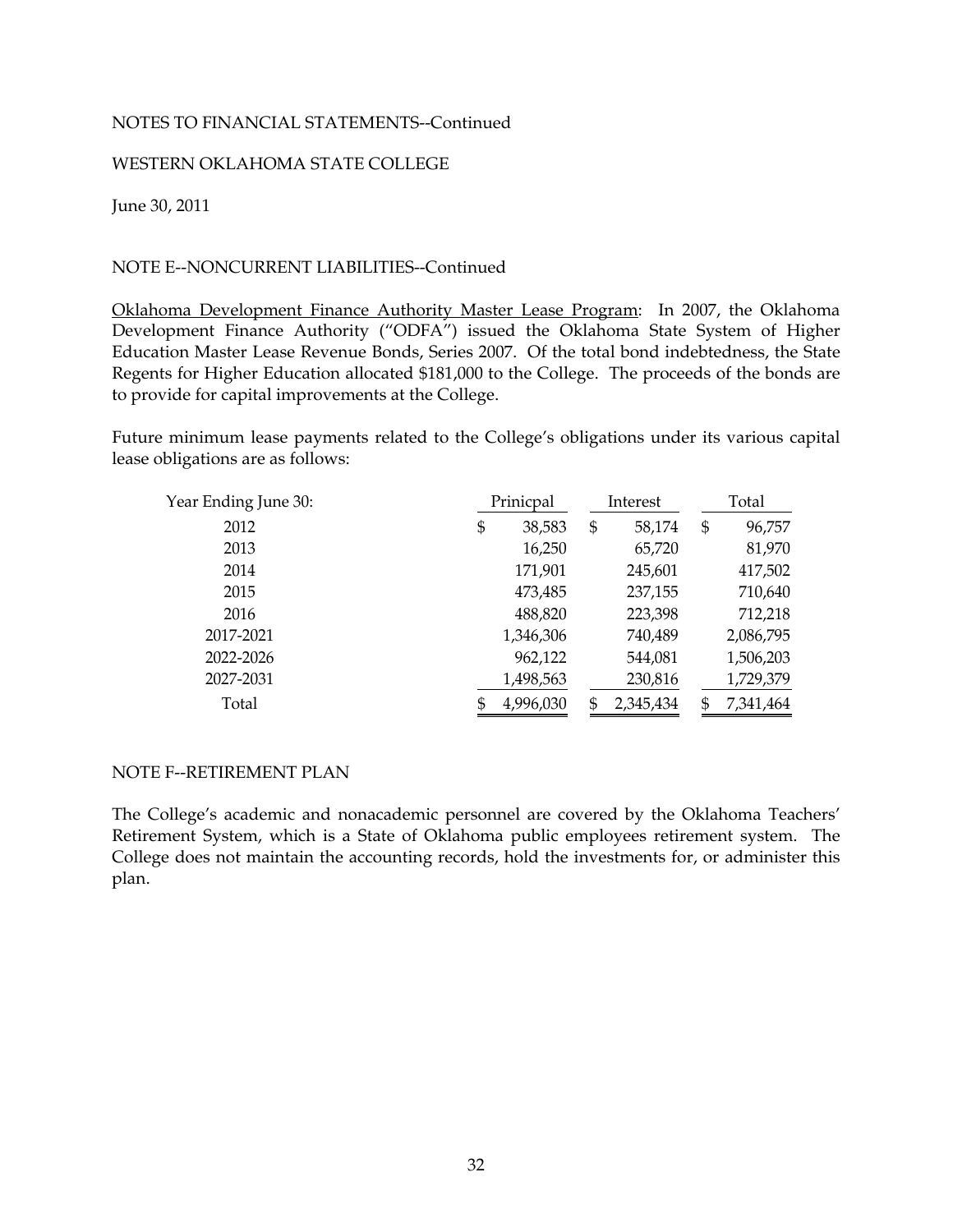#### WESTERN OKLAHOMA STATE COLLEGE

June 30, 2011

#### NOTE F--RETIREMENT PLAN--Continued

#### *Oklahoma Teachers' Retirement System*

Plan Description: The College contributes to the Oklahoma Teachers' Retirement System ("OTRS"), a cost-sharing multiple-employer defined benefit pension plan sponsored by the State of Oklahoma. OTRS provides defined retirement benefits based on members' final compensation, age and term of service. In addition, the retirement plan provides for benefits upon disability and to survivors upon the death of eligible members. The benefit provisions are established and may be amended by the legislature of the State of Oklahoma. Title 70 of the Oklahoma Statutes, Sections 17-101 through 17-120, assigns the authority for management and operation of the plan to the Board of Trustees of OTRS. The OTRS issues a publicly available financial report that includes financial statements and supplementary information for OTRS. That report may be obtained by writing to Teachers' Retirement System of Oklahoma, P.O. Box 53524, Oklahoma City, Oklahoma 73152, or by calling (405) 521-2387.

Funding Policy: The College is required to contribute a fixed percentage of annual compensation on behalf of active members. The employer contribution rate of 9.5%, is applied to annual compensation, and is determined by state statute. The contribution rate was 9%-9.5% in fiscal year 2010 and 8.5%-9% in fiscal year 2009.

Employees' contributions are also determined by state statute. For all employees, the contribution rate was 7% of covered salaries and fringe benefits in 2011, 2010 and 2009, respectively. These contributions were made directly by the College for 2011, 2010 and 2009.

The College's contributions to the OTRS for the years ended June 30, 2011, 2010 and 2009 were approximately \$999,000, \$971,000 and \$934,000, respectively. These contributions included the College's statutory contribution and the share of the employees' contributions paid directly by the College.

The State of Oklahoma is also required to contribute to the OTRS on behalf of the participating employers. For 2011, the State of Oklahoma contributed 5% of state revenues from sales and use taxes and individual income taxes, to the OTRS on behalf of participating employers.

The College has estimated the amounts contributed to the OTRS by the State of Oklahoma on its behalf by multiplying the ratio of its covered salaries to total covered salaries for the OTRS for the year by the applicable percentage of taxes collected during the year. For the years ended June 30, 2011 and 2010, the total amounts contributed to the OTRS by the State of Oklahoma on behalf of the College were approximately \$400,000 and \$343,000, respectively. These on-behalf payments have been recorded as nonoperating revenues and operating expenses in the statements of revenues, expenses, and changes in net assets.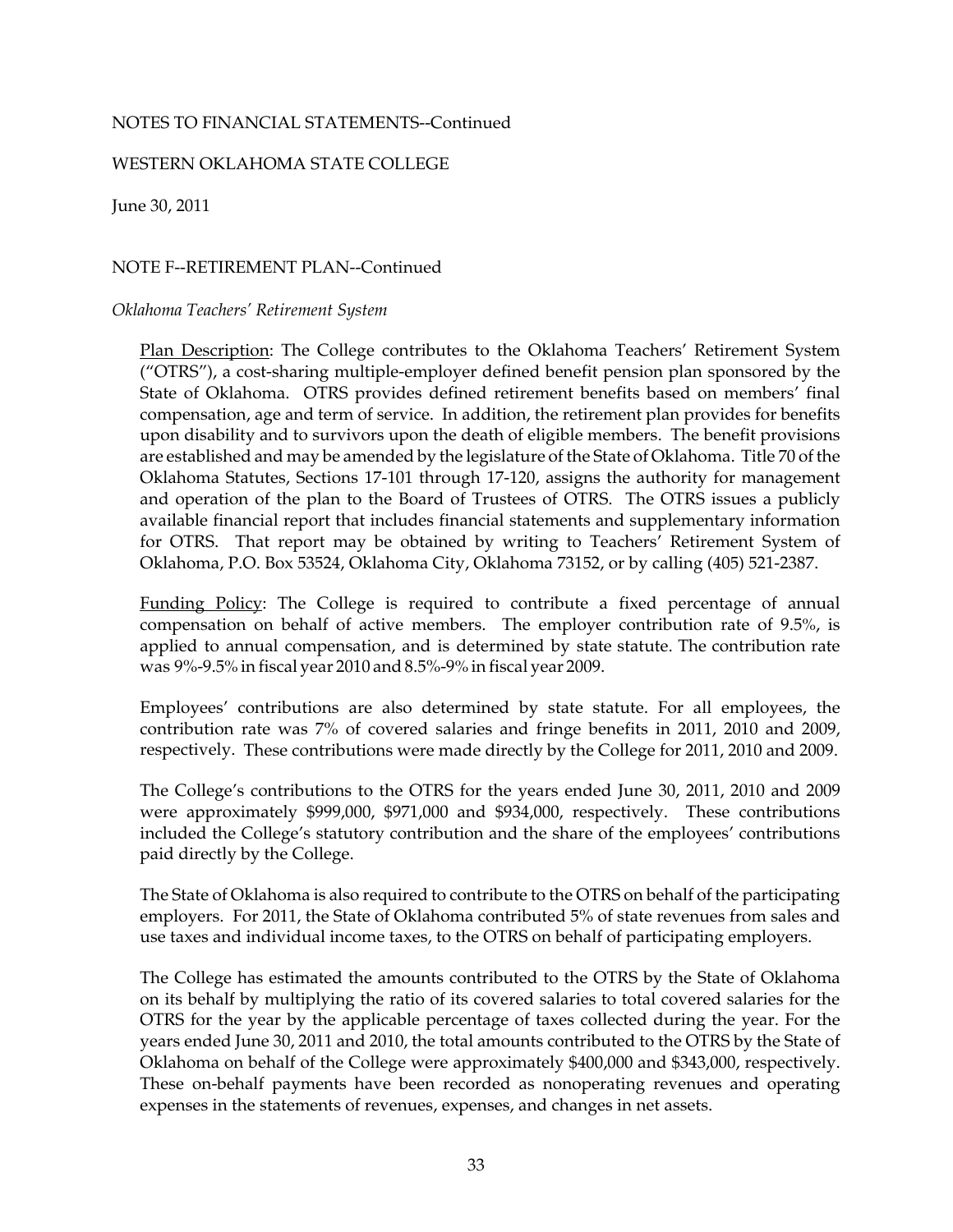#### WESTERN OKLAHOMA STATE COLLEGE

June 30, 2011

#### NOTE G--FUNDS HELD IN TRUST BY OTHERS

#### *Oklahoma State Regents' Endowment Trust Funds*

In connection with the Oklahoma State Regents' Endowment Program (the "Endowment Program"), funds are invested by the Oklahoma State Regents on behalf of the College. These funds are not recognized in the College's statement of net assets. At June 30, 2011 and 2010, the funds totaled approximately \$632,000 and \$556,000, respectively. The College is entitled to receive an annual distribution of earnings on these funds. Distributions to be received totaled approximately \$26,000 and \$26,000 at June 30, 2011 and 2010, respectively.

#### NOTE H--RELATED PARTY TRANSACTIONS

The College is the beneficiary of the Western Oklahoma State College Foundation, Inc. (the "Foundation"), which provides support for the College by way of scholarships and other direct resources. The College contracts with the Foundation to provide limited services and office space in exchange for the support the College receives. The College provides support to the Foundation through employee services and office space.

In July 1998, the Foundation issued revenue bonds through the Jackson County Public Finance Authority to construct a student housing facility (the "Housing Facility") on property owned by the College. Concurrently with the issuance of these bonds, the College entered into a Lease and Development Agreement (the"Lease Agreement") and an Operations and Maintenance Agreement (the "Operation Agreement"). In connection with the Lease Agreement, the College agreed to pay a development fee to the Foundation, and further agreed to rent the real property upon which the Housing Facility was to be constructed. The term of the lease agreement was for 50 years beginning July 1, 1998, and provided for the Foundation to pay the College \$100 per year in rent expense.

The Operation Agreement provided that the College would be responsible for the management and operations of the Housing Facility, and in exchange for the services provided by the College to the Foundation, the Foundation would pay the College the sum of \$925 per semester for each student residing in the Housing Facility. The Operations Agreement automatically renewed each fiscal year but could be terminated by the College or the Foundation. In connection with the Operations Agreement, the College's Board of Regents had verbally agreed to incur the expenses and debt service in excess of revenues collected. The agreement was reviewed annually by the College, and was subject to Board approval for future years. Effective July 1, 2002, the Operations Agreement was terminated.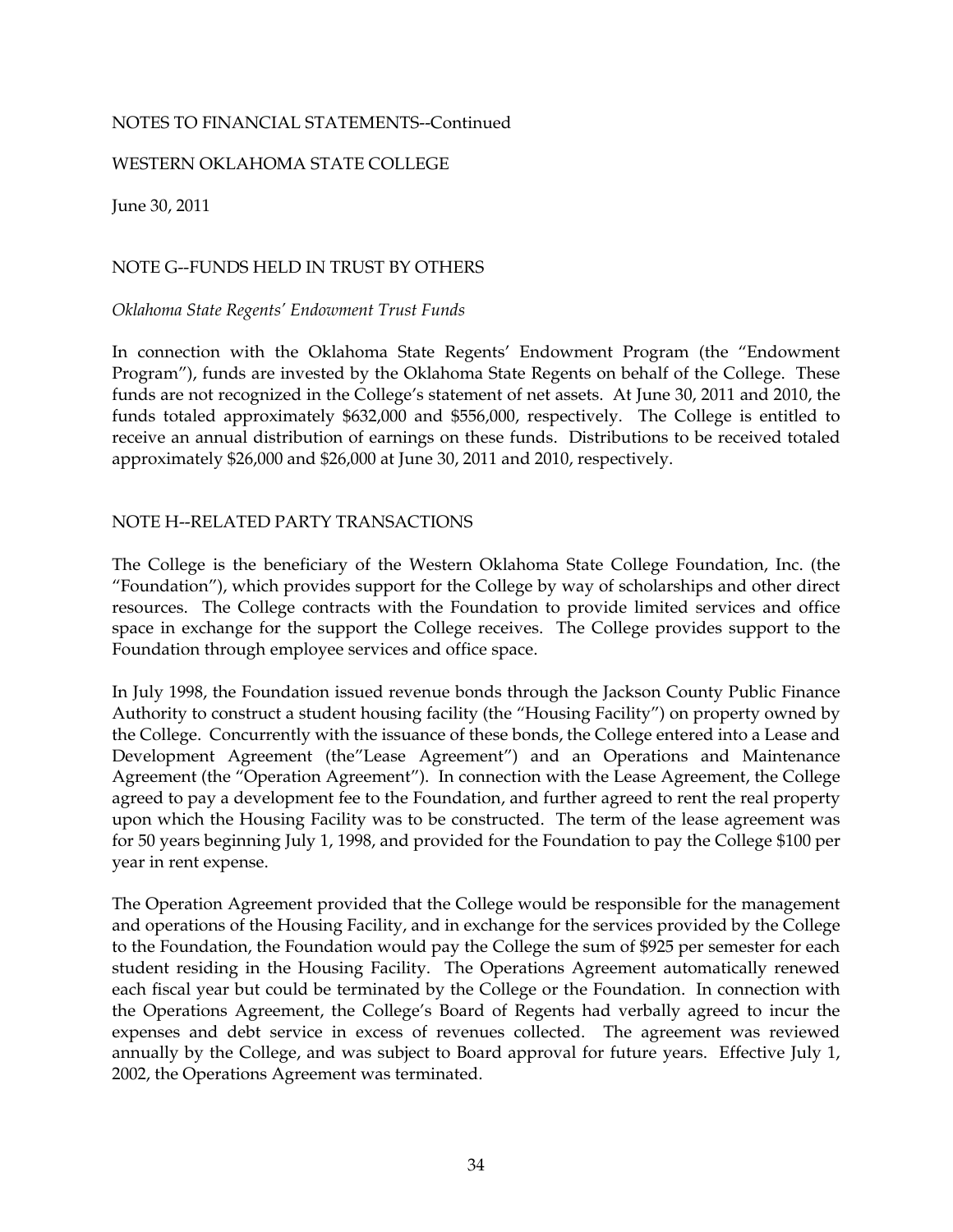#### WESTERN OKLAHOMA STATE COLLEGE

June 30, 2011

#### NOTE I--COMMITMENTS AND CONTINGENCIES

The College is exposed to various risks of loss from torts; theft of, damage to, and destruction of assets; errors and omissions; employee injuries and illnesses; natural disasters; and employee health, life, and accident benefits. Commercial insurance coverage is purchased for claims arising from such matters other than torts, property, and workers' compensation. Settled claims have not exceeded this commercial coverage in any of the three preceding years.

The College, along with other state agencies and political subdivisions, participates in the State of Oklahoma Risk Management Program and the state insurance fund entity risk pool currently operating as a common risk management and insurance program for its members. The College pays an annual premium to the pools for its torts, property, and workers' compensation insurance coverage. The Oklahoma Risk Management Pool's (the "Pool") governing agreement specifies that the Pool will be self-sustaining through member premiums and will reinsure through commercial carriers for claims in excess of specified stop-loss amounts.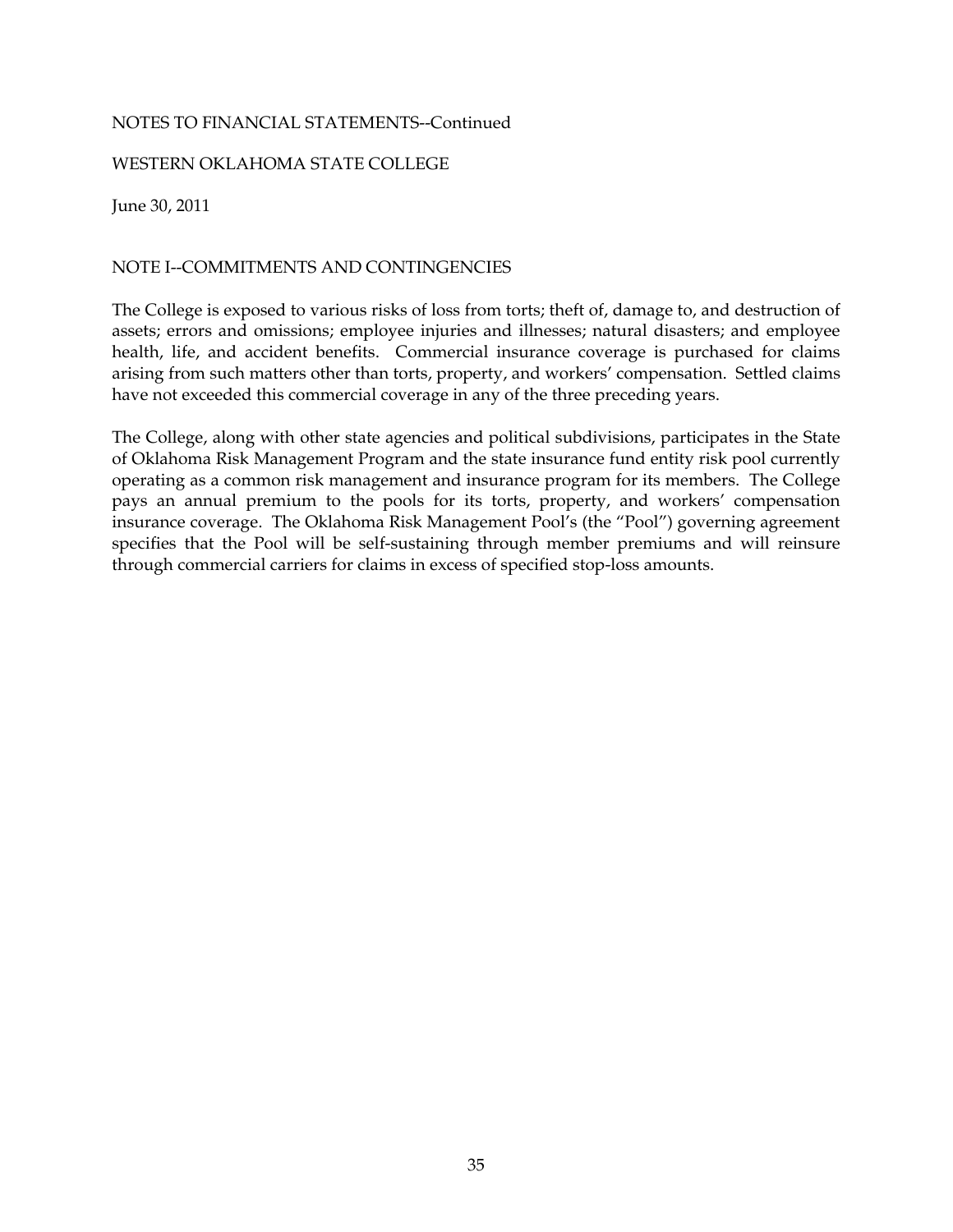#### WESTERN OKLAHOMA STATE COLLEGE

June 30, 2011

#### NOTE J--WESTERN OKLAHOMA STATE COLLEGE FOUNDATION, INC.

The following are significant disclosures of the Foundation:

#### DESCRIPTION OF THE ENTITY AND SUMMARY OF SIGNIFICANT ACCOUNTING POLICIES

Nature of Operations: Western Oklahoma State College Foundation, Inc., a nonprofit organization, was formed in 1974 for the benefit of Western Oklahoma State College (the College) in aid of charitable, benevolent educational, scientific and literary purposes.

The purposes of the Foundation are strengthened by the worthy accomplishments that are a part of the history of the Foundation.

The role of the Foundation is to provide the financial support that will enable the College to achieve expanded goals and fulfill higher purposes that otherwise are not possible on limited funding.

The Foundation leaders recognize the potential for the Foundation and realize greater support can be attained for the College as it reaches increasingly significant level of educational leadership.

The Foundation seeks continuous support from individuals, business firms, corporations, civic groups, foundations, service organizations and bequests of wills. As the Foundation grows, the College educational programs grow. The Foundation provides a variety of opportunities to share in the future development of the College and its continuing *Commitment to Excellence*.

Significant accounting and reporting policies applied in the preparation of the accompanying financial statements are as follows:

Basis of Accounting: The Foundation uses the accrual basis of accounting, whereby revenues are recognized when earned and expenses when incurred. Expenses incurred but not paid are represented by a liability on the statement of financial position. Other revenues are recognized when received or earned. Net assets represent the cumulative excess of revenues recognized over expenses incurred.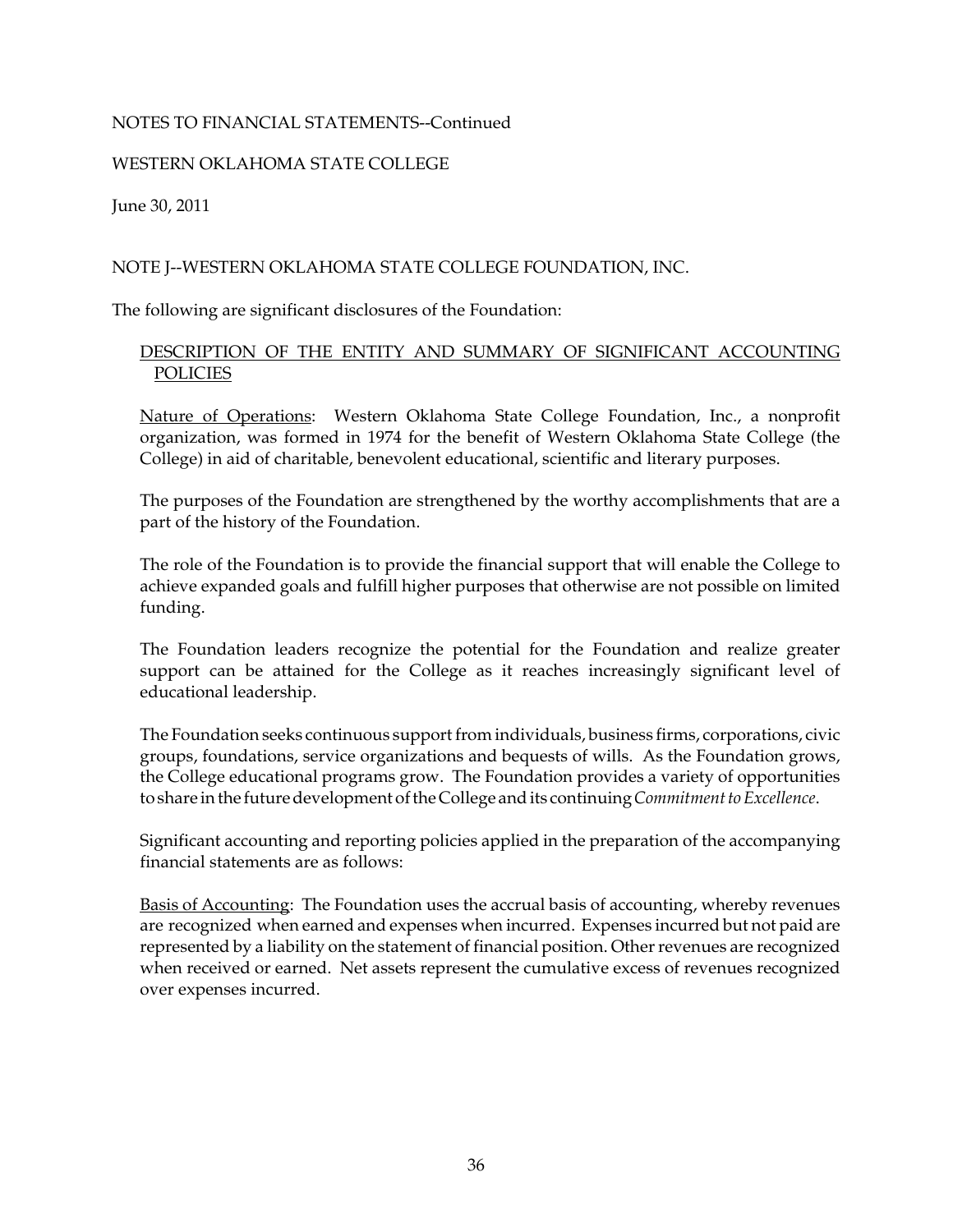#### WESTERN OKLAHOMA STATE COLLEGE

June 30, 2011

#### NOTE J--WESTERN OKLAHOMA STATE COLLEGE FOUNDATION, INC.--Continued

#### DESCRIPTION OF THE ENTITY AND SUMMARY OF SIGNIFICANT ACCOUNTING POLICIES--Continued

Financial Statement Presentation: The accompanying financial statements are presented in accordance with Financial Accounting Standards Board (FASB) in its Statements of Financial Accounting Standards (SFAS) No. 116, *Accounting for Contributions Received and Contributions Made*, and Statement No. 117, *Financial Statement for Not-for-Profit Organizations*, which requires the Foundation to report information regarding its financial position and activities according to the three classes of net assets as follows:

Unrestricted net assets – Net assets that are not subject to donor imposed stipulations.

Temporarily restricted net assets – Net assets subject to donor imposed stipulations that may or will be met, either by actions of the Foundation and/or the passage of time. When a restriction expires, temporarily restricted net assets are reclassified to unrestricted net assets.

Permanently restricted net assets – Net assets subject to donor imposed stipulations that they be maintained permanently by the Foundation. The donors of these assets permit the Foundation to use all or part of the income earned on any related investments for general or specific purpose.

Investments: The Foundation has adopted SFAS No. 157, *Fair Value Measurements* with respect to financial assets and liabilities. SFAS No.157 defines fair value, establishes a framework for measuring fair value and expands disclosures about fair value measurements. Fair value under SFAS No. 157 is defined as the price that would be received to sell an asset or paid to transfer a liability in an orderly transaction between market participants at the measurement date. SFAS No. 157 establishes fair value hierarchy that prioritizes the inputs to valuation techniques used to measure fair value into three broad levels, as follows:

Level 1 – Quoted prices in active markets for identical assets or liabilities;

Level 2 – Inputs that are derived principally from or corroborated by observable market data;

Level 3 – Inputs that are unobservable and significant to overall fair measurement.

Investments which are contributed to the Foundation are carried at their fair market value at the time of donation.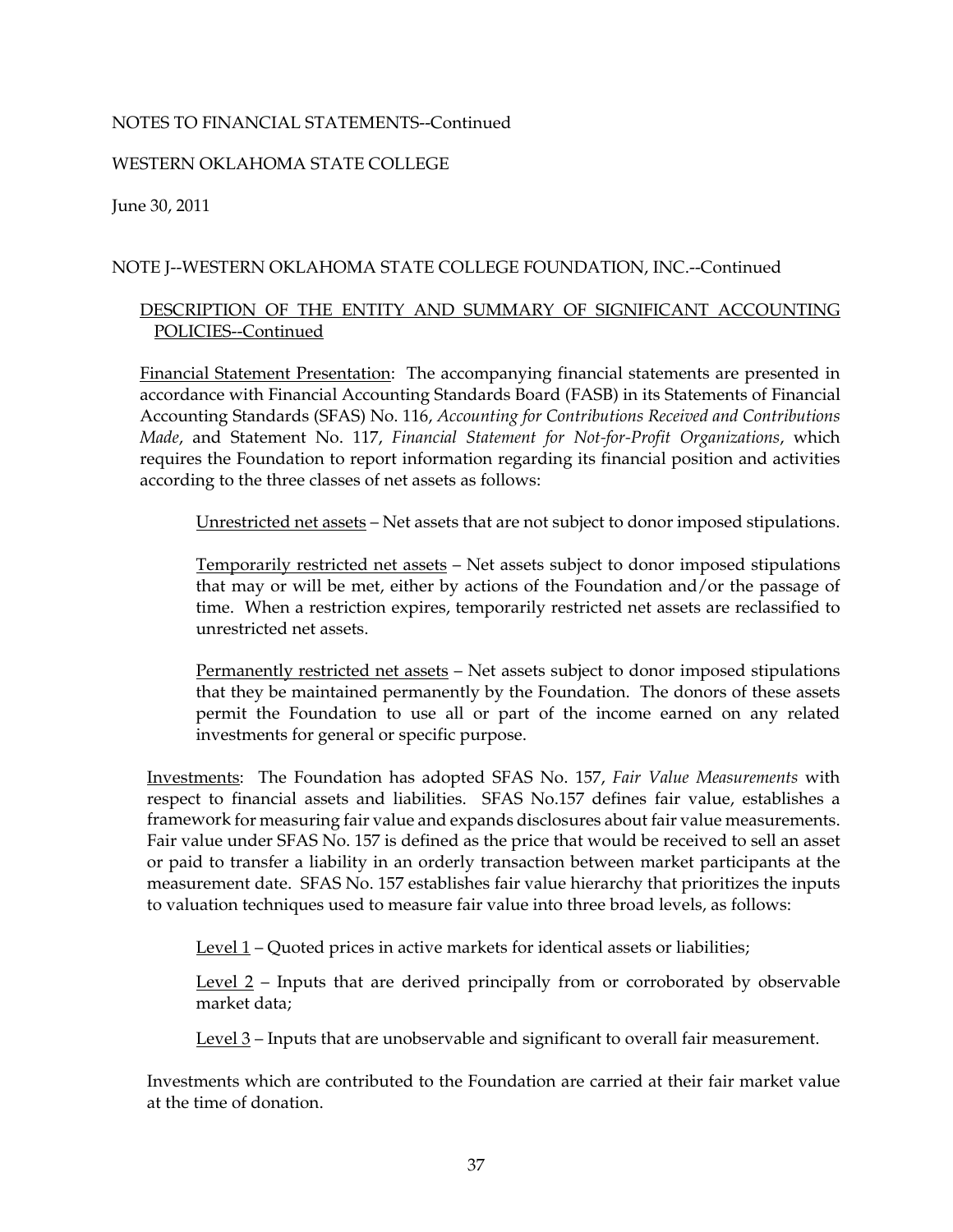#### WESTERN OKLAHOMA STATE COLLEGE

June 30, 2011

#### NOTE J--WESTERN OKLAHOMA STATE COLLEGE FOUNDATION, INC.--Continued

#### DESCRIPTION OF THE ENTITY AND SUMMARY OF SIGNIFICANT ACCOUNTING POLICIES--Continued

Capital Assets: Capital assets are recorded at cost at the date of acquisition. Depreciation is computed using the straight-line method over the estimated useful life of the asset, which is generally 37.5 years for buildings.

Capital assets that are contributed to the Foundation are carried at their fair market value at the time of the donation.

Statement of Cash Flows: In accordance with FASB Statement No. 95, *Statement of Cash Flows*, as amended by FASB Statement No.17, the accompanying financial statements include a statement of cash flows, which is presented using the direct method. For purposes of the statements of cash flows, cash and cash equivalents include checking and time deposits with maturities of 90 days or less.

Estimates: The preparation of financial statements in conformity with generally accepted accounting principles requires management to make estimates and assumptions that affect the reported amounts of assets and liabilities, disclosure of contingent assets and liabilities at the date of the financial statements and the reported amounts of revenues and expenses during the reporting period. Actual results could differ from those estimates, the significant estimates used in the preparation of these financial statements are depreciation and the allowance for investment revaluation.

Income Taxes: The Foundation is an organization exempt from income taxes under Section 501 (c) (3) of the Internal Revenue Code. As such, no provision has been made for federal or state income taxes. Federal and State informational tax returns have been filed as required.

Concentration of Risk: The Foundation maintains its cash accounts and certificates of deposit at several commercial banks. Cash accounts and certificates of deposit at each bank are insured by the Federal Deposit Insurance Corporation (FDIC) for up to \$250,000 and additional insurance to cover any of those amounts that may exceed the \$250,000 FDIC insurance.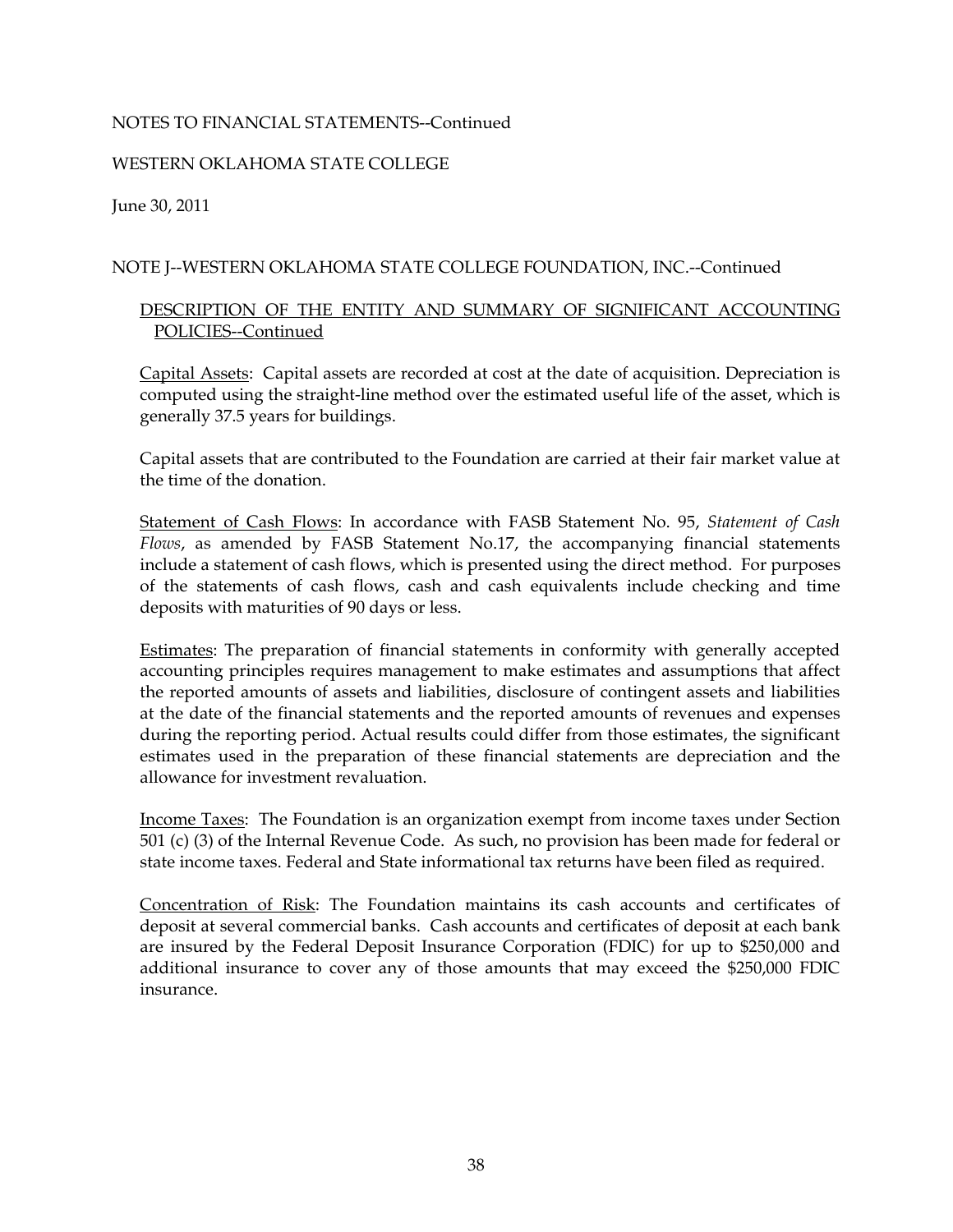#### WESTERN OKLAHOMA STATE COLLEGE

#### June 30, 2011

#### NOTE J--WESTERN OKLAHOMA STATE COLLEGE FOUNDATION, INC.--Continued

#### WOSC STUDENT FACILITIES REVENUE BOND SERIES 2008

In July 1998, Western Oklahoma State College Foundation, Inc. (Foundation) entered into a lease and development agreement with the Board of Regents of Western Oklahoma State College (the Board) to lease a portion of the Western Oklahoma State College campus for the purpose of constructing a student housing facility. The Board agreed to pay the development fee of \$150,000 in order to obtain the financing. In addition, the Board entered into an operation and maintenance agreement whereby the Board agreed to operate and maintain the student housing facility. In July 2002, the Board terminated the original operation and maintenance agreement and entered into a lease agreement providing for an annual lease of \$205,000. The Board agreed to pay for all maintenance, utilities, insurance and repairs necessary to operate the student housing facility.

In June 2008, the WOSC Student Facilities Revenue Bonds Series 1998 were retired with the proceeds from the issue of the WOSC Student Facilities Revenue Bonds Series 2008 in the amount of \$1,360,000 with interest due on June 1 and December 1 and with principal payments annually. The first principal and interest payments commenced on December 1, 2008.

|           | Principal       |    | Interest | Total         |
|-----------|-----------------|----|----------|---------------|
| 2012      | \$<br>115,000   | \$ | 42,127   | \$<br>157,127 |
| 2013      | 120,000         |    | 37,958   | 157,958       |
| 2014      | 120,000         |    | 33,478   | 153,478       |
| 2015      | 125,000         |    | 28,798   | 153,798       |
| 2016      | 135,000         |    | 21,131   | 156,131       |
| 2017-2019 | 425,000         |    | 40,494   | 465,494       |
|           | \$<br>1,040,000 | \$ | 203,986  | 1,243,986     |

The bonds mature during the fiscal year ending June 30, in the following manner:

#### CAPITAL ASSETS

Capital assets consist of the following at June 30:

|                               | 2011         | 2010         |
|-------------------------------|--------------|--------------|
| Student housing facility      | \$ 1,807,234 | \$ 1,807,234 |
| Less accumulated depreciation | (586, 130)   | (537, 286)   |
|                               | \$ 1,221,104 | \$ 1,269,948 |

Depreciation expense included in the accompanying financial statements for the years ended June 30, 2011 and 2010 was \$48,844 each year.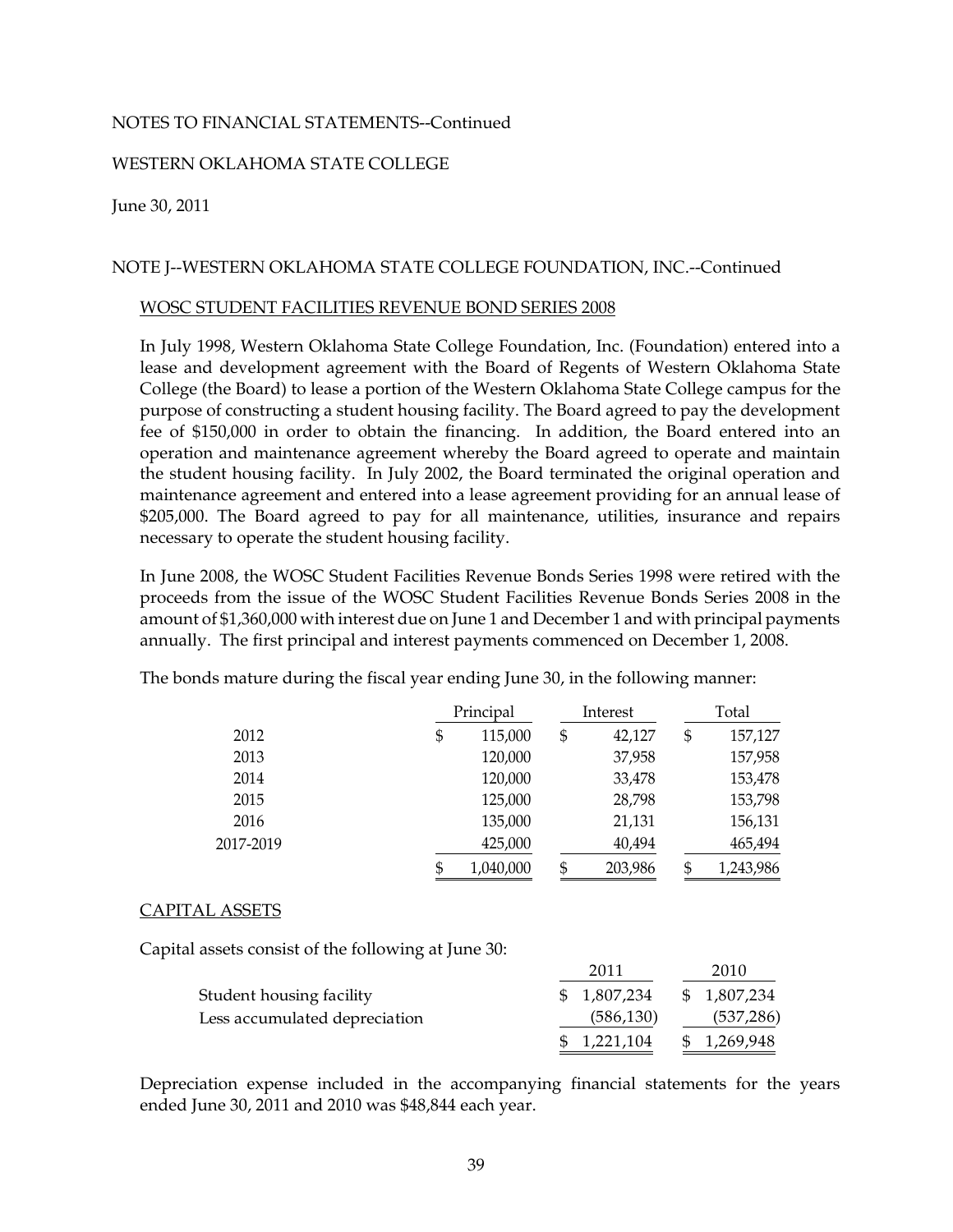#### WESTERN OKLAHOMA STATE COLLEGE

June 30, 2011

#### NOTE J--WESTERN OKLAHOMA STATE COLLEGE FOUNDATION, INC.--Continued

#### INVESTMENTS AND ALLOWANCE FOR INVESTMENT LOSS

The Foundation has adopted Statement of Financial Accounting Standards (SFAS) No. 124, *Accounting for Certain Investments Held by Not-for-Profit Organizations*. Under SFAS No. 124, investments in marketable securities with readily determinable fair market values are reported at their fair market value in the statement of net assets. Realized and unrealized gains and losses are included in the statement of activities as gains or losses in market revaluation.

Types of investments are as follows at June 30:

|                                      | 2011            | 2010            |
|--------------------------------------|-----------------|-----------------|
| U.S. government agencies             | \$              | \$<br>3,497     |
| Certificates of deposits             | 2,789,016       | 2,789,172       |
| Money market funds                   | 21,656          | 36,660          |
| Mutual funds                         | 1,144,747       | 948,019         |
| Annuities                            | 251,000         | 251,000         |
| Real estate investment trusts (REIT) | 169,846         | 169,846         |
| Total investments                    | 4,376,265       | 4,198,194       |
| Allowance for market revaluation     | (18, 483)       | (39,516)        |
| Fair market value (carrying value)   | \$<br>4,357,782 | \$<br>4,158,678 |

#### ENDOWMENT DISCLOSURE

The Foundation's endowment consists of 92 individual donor restricted funds which are managed and controlled by the Foundation and were established for scholarships and program support. As required by generally accepted accounting principles, net assets associated with endowment funds are classified and reported based on the existence or absence of donor imposed restrictions. All of the endowment funds held by the Foundation are managed and controlled by the Foundation in accordance with the following policies.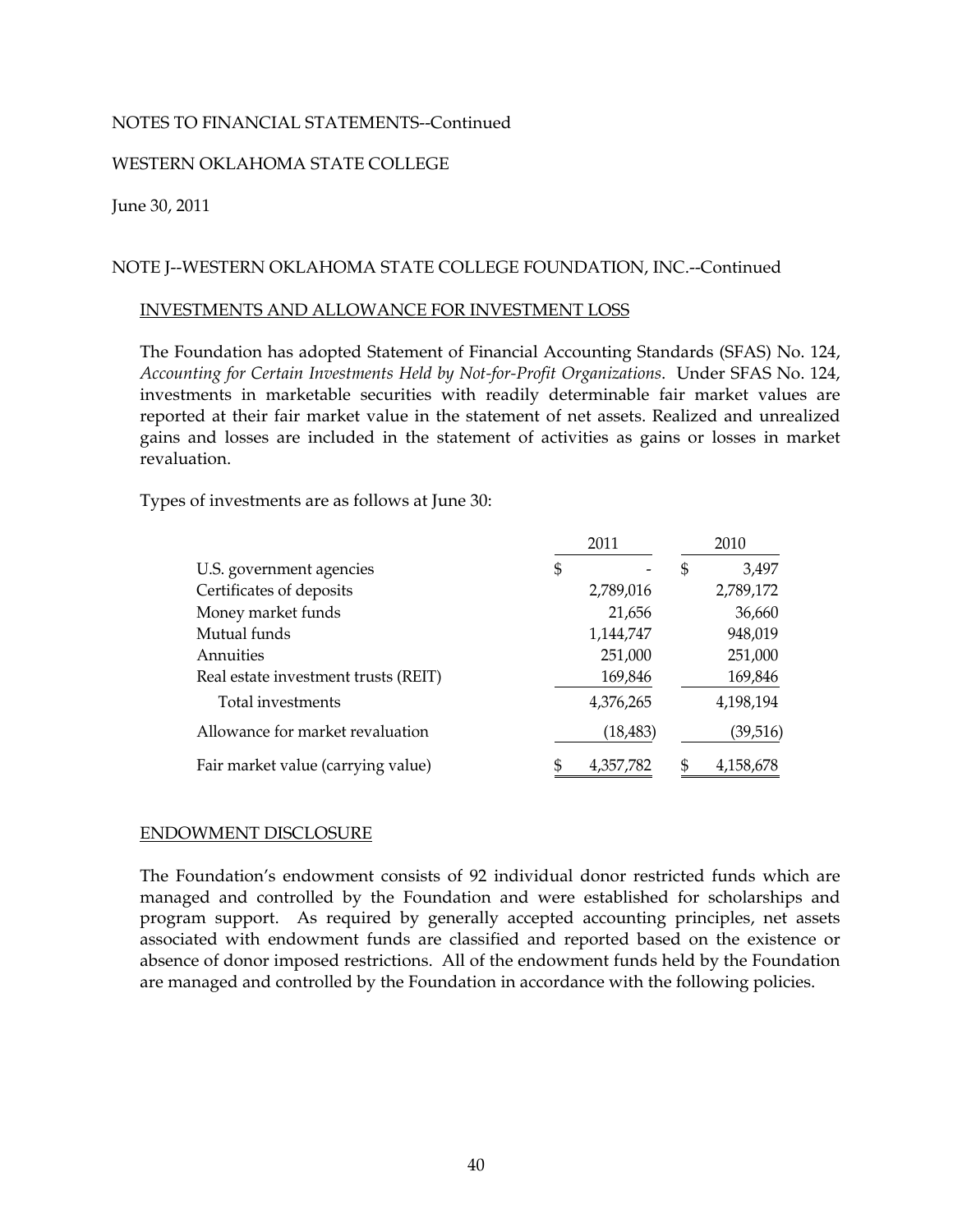#### WESTERN OKLAHOMA STATE COLLEGE

June 30, 2011

#### NOTE J--WESTERN OKLAHOMA STATE COLLEGE FOUNDATION, INC.--Continued

#### ENDOWMENT DISCLOSURE--Continued

#### Interpretation Of Relevant Law

The Board of Trustees of the Foundation have interpreted the State Prudent Management of Institutional Funds Act ("SPMIFA") as requiring the preservation of the fair value of the original gift as of the gift date of the donor restricted endowment funds absent explicit donor stipulations to the contrary. As a result of this interpretation, the Foundation classifies as permanently restricted net assets: (a) the original value of the gifts donated to the permanent endowment; (b) the original value of subsequent gifts to the permanent endowment; and (c) accumulation to the permanent endowment made in accordance with the direction of the applicable donor gift instrument at the time the accumulation is added to the fund. The remaining portion of the donor restricted endowment fund that is not classified in permanently restricted net asset is classified as temporarily restricted net assets until those amounts are appropriated for expenditure by the Foundation in the manner consistent with the standard of prudence prescribed by SPMIFA. In accordance with SPMIFA, the Foundation considers the following factors in making a determination to appropriate or accumulate donor restricted endowment funds.

- (1) The duration and preservation of the funds;
- (2) The purpose of the Foundation and donor restricted endowment fund;
- (3) General economic conditions;
- (4) Possible effect of inflation and deflation;
- (5) The expected total return from income and appreciation of investments;
- (6) Other resources of the Foundation;
- (7) The investment policies of the Foundation;

Endowment net asset composition by type of funds as of June 30:

| Endowments                  | Unrestricted |              | Temoprarily<br>Restricted |                           | Permanently<br>Restricted |                           | Total |           |
|-----------------------------|--------------|--------------|---------------------------|---------------------------|---------------------------|---------------------------|-------|-----------|
|                             |              |              |                           | 2011                      |                           |                           |       |           |
| Donor restricted endowments | \$           |              | \$                        | 266,469                   | \$                        | 3,902,006                 | \$    | 4,168,475 |
| Board designated endowments |              | 720,479      |                           |                           |                           |                           |       | 720,479   |
| <b>Total Funds Invested</b> |              | 720,479      | S                         | 266,469                   | \$                        | 3,902,006                 |       | 4,888,954 |
| Endowments                  |              | Unrestricted |                           | Temoprarily<br>Restricted |                           | Permanently<br>Restricted |       | Total     |
|                             |              |              |                           | 2010                      |                           |                           |       |           |
| Donor restricted endowments | \$           | -            | \$                        | 260.243                   | \$                        | 3,630,295                 | \$    | 3,890,538 |
| Board designated endowments |              | 663,142      |                           |                           |                           |                           |       | 663,142   |
| <b>Total Funds Invested</b> |              | 663,142      | \$                        | 260,243                   | \$                        | 3,630,295                 |       | 4,553,680 |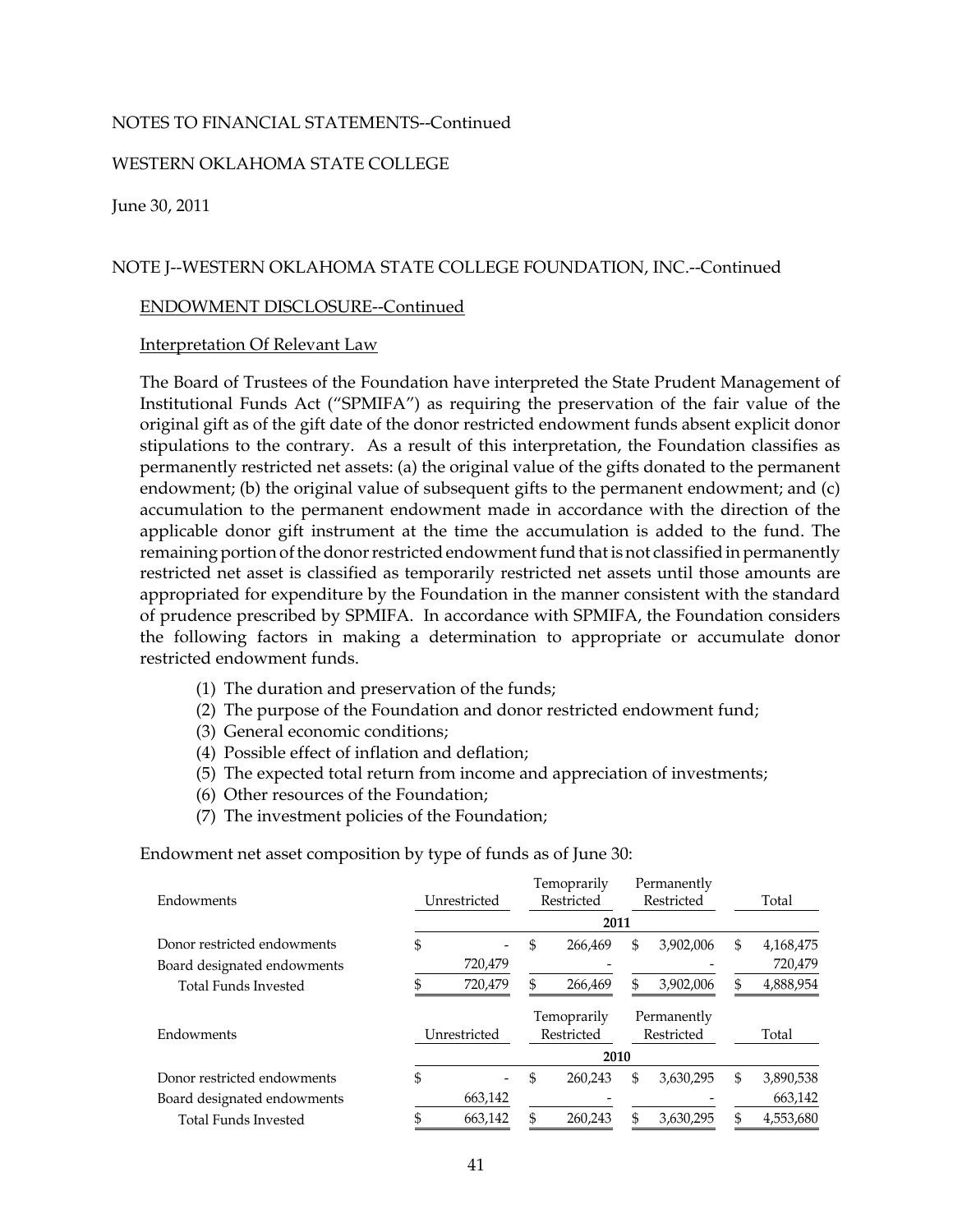### WESTERN OKLAHOMA STATE COLLEGE

### June 30, 2011

### NOTE J--WESTERN OKLAHOMA STATE COLLEGE FOUNDATION, INC.--Continued

### ENDOWMENT DISCLOSURE--Continued

### Interpretation Of Relevant Law (Continued)

### Changes in endowment net assets for the year ended June 30:

|                                              |    | Unrestricted |    |             |    |             |    |            |
|----------------------------------------------|----|--------------|----|-------------|----|-------------|----|------------|
|                                              |    | Board        |    | Temporarily |    | Permanently |    |            |
|                                              |    | Designated   |    | Restricted  |    | Restricted  |    | Total      |
| Endowment net assets,<br>as of June 30, 2009 | \$ | 560,139      | \$ | 292,367     | \$ | 3,498,996   | \$ | 4,351,502  |
| Investment return                            |    |              |    |             |    |             |    |            |
| Investment income                            |    | 11,829       |    | 93,103      |    | 12,415      |    | 117,347    |
| Net realized and unrealized                  |    |              |    |             |    |             |    |            |
| gain on investments                          |    | 57,017       |    |             |    |             |    | 57,017     |
| Total investment return                      |    | 68,846       |    | 93,103      |    | 12,415      |    | 174,364    |
| Contributions                                |    | 34,157       |    | 113,060     |    | 118,884     |    | 266,101    |
| Appropriation of endowment                   |    |              |    |             |    |             |    |            |
| assets for expenditure                       |    |              |    | (238, 287)  |    |             |    | (238, 287) |
| Endowment net assets,                        |    |              |    |             |    |             |    |            |
| as of June 30, 2010                          | \$ | 663,142      | \$ | 260,243     | S  | 3,630,295   | S  | 4,553,680  |
| Investment return                            |    |              |    |             |    |             |    |            |
| Investment income                            |    | 14,387       |    | 127,660     |    | 11,376      |    | 153,423    |
| Net realized and unrealized                  |    |              |    |             |    |             |    |            |
| gain on investments                          |    | 20,006       |    |             |    |             |    | 20,006     |
| Total investment return                      |    | 34,393       |    | 127,660     |    | 11,376      |    | 173,429    |
| Contributions                                |    | 22,944       |    | 102,814     |    | 260,335     |    | 386,093    |
| Appropriation of endowment                   |    |              |    |             |    |             |    |            |
| assets for expenditure                       |    |              |    | (224, 248)  |    |             |    | (224, 248) |
| Endowment net assets,                        |    |              |    |             |    |             |    |            |
| as of June 30, 2011                          | \$ | 720,479      | \$ | 266,469     | \$ | 3,902,006   | \$ | 4,888,954  |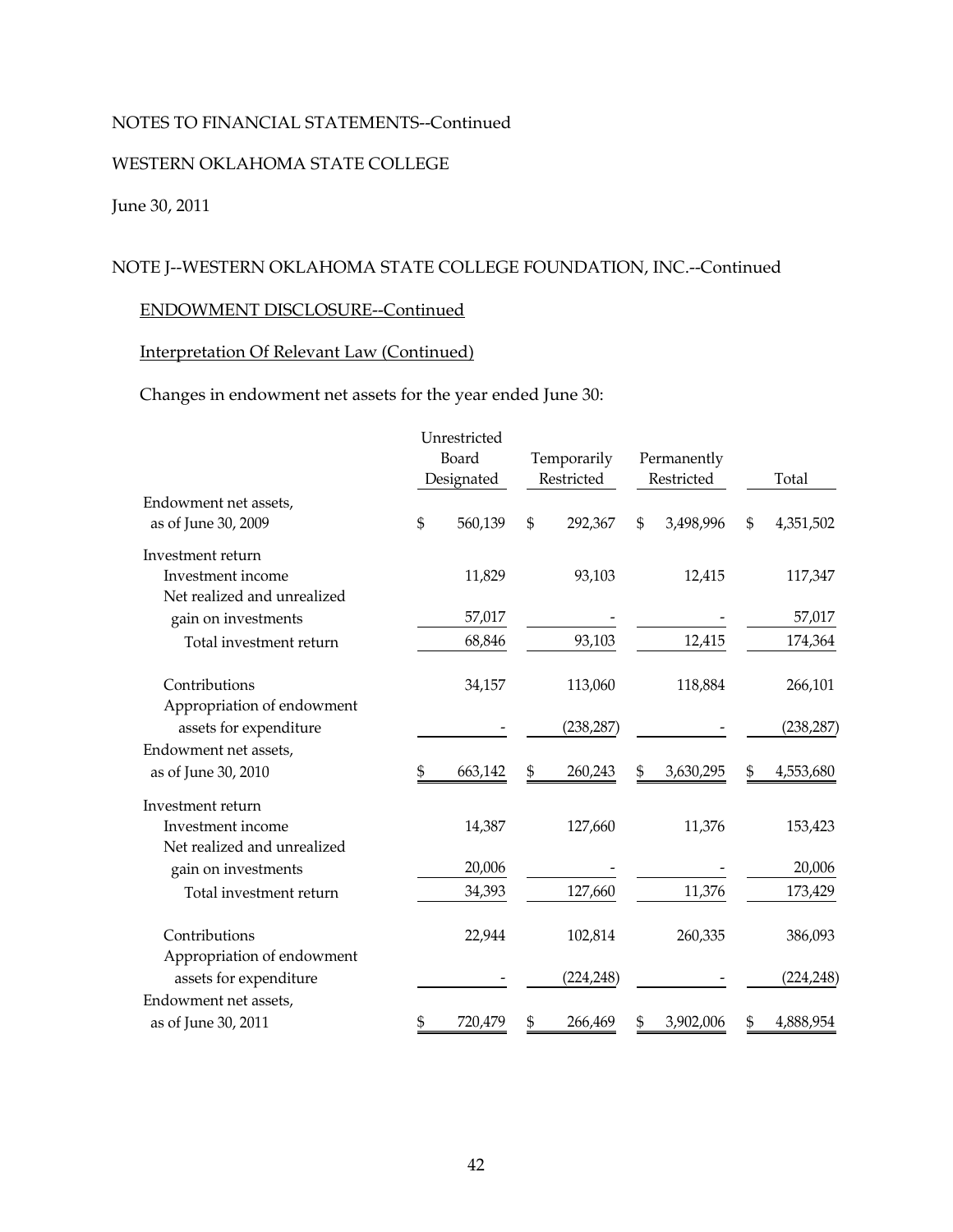#### WESTERN OKLAHOMA STATE COLLEGE

June 30, 2011

#### NOTE J--WESTERN OKLAHOMA STATE COLLEGE FOUNDATION, INC.--Continued

#### ENDOWMENT DISCLOSURE--Continued

#### Funds with Deficiencies

From time to time, the fair value of assets associated with individual donor restricted endowment funds may fall below the level that donor or SPMIFA requires the Foundation to retain as a fund of perpetual duration. In accordance with generally accepted accounting principles, the allowance reported in unrestricted net assets which is a reduction in fair market value of invested endowment funds is \$18,483 and \$39,516 at June 30, 2011 and 2010, respectively.

#### Return Objectivities and Risk Parameters

The Foundation has adopted investment and spending policies for endowment assets that attempt to provide a predictable stream of funding to programs supported by its endowments while seeking to maintain the purchasing power of the endowment assets. Endowment assets include those assets of the donor restricted funds that the Foundation must hold in perpetuity or for a donor specified period as well as board designated funds. Under this policy, as approved by the Board of Trustees, the endowment assets are invested with the primary objective of growth and a secondary objective of current income. The asset allocation policies reflect and are consistent with the investment objectives and risk tolerances expressed through the investment policy. These policies, developed after examining the historical relationships of risk and return among asset classes, are designed to provide the highest probability of meeting or exceeding the return objectives at the lowest level of risk. Actual returns in any given year may vary from this amount.

#### **Spending Policy**

The Foundation has a policy of appropriating for distribution each year amounts up to, but not to exceed actual investment performance for the year.

#### How The Investment Objectives Relate to the Spending Policy

Since the Foundation has a policy of designating unrestricted funds each year for investment, it feels that this policy protects the purchasing power of the endowments. In light of the current market fluctuations and the future needs of the Foundation, it evaluates the spending policy annually to ensure that it remains in accordance with the long term objectives of the Foundation.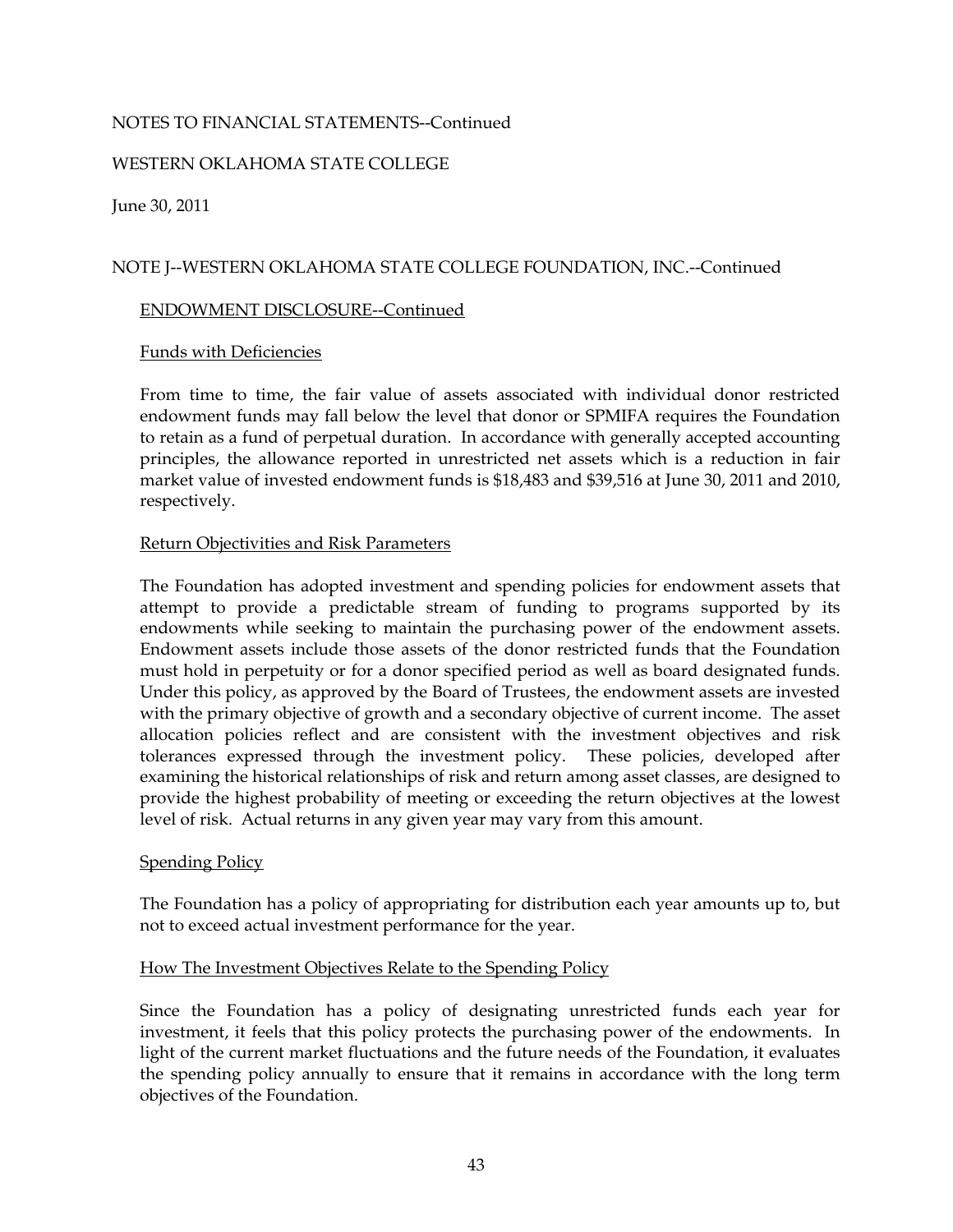#### WESTERN OKLAHOMA STATE COLLEGE

#### June 30, 2011

#### NOTE J--WESTERN OKLAHOMA STATE COLLEGE FOUNDATION, INC.--Continued

#### FAIR VALUE MEASUREMENTS

The Foundation has no liabilities measured at fair value on a recurring basis. Assets measured at fair value on a recurring basis are classified within the fair value hierarchy as follows:

|                               | As Of June 30, 2011 |           |  |         |    |         |  |           |  |  |  |
|-------------------------------|---------------------|-----------|--|---------|----|---------|--|-----------|--|--|--|
|                               |                     | Level 1   |  | Level 2 |    | Level 3 |  | Total     |  |  |  |
| U.S. government agencies      |                     |           |  |         | \$ |         |  |           |  |  |  |
| Certificates of deposit       |                     | 2,794,646 |  |         |    |         |  | 2,794,646 |  |  |  |
| Money market funds            |                     | 21,656    |  |         |    |         |  | 21,656    |  |  |  |
| Mutual funds                  |                     | 1,120,634 |  |         |    |         |  | 1,120,634 |  |  |  |
| Annuities                     |                     | 251,000   |  |         |    |         |  | 251,000   |  |  |  |
| Real estate investment trusts |                     | 169,846   |  |         |    |         |  | 169,846   |  |  |  |
| Investments                   |                     | 4,357,782 |  |         |    |         |  | 4,357,782 |  |  |  |

|                               |         | As Of June 30, 2010 |         |       |         |  |       |           |  |  |  |  |
|-------------------------------|---------|---------------------|---------|-------|---------|--|-------|-----------|--|--|--|--|
|                               | Level 1 |                     | Level 2 |       | Level 3 |  | Total |           |  |  |  |  |
| U.S. government agencies      | \$      |                     | S       | 3,497 | \$      |  |       | 3,497     |  |  |  |  |
| Certificates of deposit       |         | 2,804,469           |         |       |         |  |       | 2,804,469 |  |  |  |  |
| Money market funds            |         | 36,660              |         |       |         |  |       | 36,660    |  |  |  |  |
| Mutual funds                  |         | 890,329             |         |       |         |  |       | 890,329   |  |  |  |  |
| Annuities                     |         | 251,664             |         |       |         |  |       | 251,664   |  |  |  |  |
| Real estate investment trusts |         | 172,059             |         |       |         |  |       | 172,059   |  |  |  |  |
| Investments                   |         | 4,155,181           |         | 3,497 |         |  |       | 4,158,678 |  |  |  |  |

Following is a description of the methodologies used for instruments measured at fair value on a recurring basis:

When quoted prices are available in an active market, securities are classified within Level 1 of the hierarchy. Investments classified as Level 1 include cash and cash equivalents, common and preferred stocks, and mutual funds. Other investments, such as government agency, corporate bonds, and municipal securities are classified within Level 2 of the hierarchy and are independently valued by nationally recognized, third-party pricing services, and provided by the investment manager to the Foundation. Certificates of deposit values are based on yield curves, interest rates, and other relevant factors.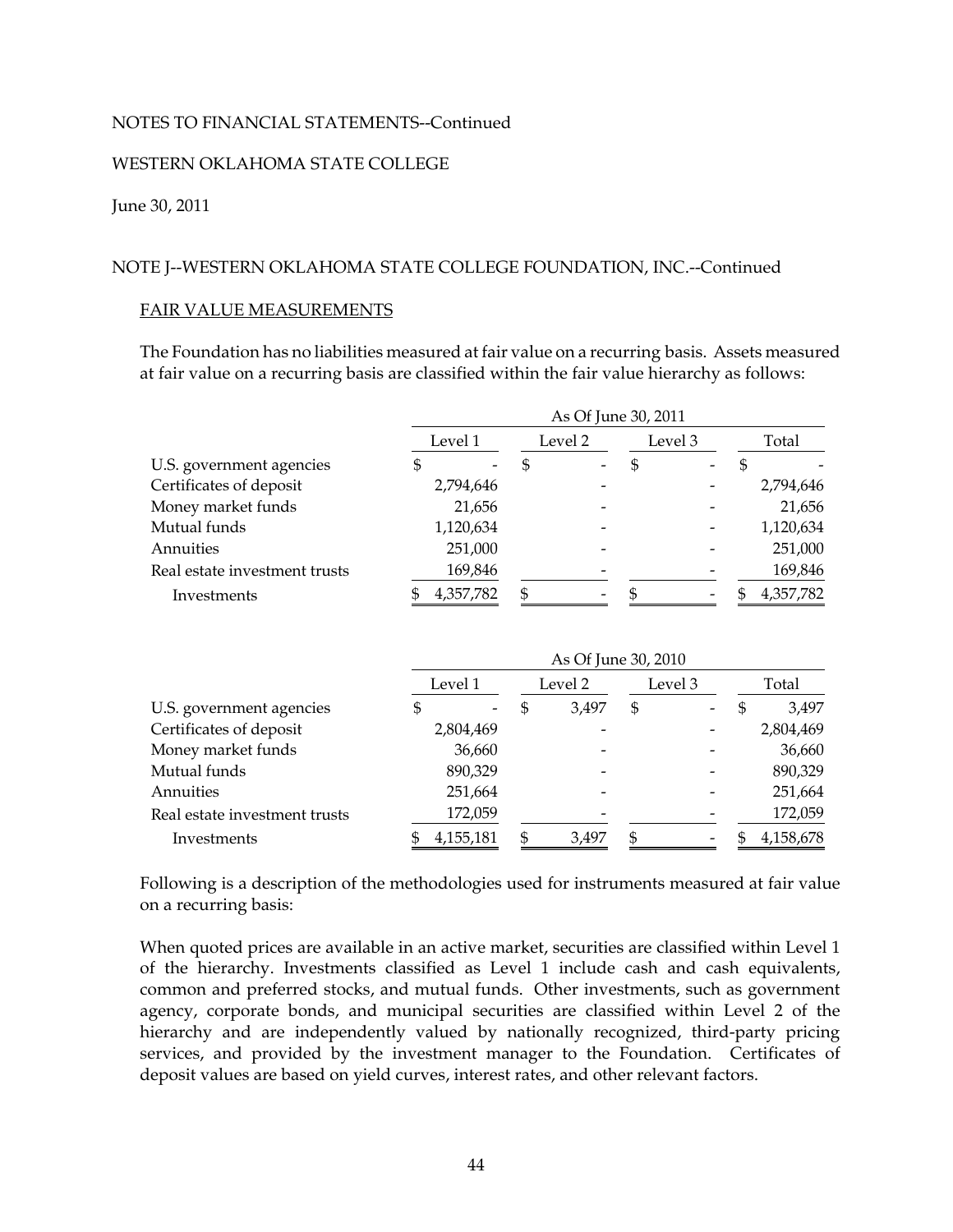#### WESTERN OKLAHOMA STATE COLLEGE

#### June 30, 2011

#### NOTE J--WESTERN OKLAHOMA STATE COLLEGE FOUNDATION, INC.--Continued

#### SILVER STATUES

The Foundation maintains various silver statues. These statues are maintained for public exhibition rather than financial gain. On June 30, 2011 and 2010, these statues had a value of approximately \$85,000. These statues are protected, kept unencumbered, cared for, and preserved.

#### CONTRIBUTIONS AND DONATIONS

The following is a breakdown of the contributions and donations received in 2011 and 2010 and their respective categories by restriction:

|                                   | As of June 30, 2011 |              |                           |         |                           |         |   |         |  |  |  |
|-----------------------------------|---------------------|--------------|---------------------------|---------|---------------------------|---------|---|---------|--|--|--|
| Contributions and donations       |                     | Unrestricted | Temoprarily<br>Restricted |         | Permanently<br>Restricted |         |   | Total   |  |  |  |
| Endowments                        | \$                  | 5,901        | \$                        | 102,814 | \$                        | 253,076 | S | 361,791 |  |  |  |
| Sustaining membership account     |                     | 19,544       |                           |         |                           |         |   | 19,544  |  |  |  |
| Pass-through funds                |                     |              |                           | 139,018 |                           |         |   | 139,018 |  |  |  |
| President's partners              |                     | 21,776       |                           |         |                           | 7,259   |   | 29,035  |  |  |  |
| Total contributions and donations | \$                  | 47.221       | \$                        | 241,832 | S                         | 260,335 |   | 549,388 |  |  |  |

|                                   | As of June 30, 2010 |              |                           |         |                           |         |   |         |  |  |  |
|-----------------------------------|---------------------|--------------|---------------------------|---------|---------------------------|---------|---|---------|--|--|--|
| Contributions and donations       |                     | Unrestricted | Temoprarily<br>Restricted |         | Permanently<br>Restricted |         |   | Total   |  |  |  |
| Endowments                        | \$                  | 4,238        | \$                        | 103,756 | \$                        | 111,137 | S | 219,131 |  |  |  |
| Sustaining membership account     |                     | 18,010       |                           |         |                           |         |   | 18,010  |  |  |  |
| Pass-through funds                |                     |              |                           | 174,501 |                           |         |   | 174,501 |  |  |  |
| President's partners              |                     | 23,241       |                           |         |                           | 7,747   |   | 30,988  |  |  |  |
| Total contributions and donations |                     | 45,489       | \$                        | 278,257 |                           | 118,884 |   | 442,630 |  |  |  |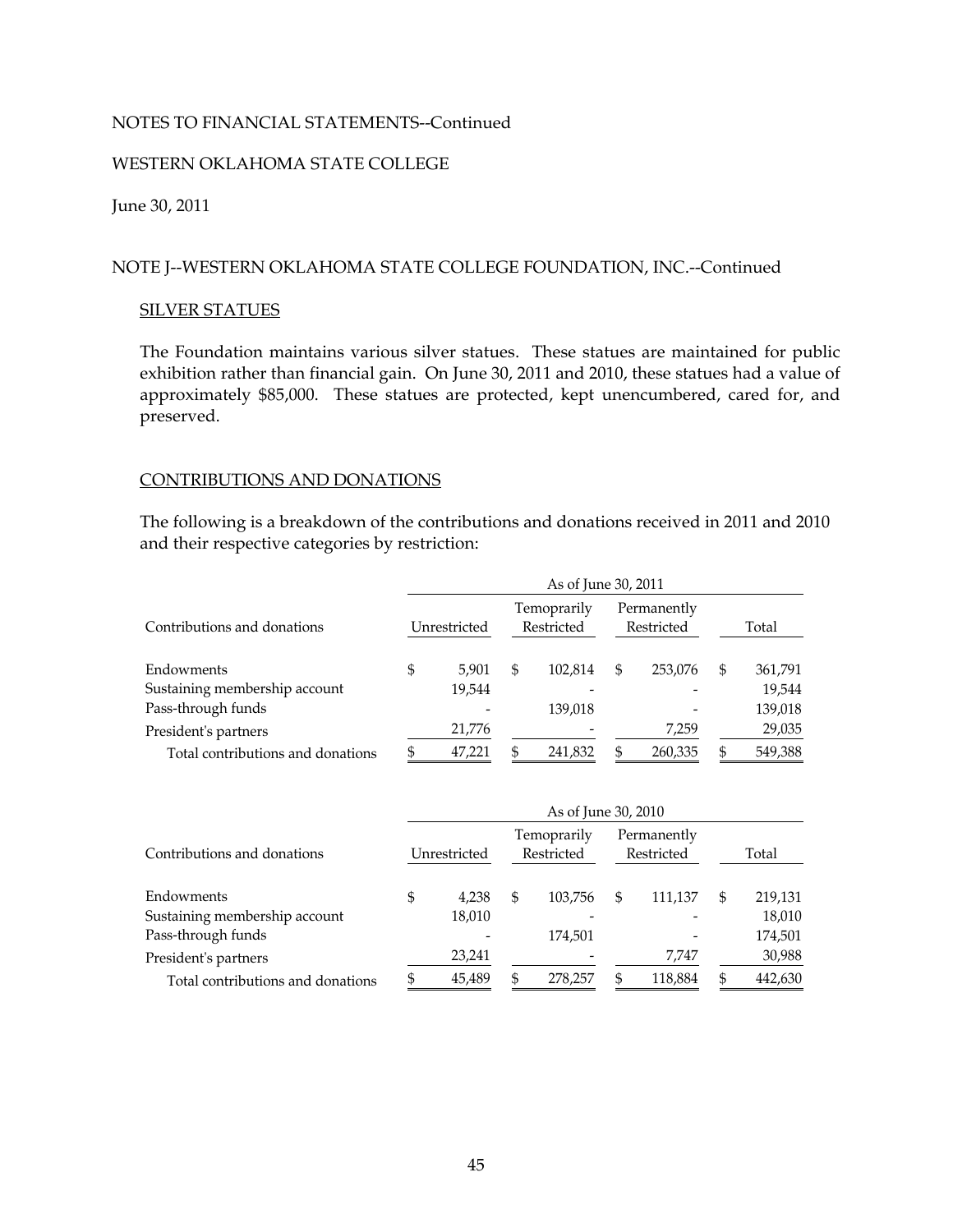#### WESTERN OKLAHOMA STATE COLLEGE

June 30, 2011

#### NOTE K--ACCOUNTING STANDARDS ISSUED NOT YET ADOPTED

In November 2010, GASB issued Statement No. 60, *Accounting and Financial Reporting for Service Concession Arrangements*. GASB No. 60 addresses issues related to service concession arrangements (SCAs), which are a type of public-private or public-public partnership. This Statement applies only to those arrangements in which specific criteria determining whether a transferor has control over the facility are met. The requirements of this Statement are effective for financial statements for periods beginning after December 15, 2011.

In November 2010, GASB issued Statement No. 61, *The Financial Reporting Entity: Omnibus – An Amendment of GASB Statements No. 14 and No. 34*. GASB No. 61 modifies certain requirements for inclusion of component units in the financial reporting entity. This Statement also amends the criteria for reporting component units as if they were part of the primary government (that is, blending) in certain circumstances. The requirements of this Statement are effective for financial statements for periods beginning after June 15, 2012. Earlier application is encouraged.

In December 2010, the GASB issued Statement No. 62, *Codification of Accounting and Financial Reporting Guidance Contained in Pre-November 30, 1989 FASB and AICPA Pronouncements*. GASB No. 62 is intended to enhance the usefulness of its Codification by incorporating guidance that previously could only be found in certain FASB and AICPA pronouncements. The requirements of this Statement are effective for financial statements for periods beginning after December 15, 2011. Earlier application is encouraged.

In June 2011, the GASB issued Statement No. 63, *Financial Reporting of Deferred Outflows of Resources*, *Deferred Inflows of Resources, and Net Position*. GASB No. 63 provides financial reporting guidance for deferred outflows of resources and deferred inflows of resources. Previous financial reporting standards do not include guidance for reporting those financial statement elements, which are distinct from assets and liabilities. The requirements of this Statement are effective for financial statements for periods beginning after December 15, 2011. Earlier application is encouraged.

In June 2011, GASB issued Statement No. 64, *Derivative Instruments: Application of Hedge Accounting Termination Provisions – An Amendment of GASB Statement No. 53*. GASB No. 64 clarifies whether an effective hedging relationship continues after the replacement of a swap counterparty or a swap counterparty's credit support provider. This Statement sets forth criteria that establish when the effective hedging relationship continues and hedge accounting should continue to be applied. The requirements of this Statement are effective for financial statements for periods beginning after June 15, 2011. Earlier application is encouraged.

Management is currently evaluating the effects that the above GASB Pronouncements will have on its financial statements.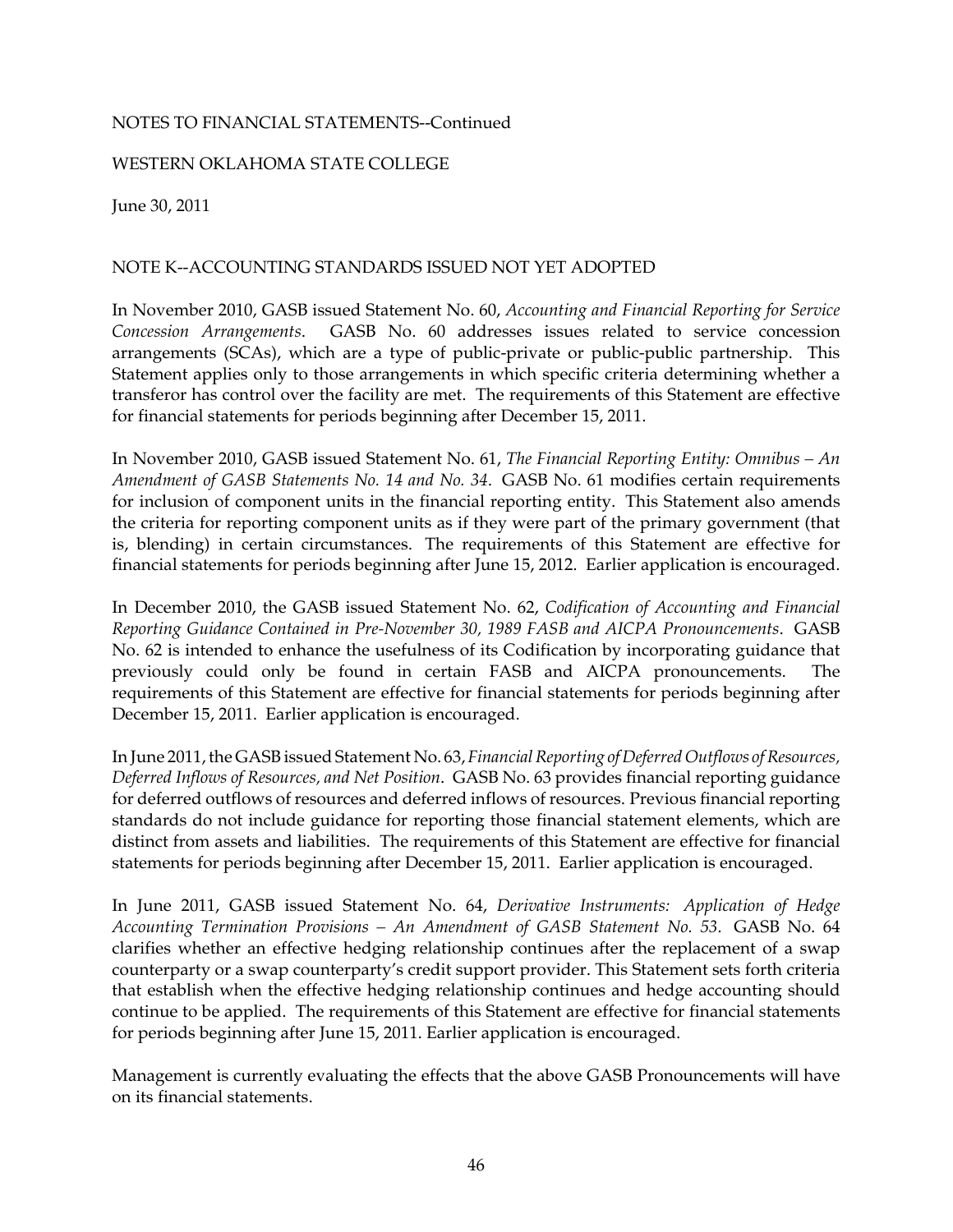

Independent Auditors' Report on Internal Control Over Financial Reporting and on Compliance and Other Matters Based on an Audit of Financial Statements Performed in Accordance with *Government Auditing Standards*

Board of Regents Western Oklahoma State College Altus, Oklahoma

We have audited the financial statements of Western Oklahoma State College (the "College"), a component unit of the State of Oklahoma, as of and for the years ended June 30, 2011 and 2010, and have issued our report thereon dated October 5, 2011. Our report was modified to include a reference to other auditors. We conducted our audit in accordance with auditing standards generally accepted in the United States of America and the standards applicable to financial audits in *Government Auditing Standards*, issued by the Comptroller General of the United States of America. Other auditors audited the financial statements of the Western Oklahoma State College Foundation, Inc. (the "Foundation"), the College's discretely presented component unit, as described in our report on the College's financial statements. The financial statements of the Foundation were not audited in accordance with *Government Auditing Standards*.

#### Internal Control Over Financial Reporting

In planning and performing our audit, we considered the College's internal control over financial reporting as a basis for designing our auditing procedures for the purpose of expressing our opinion on the financial statements, but not for the purpose of expressing an opinion on the effectiveness of the College's internal control over financial reporting. Accordingly, we do not express an opinion on the effectiveness of the College's internal control over financial reporting.

A *deficiency in internal control* exists when the design or operation of a control does not allow management or employees, in the normal course of performing their assigned functions, to prevent, or detect and correct misstatements on a timely basis. A *material weakness* is a deficiency, or combination of deficiencies, in internal control, such that there is a reasonable possibility that a material misstatement of the College's financial statements will not be prevented, or detected and corrected on a timely basis.

> 47 531 Couch Drive Oklahoma City 73102-2251

TEL 405.239.7961  $FAx$  405 235 0042 WEB www.coleandreed.com

An Independently Owned Member, **McGladrey Alliance**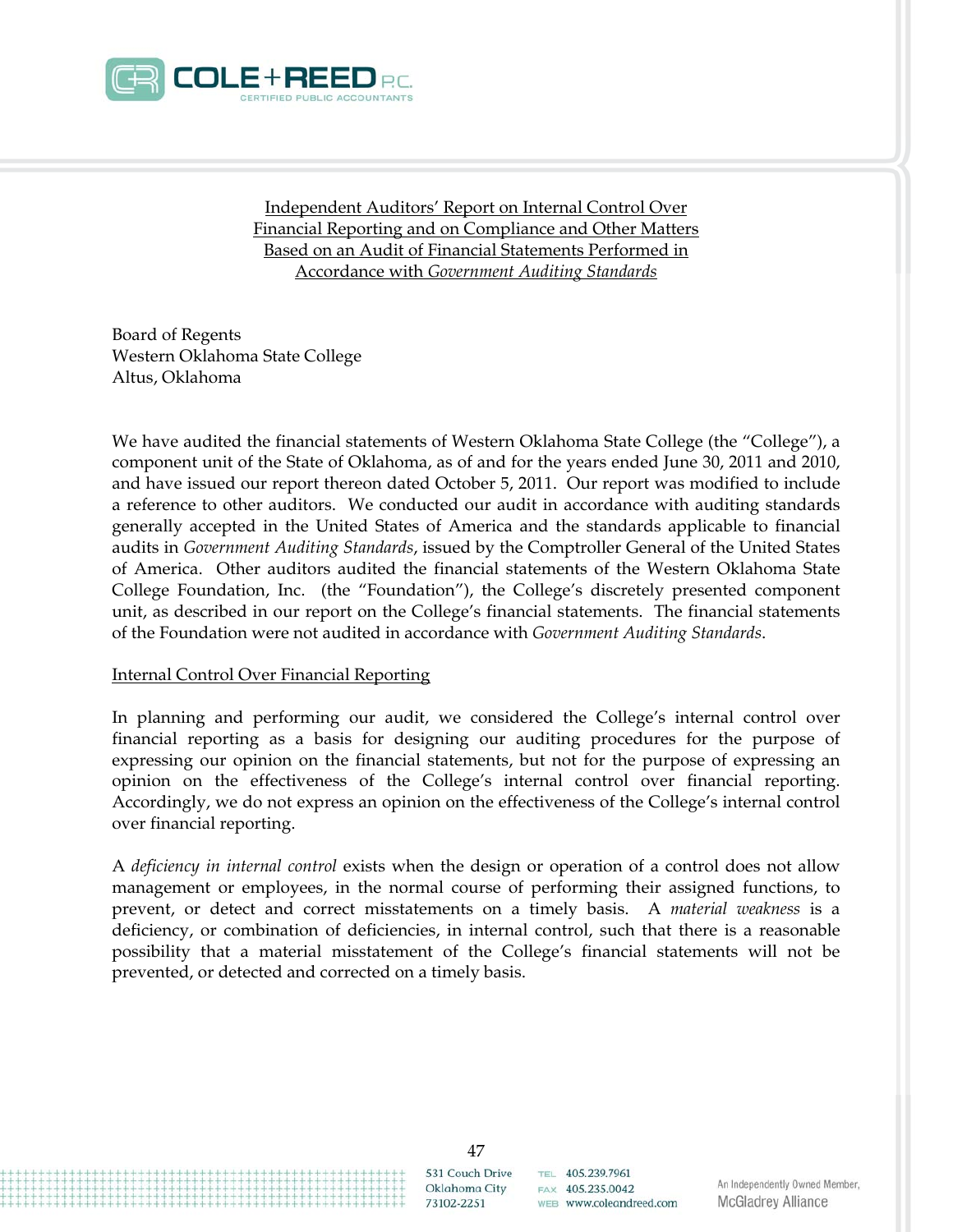Our consideration of internal control over financial reporting was for the limited purpose described in the first paragraph of this section and was not designed to identify all deficiencies in internal control over financial reporting that might be deficiencies, significant deficiencies or material weaknesses. We did not identify any deficiencies in internal control over financial reporting that we consider to be material weaknesses, as defined above.

#### Compliance and Other Matters

As part of obtaining reasonable assurance about whether the College's financial statements are free of material misstatements, we performed tests of compliance with certain provisions of laws, regulations, contracts and grant agreements, and other matters, noncompliance with which could have a direct and material effect on the determination of financial statement amounts. However, providing an opinion on compliance with those provisions was not an objective of our audit and, accordingly, we do not express such an opinion. The results of our tests disclosed no instances of noncompliance and other matters that are required to be reported under *Government Auditing Standards*.

This report is intended solely for the use of the Board of Regents, management and federal awarding agencies and pass-through entities and is not intended to be and should not be used by anyone other than these specified parties.

Cula & Reed P.C.

Oklahoma City, Oklahoma October 5, 2011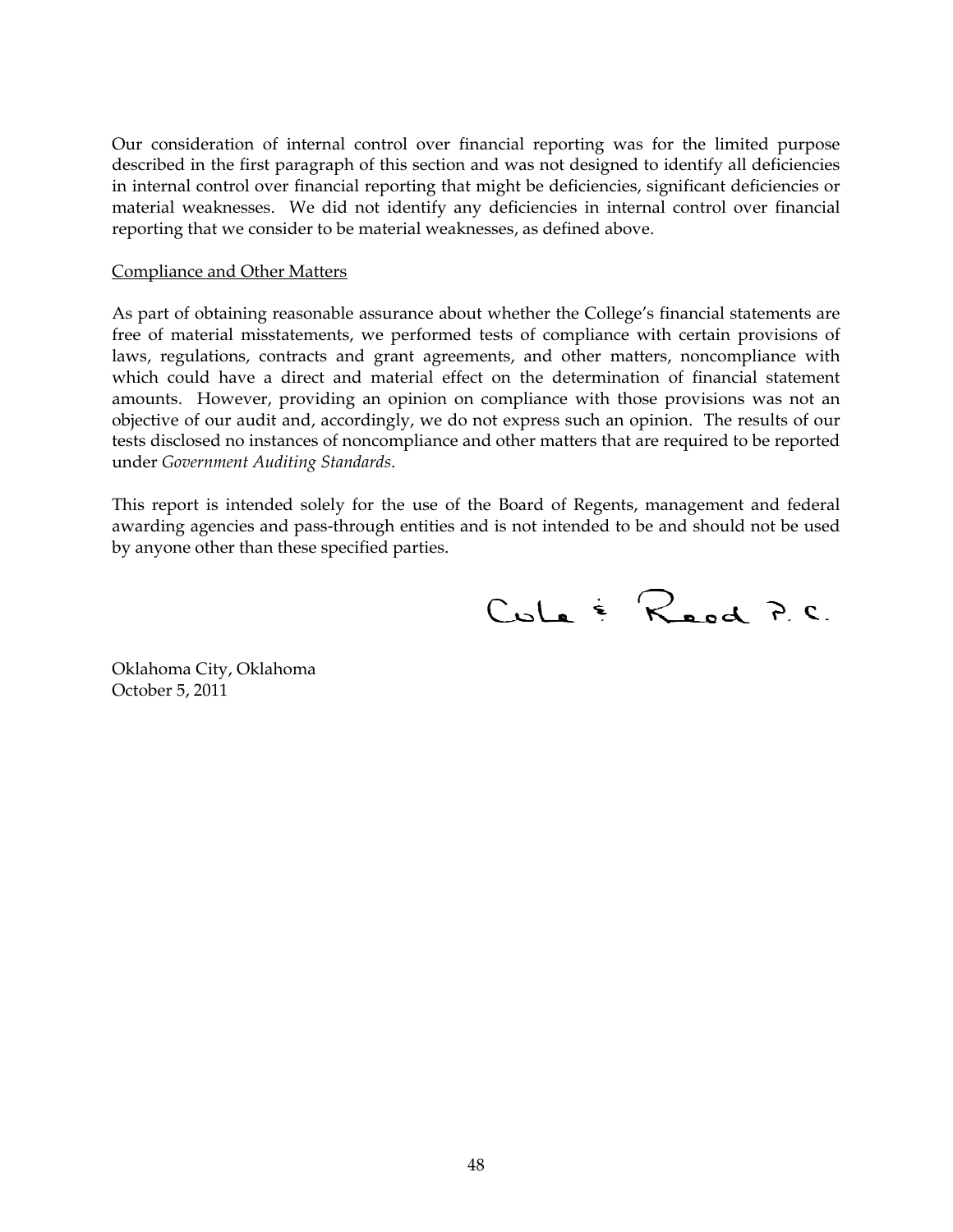

Independent Auditors' Report on Compliance with Requirements That Could Have a Direct and Material Effect on Each Major Program and on Internal Control Over Compliance in Accordance With OMB Circular A-133 and on the Schedule of Expenditures of Federal Awards

Board of Regents Western Oklahoma State College Altus, Oklahoma

#### **Compliance**

We have audited Western Oklahoma State College's (the "College") compliance with the types of compliance requirements described in the U.S. Office of Management and Budget (OMB) *Circular A-133 Compliance Supplement* that could have a direct and material effect on each of its major federal programs for the year ended June 30, 2011. The College's major federal programs are identified in the summary of auditors' results section of the accompanying schedule of findings and questioned costs. Compliance with the requirements of laws, regulations, contracts, and grants applicable to each of its major federal programs is the responsibility of the College's management. Our responsibility is to express an opinion on the compliance of Western Oklahoma State College based on our audit.

We conducted our audit of compliance in accordance with auditing standards generally accepted in the United States of America; the standards applicable to financial audits contained in *Government Auditing Standards,* issued by the Comptroller General of the United States of America; and OMB Circular A-133, *Audits of States, Local Governments, and Non-Profit Organizations*. Those standards and OMB Circular A-133 require that we plan and perform the audit to obtain reasonable assurance about whether noncompliance with the types of compliance requirements referred to above that could have a direct and material effect on a major federal program occurred. An audit includes examining, on a test basis, evidence about the College's compliance with those requirements and performing such other procedures as we considered necessary in the circumstances. We believe that our audit provides a reasonable basis for our opinion. Our audit does not provide a legal determination of the College's compliance with those requirements.

In our opinion, Western Oklahoma State College complied, in all material respects, with the requirements referred to above that could have a direct and material effect on each of its major federal programs for the year ended June 30, 2011.

> 49 531 Couch Drive Oklahoma City 73102-2251

TEL 405.239.7961  $FAx$  405 235 0042 WEB www.coleandreed.com

An Independently Owned Member, **McGladrey Alliance**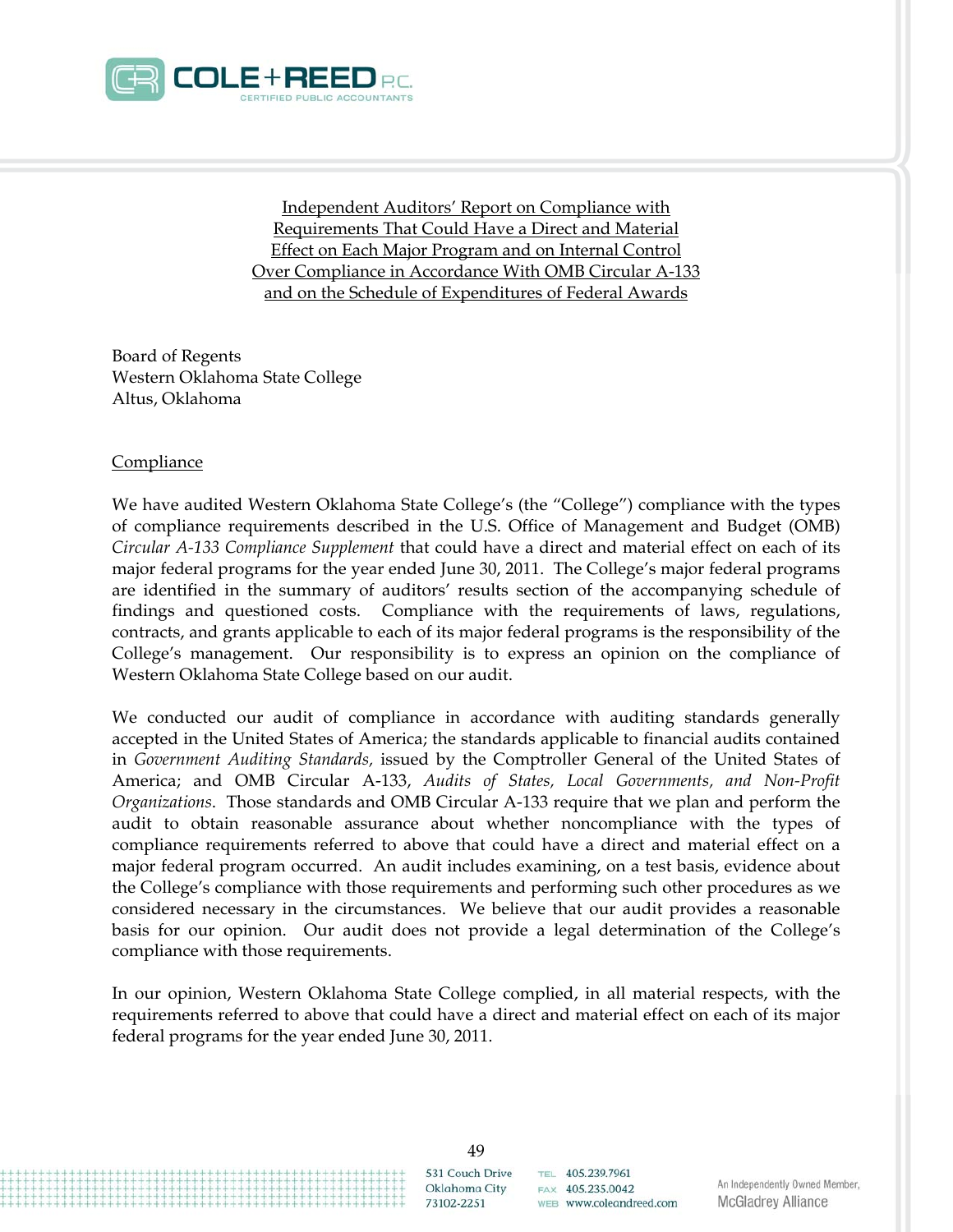#### Internal Control Over Compliance

The management of the College is responsible for establishing and maintaining effective internal control over compliance with requirements of laws, regulations, contracts, and grants applicable to federal programs. In planning and performing our audit, we considered the College's internal control over compliance with requirements that could have a direct and material effect on a major federal program in order to determine our auditing procedures for the purpose of expressing our opinion on compliance and to test and report on internal control over compliance in accordance with OMB Circular A-133, but not for the purpose of expressing an opinion on the effectiveness of internal control over compliance. Accordingly, we do not express an opinion on the effectiveness of the College's internal control over compliance.

A *deficiency in internal control over compliance* exists when the design or operation of a control over compliance does not allow management or employees, in the normal course of performing their assigned functions, to prevent, or detect and correct, noncompliance with a type of compliance requirement of a federal program on a timely basis. A *material weakness in internal control over compliance* is a deficiency, or combination of deficiencies, in internal control over compliance, such that there is a reasonable possibility that material noncompliance with a type of compliance requirement of a federal program will not be prevented, or detected and corrected, on a timely basis.

Our consideration of internal control over compliance was for the limited purpose described in the first paragraph of this section and was not designed to identify all deficiencies in internal control over compliance that might be deficiencies, significant deficiencies, or material weaknesses. We did not identify any deficiencies in internal control over compliance that we consider to be material weaknesses, as defined above.

#### Schedule of Expenditures of Federal Awards

We have audited the basic financial statements of the College as of and for the year ended June 30, 2011, and have issued our report thereon dated October 5, 2011. Our audit was performed for the purpose of forming an opinion on the basic financial statements taken as a whole. The accompanying schedule of expenditures of federal awards is presented for purposes of additional analysis as required by OMB Circular A-133 and is not a required part of the basic financial statements. Such information has been subjected to the auditing procedures applied in the audit of the basic financial statements and, in our opinion, is fairly stated, in all material respects, in relation to the basic financial statements taken as a whole.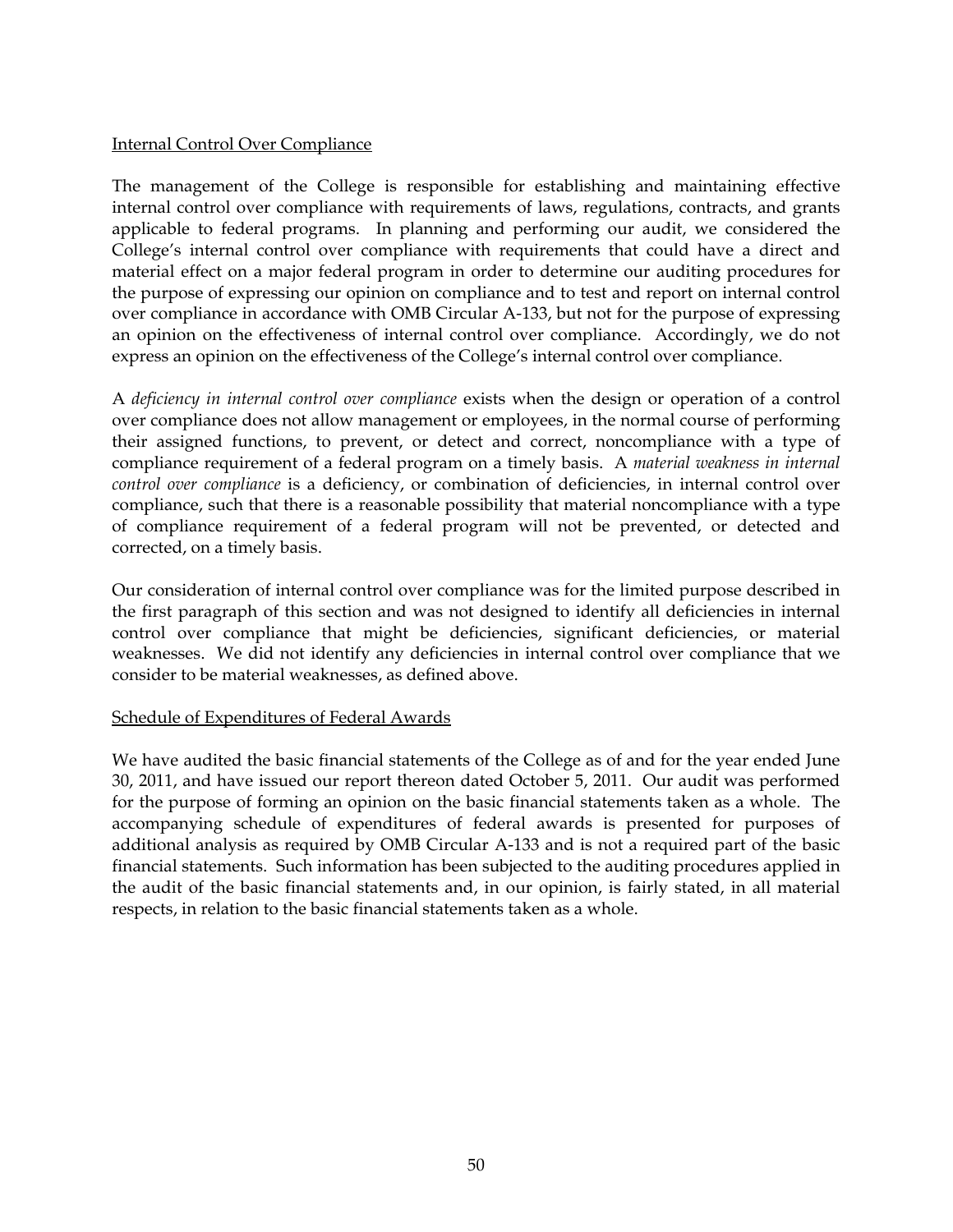#### \* \* \* \* \* \* \* \* \* \* \* \* \* \* \* \* \* \* \* \* \* \* \* \* \* \* \* \* \* \* \* \*

This report is intended solely for the information and use of the Board of Regents, management and federal awarding agencies and pass-through entities and is not intended to be and should not be used by anyone other than these specified parties.

Cule & Reed P.C.

Oklahoma City, Oklahoma October 5, 2011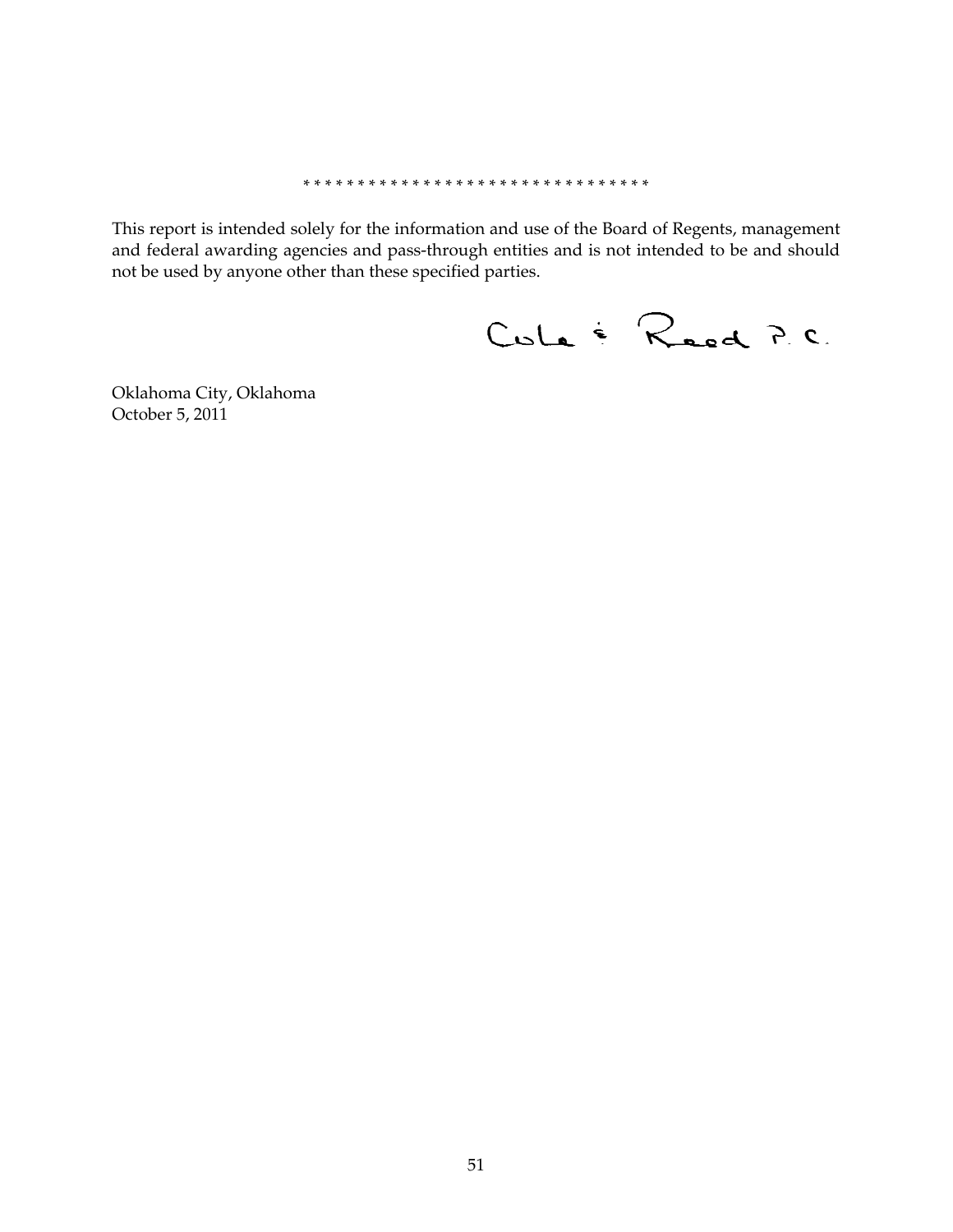## SCHEDULE OF EXPENDITURES OF FEDERAL AWARDS

### WESTERN OKLAHOMA STATE COLLEGE

Year Ended June 30, 2011

|                                                               | Federal<br><b>CFDA</b> |                 |
|---------------------------------------------------------------|------------------------|-----------------|
| Federal Grantor/Pass-through Grantor/Program Title            | Number                 | Expenditures    |
| U.S. Department of Education                                  |                        |                 |
| <b>Student Financial Aid Cluster</b>                          |                        |                 |
| Federal Pell Grant Program                                    | 84.063                 | \$<br>3,495,932 |
| Federal Supplemental Educational Opportunity Grants           | 84.007                 | 14,682          |
| Federal Work Study Program                                    | 84.033                 | 76,674          |
| Federal Family Education Loan Program                         | 84.032                 | 3,093           |
| Federal Direct Student Loan Program                           | 84.268                 | 2,292,706       |
| Federal Academic Competiveness Grant Program                  | 84.375                 | 136,639         |
| College Access Challenge Grant Program                        | 84.78A                 | 8,592           |
| Total Student Financial Aid Cluster                           |                        | 6,028,318       |
| <b>TRIO Program Cluster</b>                                   |                        |                 |
| <b>Upward Bound</b>                                           | 84.047                 | 295,905         |
| <b>Student Support Services</b>                               | 84.042A                | 219,768         |
| Total TRIO Program Cluster                                    |                        | 515,673         |
| Congressionally-directed Grant for Nursing Equipment          | 84.116Z                | 10,271          |
| Congressionally-directed Grant for Technology Upgrades        | 84.116Z                | 95,000          |
| Congressionally-directed Grant for Radiology Equipment        | 84.116Z                | 100,000         |
| Passed through the Oklahoma State Department of               |                        |                 |
| <b>Education: Carl Perkins Program</b>                        | 84.051                 | 38,635          |
| Total U.S. Department of Education                            |                        | 6,787,897       |
| Oklahoma State Regents for Higher Education                   |                        |                 |
| State Fiscal Stabilization Fund-Education State Grants (ARRA) | 84.394 ARRA            | 380,447         |
| U.S. Department of Health and Human Services                  |                        |                 |
| Temporary Assistance for Needy Families                       | 93.558                 | 123,140         |
| Child Development Associative Initiative                      | 93.575                 | 120,238         |
| Total U.S. Department of Health and Human Services            |                        | 243,378         |
| U.S. Department of Homeland Security                          |                        |                 |
| <b>Public Assistance Grants</b>                               | 97.036                 | 48,242          |
| Total U.S. Department of Homeland Security                    |                        | 48,242          |
| TOTAL EXPENDITURES OF FEDERAL AWARDS                          |                        | \$<br>7,459,964 |

See notes to schedule of expenditures of federal awards.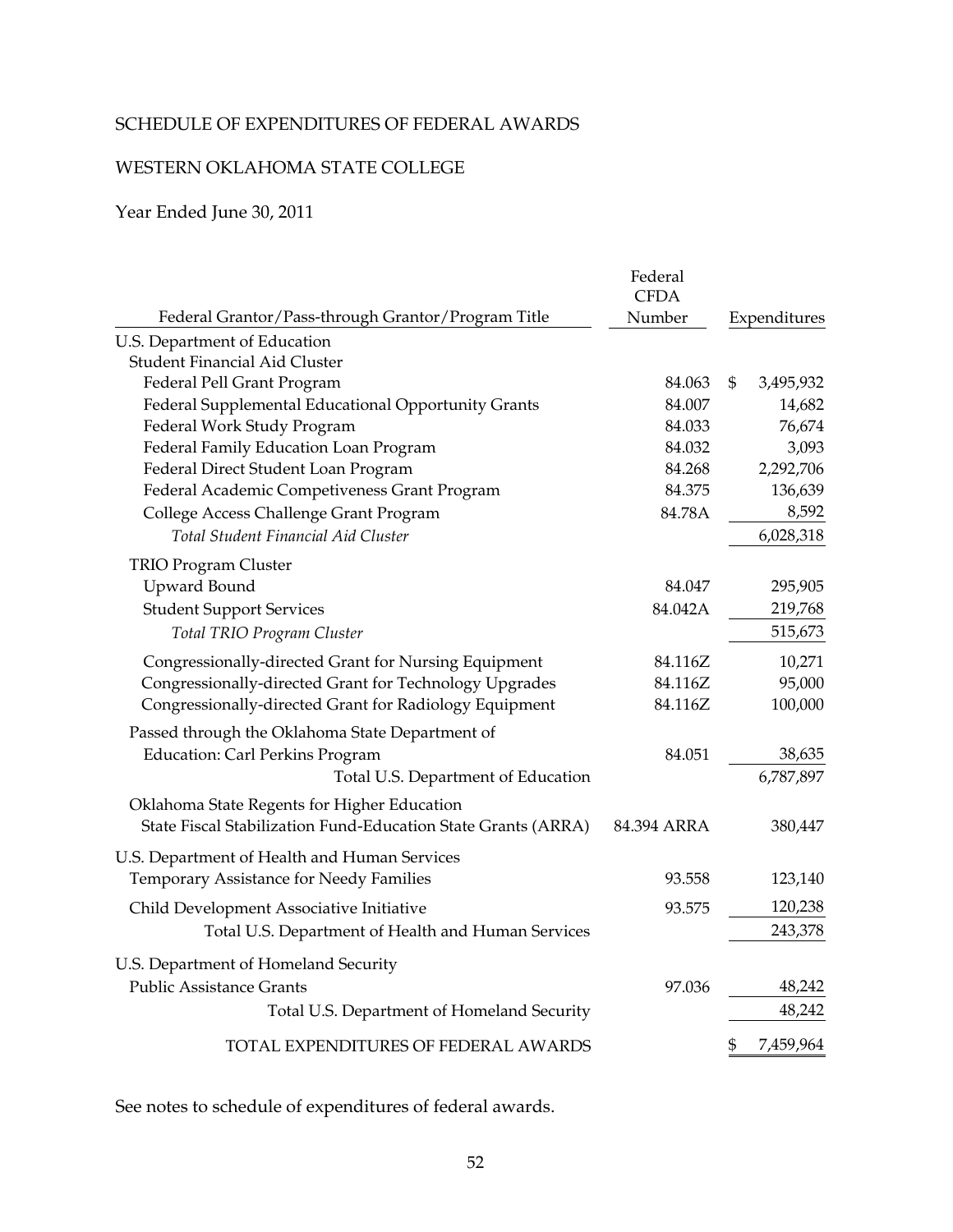#### NOTES TO SCHEDULE OF EXPENDITURES OF FEDERAL AWARDS

#### WESTERN OKLAHOMA STATE COLLEGE

June 30, 2011

#### NOTE A--SUMMARY OF SIGNIFICANT ACCOUNTING POLICIES

The Schedule of Expenditures of Federal Awards is presented on the accrual basis of accounting, which is the basis used by Western Oklahoma State College to present the basic financial statements. Under the accrual basis, expenditures are recognized when the related liability is incurred.

#### NOTE B--FEDERAL DIRECT STUDENT LOAN PROGRAM

Under the Federal Direct Student Loan Program ("Direct Loan Program"), the U.S. Department of Education makes loans to enable a student or parent to pay the costs of the student's attendance at a postsecondary school. The Direct Loan Program enables an eligible student or parent to obtain a loan to pay for the student's cost of attendance directly from the U.S. Department of Education rather than through private lenders. The College began participation in the Direct Loan Program on July 1, 2010. The College administers the origination and disbursement of the loans to eligible students or parents. The College is not responsible for the collection of these loans.

#### NOTE C--SUBRECIPIENTS

During the year ended June 30, 2011, the College did not provide any federal awards to subrecipients.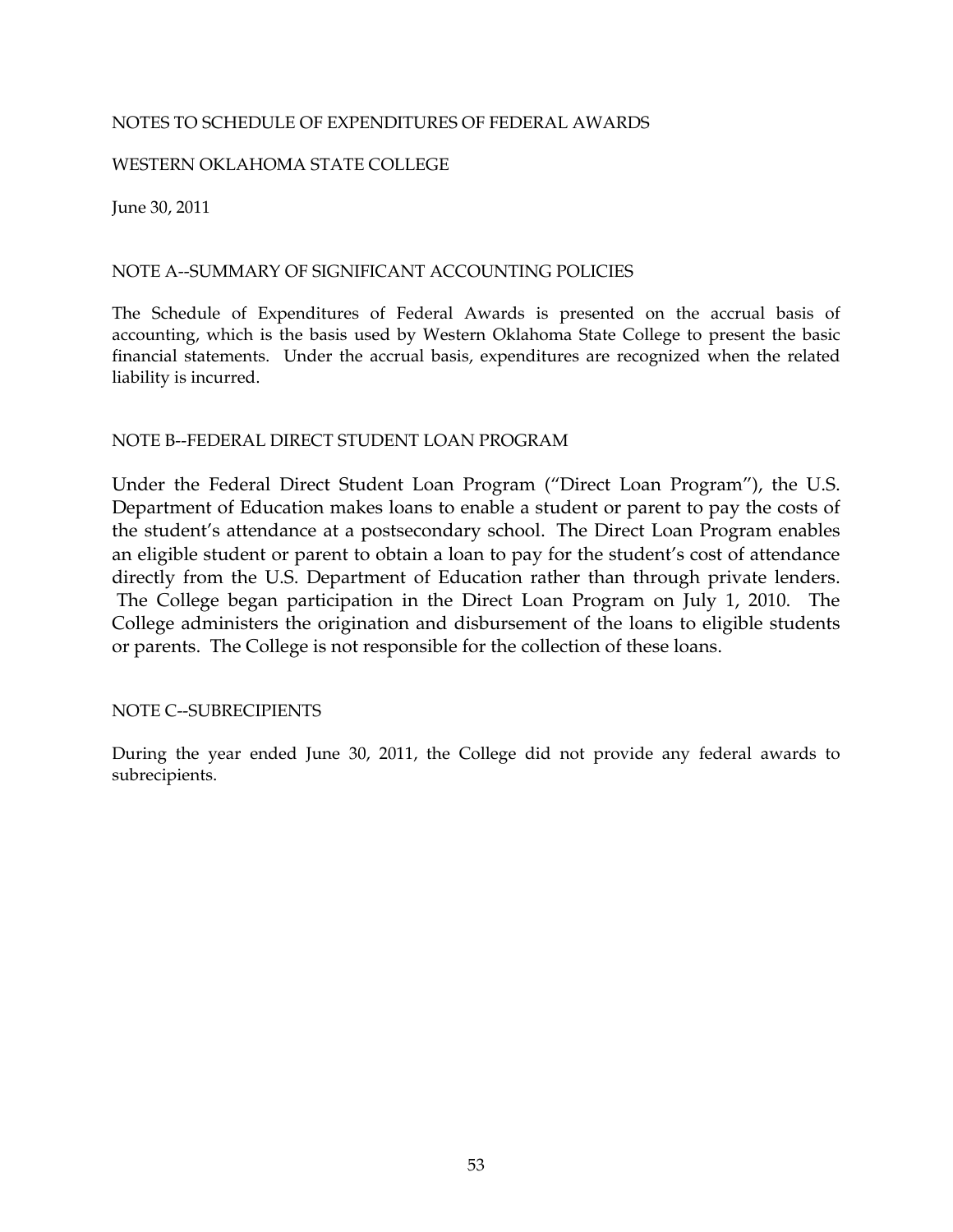#### SCHEDULE OF FINDINGS AND QUESTIONED COSTS

#### WESTERN OKLAHOMA STATE COLLEGE

June 30, 2011

#### **Section I--Summary of Auditors' Results**

*Financial statements*

Type of auditors' report issued: *Unqualified* Internal control over financial reporting: • Material weakness(es) identified?  $\qquad \qquad \qquad \qquad \qquad \qquad \qquad \qquad \qquad \qquad \qquad \text{yes} \quad X \quad \text{no}$ Significant deficiency(ies) identified? yes X none reported Noncompliance material to financial statements noted?  $\qquad \qquad \qquad \qquad \qquad \qquad \qquad \text{yes} \quad X \quad \text{no}$ *Federal Awards*  Internal control over major programs: • Material weakness(es) identified? ves X no Significant deficiency(ies) identified? yes X none reported Type of auditors' report issued on compliance for major programs: *Unqualified* Any audit findings disclosed that are required to be reported in accordance with section 510(a) of Circular A-133? yes  $X$  no Identification of major programs: CFDA Number Student Financial Aid Cluster \* State Fiscal Stabilization Fund-Education State Grant (ARRA) 84.394 ARRA Temporary Assistance for Needy Families 93.558 Program \* Refer to the Schedule of Expenditures of Federal Awards for CFDA numbers related to these programs. Dollar threshold used to distinguish between type A and type B programs: \$300,000

| Auditee qualified as low-risk auditee? | X ves | no |
|----------------------------------------|-------|----|
|----------------------------------------|-------|----|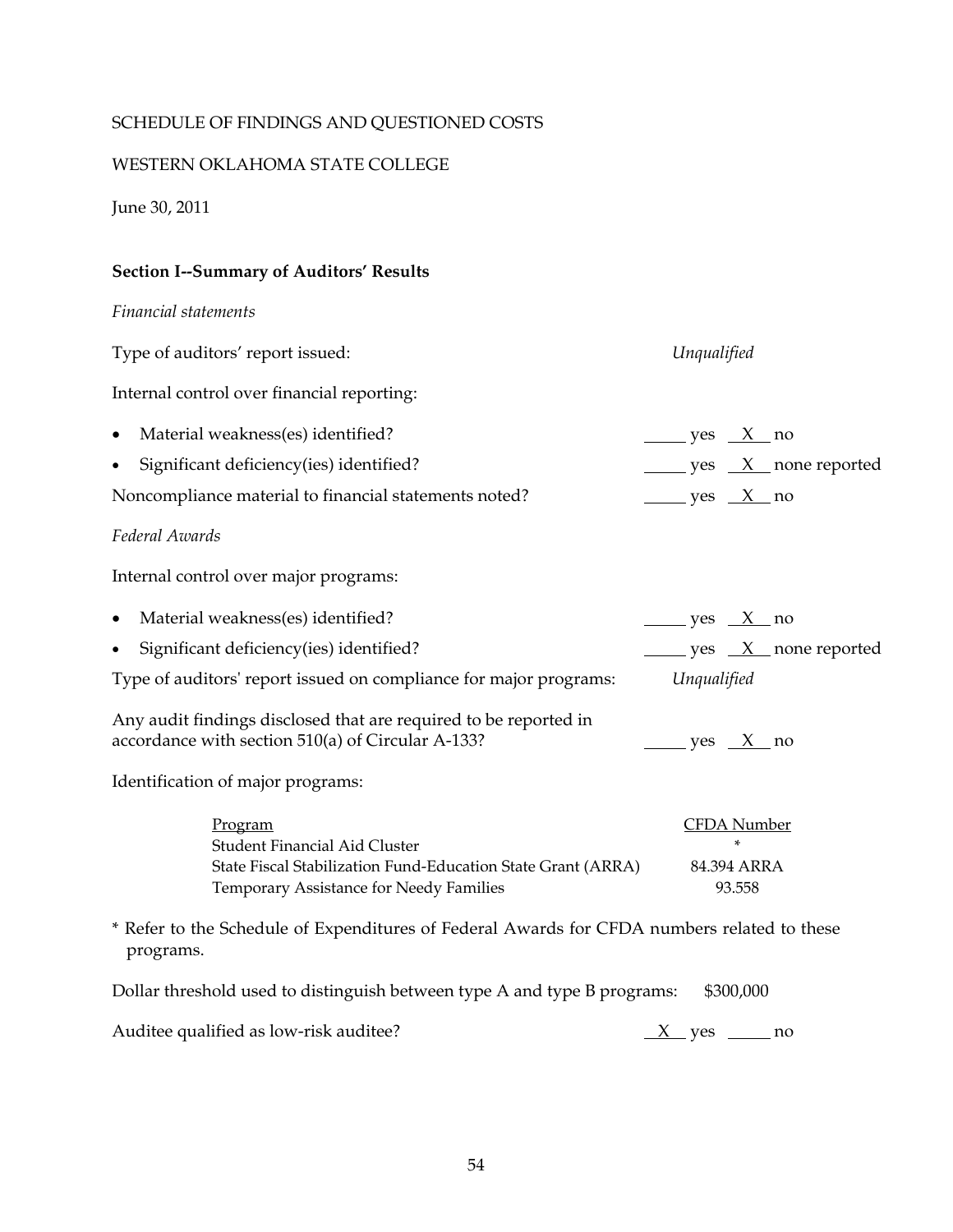### SCHEDULE OF FINDINGS AND QUESTIONED COSTS--Continued

#### WESTERN OKLAHOMA STATE COLLEGE

June 30, 2011

**Section II--Findings Required to be Reported in Accordance with** *Government Auditing Standards:* 

None to report for the June 30, 2011 period.

### **Section III--Findings Required to be Reported in Accordance with OMB Circular A-133:**

None to report for the June 30, 2011 period.